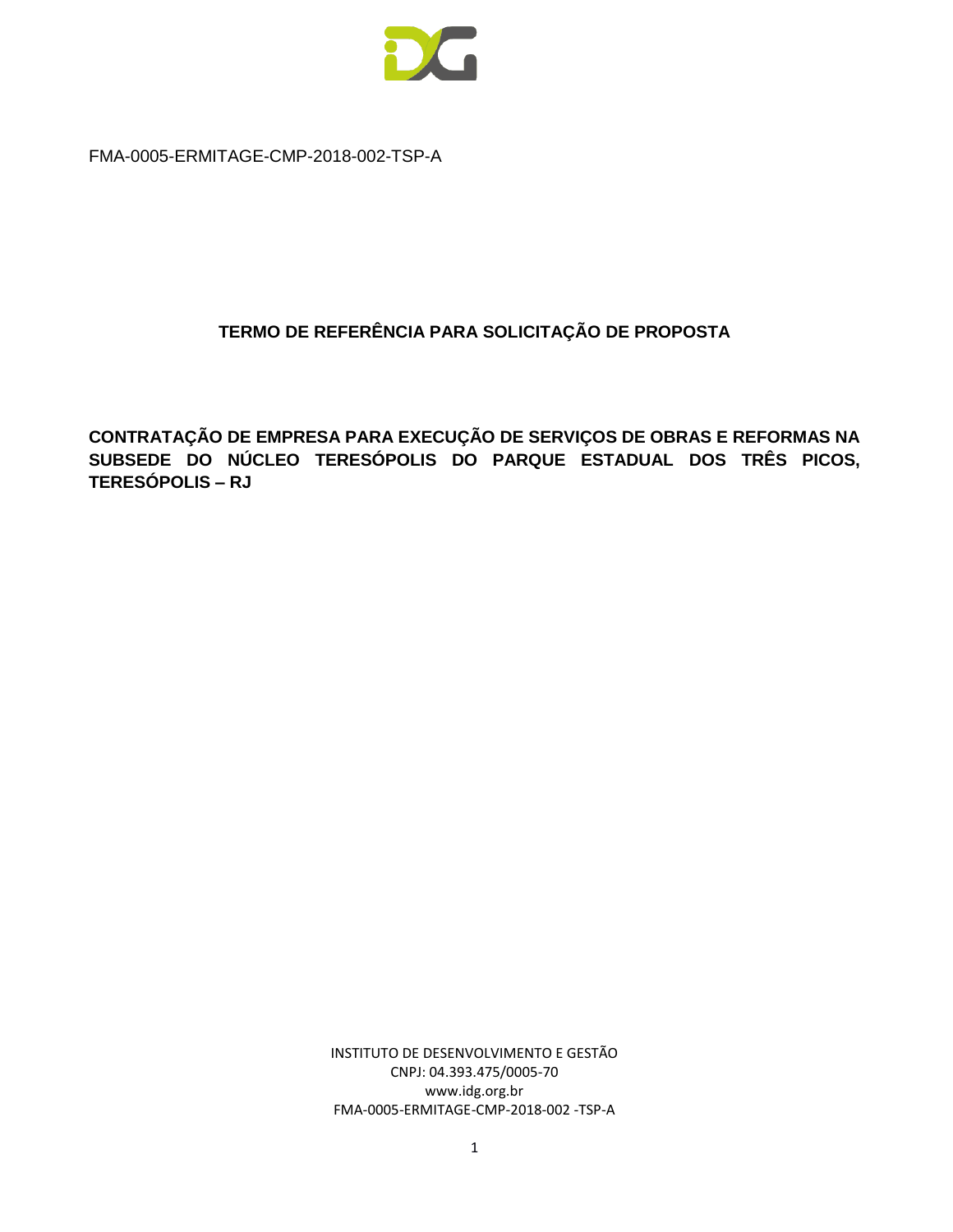

# **SUMÁRIO**

| <b>ANEXOS</b>                                       | 3  |
|-----------------------------------------------------|----|
| JUSTIFICATIVA PARA CONTRATAÇÃO DO SERVIÇO           | 9  |
| <b>DEFINIÇÕES</b>                                   | 10 |
| <b>OBJETO</b>                                       | 11 |
| <b>DO PRAZO CONTRATUAL</b>                          | 11 |
| DA MODALIDADE E TIPO DE SELEÇÃO                     | 11 |
| DA DESCRIÇÃO E ESPECIFICAÇÃO DOS SERVIÇOS           | 13 |
| <b>DA HABILITAÇÃO</b>                               | 24 |
| DO VALOR DO OBJETO E MEDIÇÕES                       | 27 |
| DA FISCALIZAÇÃO E CONTROLE DA EXECUÇÃO DOS SERVIÇOS | 28 |
| DO ACORDO DE NÍVEL DE SERVIÇO (ANS)                 | 28 |
| <b>DO PAGAMENTO</b>                                 | 29 |
| DAS OBRIGAÇÕES E RESPONSABILIDADES DA CONTRATADA    | 31 |
| DAS OBRIGAÇÕES E RESPONSABILIDADES DO CONTRATANTE   | 32 |
| <b>DAS OBRIGAÇÕES DA CTAA</b>                       | 33 |
| <b>DOS SEGUROS</b>                                  | 33 |
| <b>DAS PENALIDADES</b>                              | 33 |
| DAS CONDIÇÕES DE PARTICIPAÇÃO                       | 34 |
| DO RECEBIMENTO DE DOCUMENTAÇÃO E PROPOSTAS          | 34 |
| <b>DO RECURSO</b>                                   | 35 |
| <b>DO TERMO DE CONTRATO</b>                         | 36 |
| DAS ORIENTAÇÕES E ESCLARECIMENTO                    | 36 |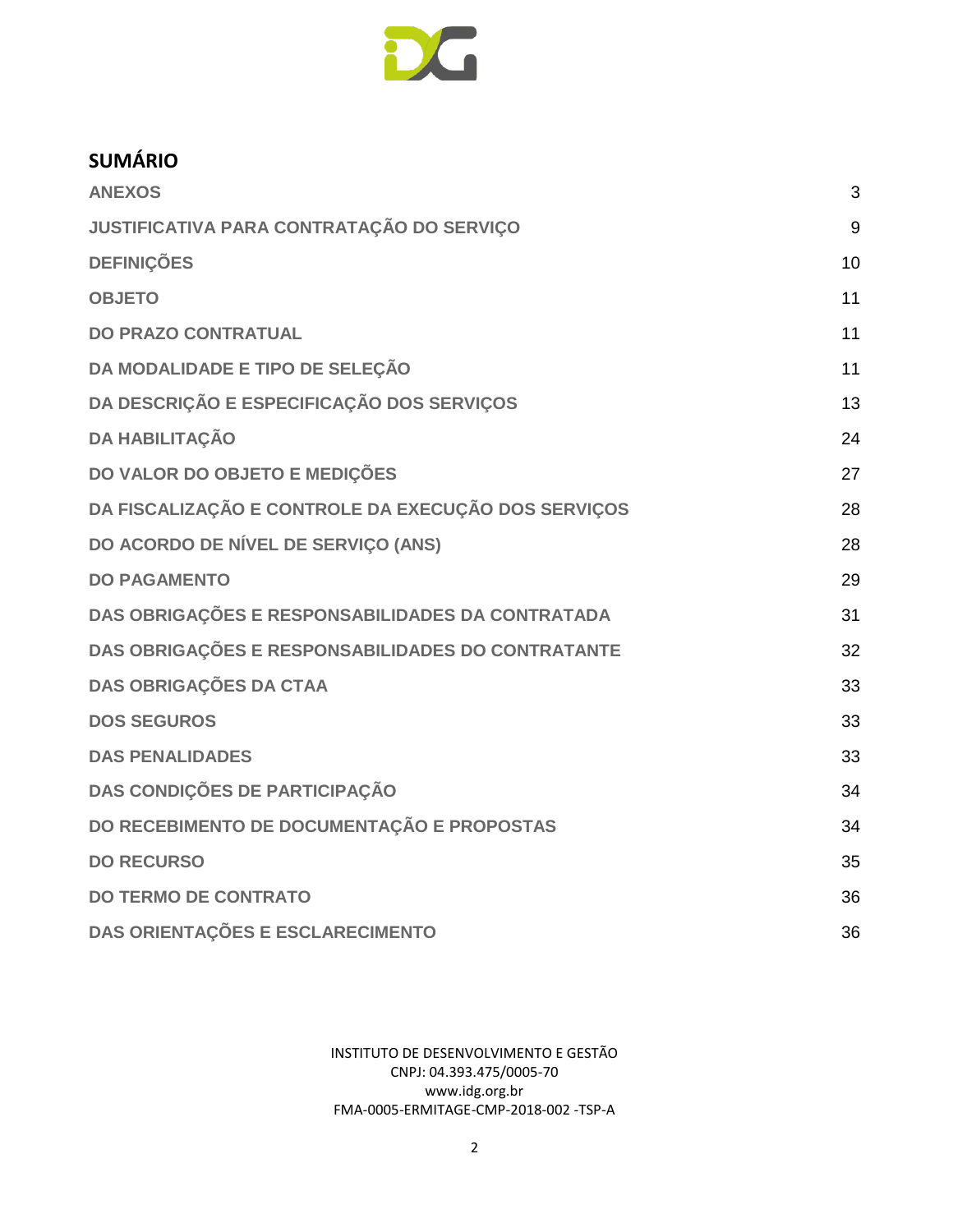

#### <span id="page-2-0"></span>**ANEXOS**

| <b>ITEM</b> | <b>NOME DO ARQUIVO</b>             | <b>DESCRIÇÃO</b>                                |  |
|-------------|------------------------------------|-------------------------------------------------|--|
|             |                                    | <b>ARQUITETURA</b>                              |  |
| 01          | DRM-BPAQ-PTR-ERM-0-ARQ-A001-DE-R02 | <b>IMPLANTAÇÃO</b>                              |  |
| 02          | DRM-BPAQ-PTR-ERM-0-ARQ-A002-DE-R03 | <b>INEA - PLANTA BAIXA E LAYOUT</b>             |  |
| 03          | DRM-BPAQ-PTR-ERM-0-ARQ-A003-DE-R03 | INEA - PLANTA DE COBERTURA E CONSTRUIR/DEMOLIR  |  |
| 04          | DRM-BPAQ-PTR-ERM-0-ARQ-A004-DE-R03 | INEA - PLANTA DE PISO E TETO REFLETIDO          |  |
| 05          | DRM-BPAQ-PTR-ERM-0-ARQ-A005-DE-R02 | <b>INEA - CORTES E FACHADAS</b>                 |  |
| 06          | DRM-BPAQ-PTR-ERM-0-ARQ-A006-DE-R03 | INEA_MULTIUSO - PLANTA BAIXA E LAYOUT           |  |
| 07          | DRM-BPAQ-PTR-ERM-0-ARQ-A007-DE-R02 | INEA_MULTIUSO - PLANTA DE COBERTURA             |  |
| 08          | DRM-BPAQ-PTR-ERM-0-ARQ-A008-DE-R03 | INEA_MULTIUSO - PLANTA DE PISO E TETO REFLETIDO |  |
| 09          | DRM-BPAQ-PTR-ERM-0-ARQ-A009-DE-R02 | INEA_MULTIUSO - CORTES E FACHADAS               |  |
| 10          | DRM-BPAQ-PTR-ERM-0-ARQ-A010-DE-R03 | PM/GAM - PLANTA BAIXA TÉRREO                    |  |
| 11          | DRM-BPAQ-PTR-ERM-0-ARQ-A011-DE-R03 | PM/GAM - PLANTA BAIXA PAVIMENTO SUPERIOR        |  |
| 12          | DRM-BPAQ-PTR-ERM-0-ARQ-A012-DE-R02 | PM/GAM - PLANTA DE COBERTURA                    |  |
| 13          | DRM-BPAQ-PTR-ERM-0-ARQ-A013-DE-R03 | PM/GAM - CONSTRUIR/DEMOLIR                      |  |
| 14          | DRM-BPAQ-PTR-ERM-0-ARQ-A014-DE-R03 | PM/GAM - PLANTA DE PISO                         |  |
| 15          | DRM-BPAQ-PTR-ERM-0-ARQ-A015-DE-R02 | PM/GAM - PLANTA DE TETO REFLETIDO               |  |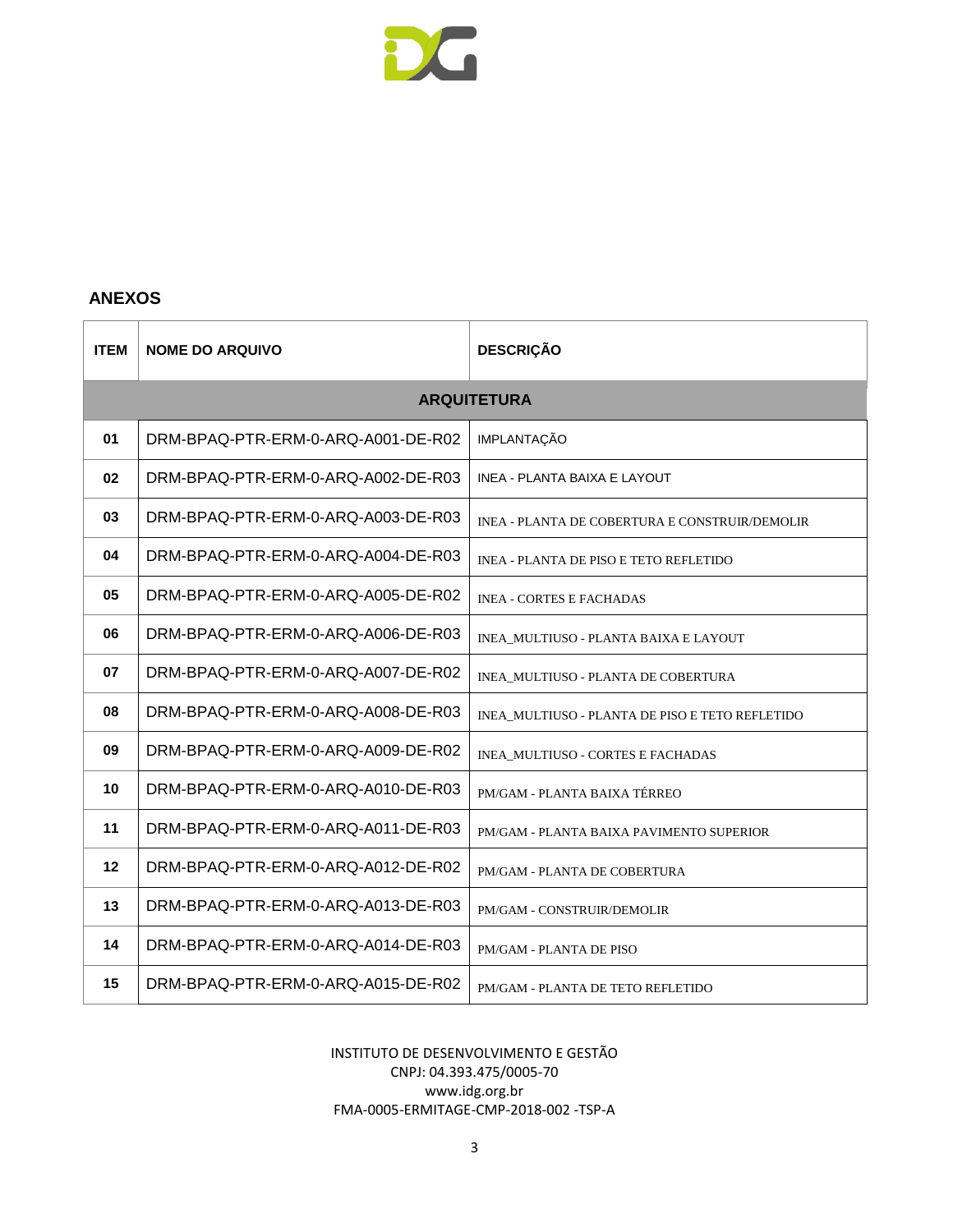

| 16 | DRM-BPAQ-PTR-ERM-0-ARQ-A016-DE-R02 | PM/GAM - CORTE E FACHADA                                             |
|----|------------------------------------|----------------------------------------------------------------------|
| 17 | DRM-BPAQ-PTR-ERM-0-ARQ-A017-DE-R02 | DETALHES DE ESQUADRIAS - PORTAS                                      |
| 18 | DRM-BPAQ-PTR-ERM-0-ARQ-A018-DE-R02 | DETALHES DE ESQUADRIAS - PORTAS                                      |
| 19 | DRM-BPAQ-PTR-ERM-0-ARQ-A019-DE-R02 | DETALHES DE ESQUADRIAS - FECHAMENTO 01                               |
| 20 | DRM-BPAQ-PTR-ERM-0-ARQ-A020-DE-R02 | DETALHES DE ESQUADRIAS - FECHAMENTO 02, 03 E 04                      |
| 21 | DRM-BPAQ-PTR-ERM-0-ARQ-A021-DE-R02 | DETALHES DE ESQUADRIAS - FECHAMENTO 05                               |
| 22 | DRM-BPAQ-PTR-ERM-0-ARQ-A022-DE-R02 | DETALHES DE ESQUADRIAS - JANELAS                                     |
| 23 | DRM-BPAQ-PTR-ERM-0-ARQ-A023-DE-R01 | DETALHES DE ÁREA MOLHADA - PLANTA INDICAÇÃO DE<br><b>DETALHES</b>    |
| 24 | DRM-BPAQ-PTR-ERM-0-ARQ-A024-DE-R02 | DETALHES DE ÁREA MOLHADA - PM/GAM SANITÁRIOS 01,02 E<br>03           |
| 25 | DRM-BPAQ-PTR-ERM-0-ARQ-A025-DE-R02 | DETALHES DE ÁREA MOLHADA - PM/GAM SANITÁRIOS 04 E 05                 |
| 26 | DRM-BPAQ-PTR-ERM-0-ARQ-A026-DE-R02 | DETALHES DE ÁREA MOLHADA - PM/GAM SANITÁRIO 06                       |
| 27 | DRM-BPAQ-PTR-ERM-0-ARQ-A027-DE-R02 | DETALHES DE ÁREA MOLHADA - PM/GAM SANITÁRIO 07 E 08                  |
| 28 | DRM-BPAQ-PTR-ERM-0-ARQ-A028-DE-R02 | DETALHES DE ÁREA MOLHADA - PM/GAM COZINHA                            |
| 29 | DRM-BPAQ-PTR-ERM-0-ARQ-A029-DE-R02 | DETALHES DE ÁREA MOLHADA - INEA SANITÁRIOS 01, 02 E<br><b>LAVABO</b> |
| 30 | DRM-BPAQ-PTR-ERM-0-ARQ-A030-DE-R02 | DETALHES DE ÁREA MOLHADA - INEA COZINHA E ÁREA DE<br><b>SERVIÇO</b>  |
| 31 | DRM-BPAQ-PTR-ERM-0-ARQ-A031-DE-R01 | DETALHES MARCENARIA - PM/GAM ARMÁRIOS DA COZINHA                     |
| 32 | DRM-BPAQ-PTR-ERM-0-ARQ-A032-DE-R01 | DETALHES MARCENARIA - INEA ARMÁRIOS DA COZINHA                       |
| 33 | DRM-BPAQ-PTR-ERM-0-ARQ-A033-DE-R01 | DETALHES CONSTRUTIVOS - PM/GAM COBERTURA                             |
| 34 | DRM-BPAQ-PTR-ERM-0-ARQ-A034-DE-R01 | DETALHES CONSTRUTIVOS - INEA COBERTURA                               |
| 35 | DRM-BPAQ-PTR-ERM-0-ARQ-A035-DE-R02 | DETALHES CONSTRUTIVOS - PM/GAM SACADAS                               |
| 36 | DRM-BPAQ-PTR-ERM-0-ARQ-A036-DE-R00 | DETALHES DE ÁREAS MOLHADAS - INEA_MULTIUSO -<br>SANITÁRIOS E COPA    |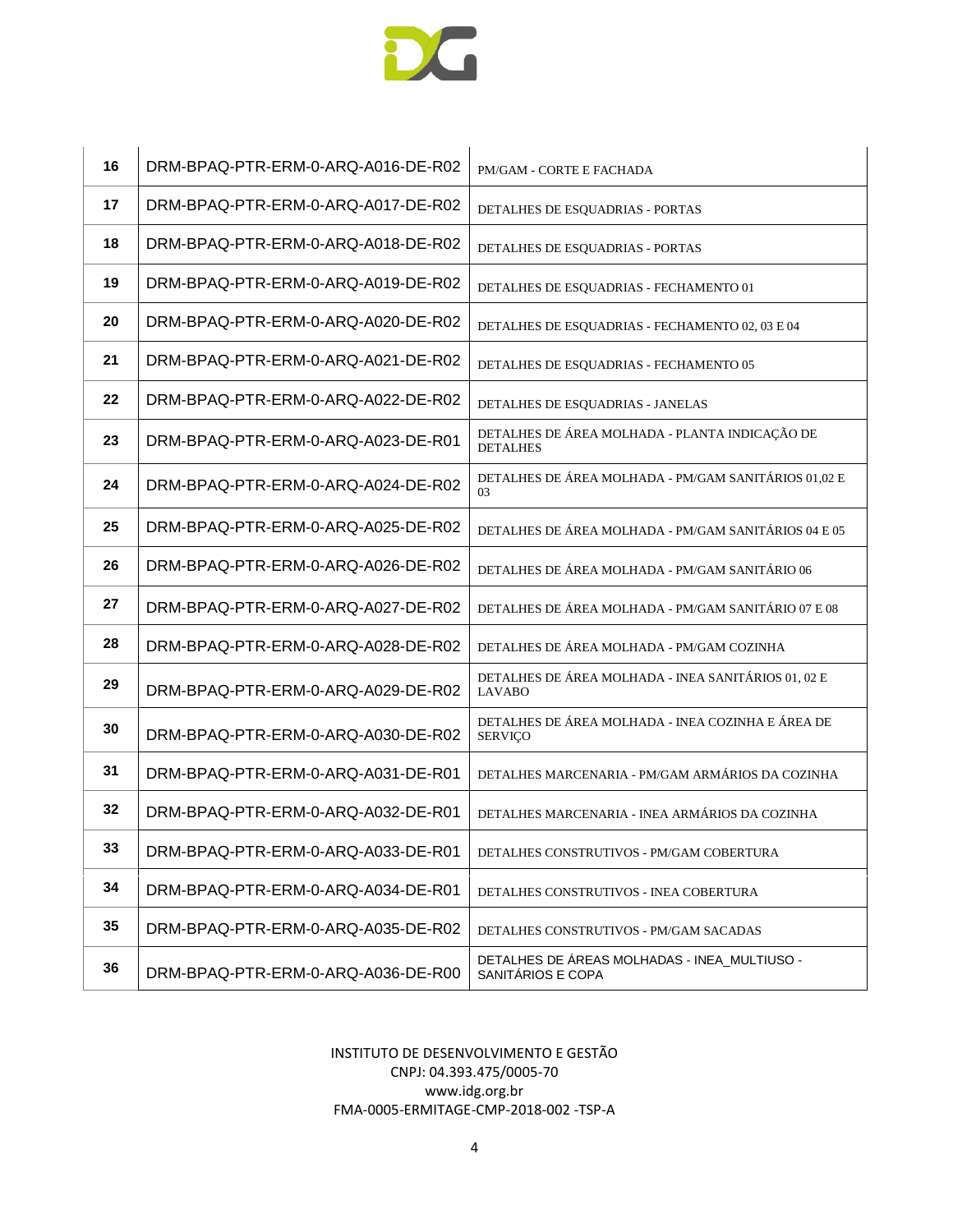

| 37 | DRM-BPAQ-PTR-ERM-0-ARQ-A037-DE-R05                 | ÁREA DE POUSO EMERGENCIAL                                         |
|----|----------------------------------------------------|-------------------------------------------------------------------|
| 38 | DRM-BPAQ-PTR-ERM-0-ARQ-A038-DE-R03                 | <b>ECOLIMITE</b>                                                  |
| 39 | DRM-BPAQ-PTR-ERM-0-ARQ-A039-DE-R02                 | PLANTA DE LOCAÇÃO                                                 |
| 41 | DRM-BPAQ-PTR-ERM-0-ARQ-A001-MD-<br>R <sub>03</sub> | MEMORIAL DESCRITIVO DE ARQUITETURA                                |
|    |                                                    | <b>TOPOGRAFIA</b>                                                 |
| 42 | DRM-BPAQ-PTR-ERM-0-ARQ-B001-DE-R01                 | <b>TOPOGRAFIA</b>                                                 |
| 43 | DRM-BPAQ-PTR-ERM-0-ARQ-B001-MD-<br>R <sub>01</sub> | MEMORIAL DESCRITIVO DE TOPOGRAFIA                                 |
|    |                                                    | <b>ELÉTRICA</b>                                                   |
| 44 | DRM-BPAQ-PTR-ERM-0-ARQ-I001-DE-R05                 | SEDE PM/7ºCPA/GAM - INSTALAÇÕES ELÉTRICAS - TÉRREO                |
| 45 | DRM-BPAQ-PTR-ERM-0-ARQ-I002-DE-R05                 | SEDE PM/7ºCPA/GAM - INSTALAÇÕES ELÉTRICAS -<br>PAVIMENTO SUPERIOR |
| 46 | DRM-BPAQ-PTR-ERM-0-ARQ-1003-DE-R05                 | SEDE PM/7ºCPA/GAM - INSTALAÇÕES ESPECIAIS - TÉRREO                |
| 47 | DRM-BPAQ-PTR-ERM-0-ARQ-1004-DE-R04                 | INEA - INSTALAÇÕES ELÉTRICAS                                      |
| 48 | DRM-BPAQ-PTR-ERM-0-ARQ-1005-DE-R04                 | INEA - INSTALAÇÕES ESPECIAIS                                      |
| 49 | DRM-BPAQ-PTR-ERM-0-ARQ-I006-DE-R04                 | INEA_MULTIUSO - INSTALAÇÕES ELÉTRICAS                             |
| 50 | DRM-BPAQ-PTR-ERM-0-ARQ-I007-DE-R04                 | INEA_MULTIUSO - INSTALAÇÕES ESPECIAIS                             |
| 51 | DRM-BPAQ-PTR-ERM-0-ARQ-1008-DE-R05                 | HELIPONTO - INSTALAÇÕES ELÉTRICAS                                 |
| 52 | DRM-BPAQ-PTR-ERM-0-ARQ-1009-DE-R05                 | ILUMINAÇÃO PÚBLICA - TRECHO 01                                    |
| 53 | DRM-BPAQ-PTR-ERM-0-ARQ-I010-DE-R06                 | ILUMINAÇÃO PÚBLICA - TRECHO 02                                    |
| 54 | DRM-BPAQ-PTR-ERM-0-ARQ-I011-DE-R05                 | SEDE PM/7ºCPA/GAM - SPDA - COBERTURA                              |
| 55 | DRM-BPAQ-PTR-ERM-0-ARQ-1012-DE-R04                 | INEA - SPDA - COBERTURA                                           |
| 56 | DRM-BPAQ-PTR-ERM-0-ARQ-I013-DE-R04                 | INEA_MULTIUSO - SPDA - COBERTURA                                  |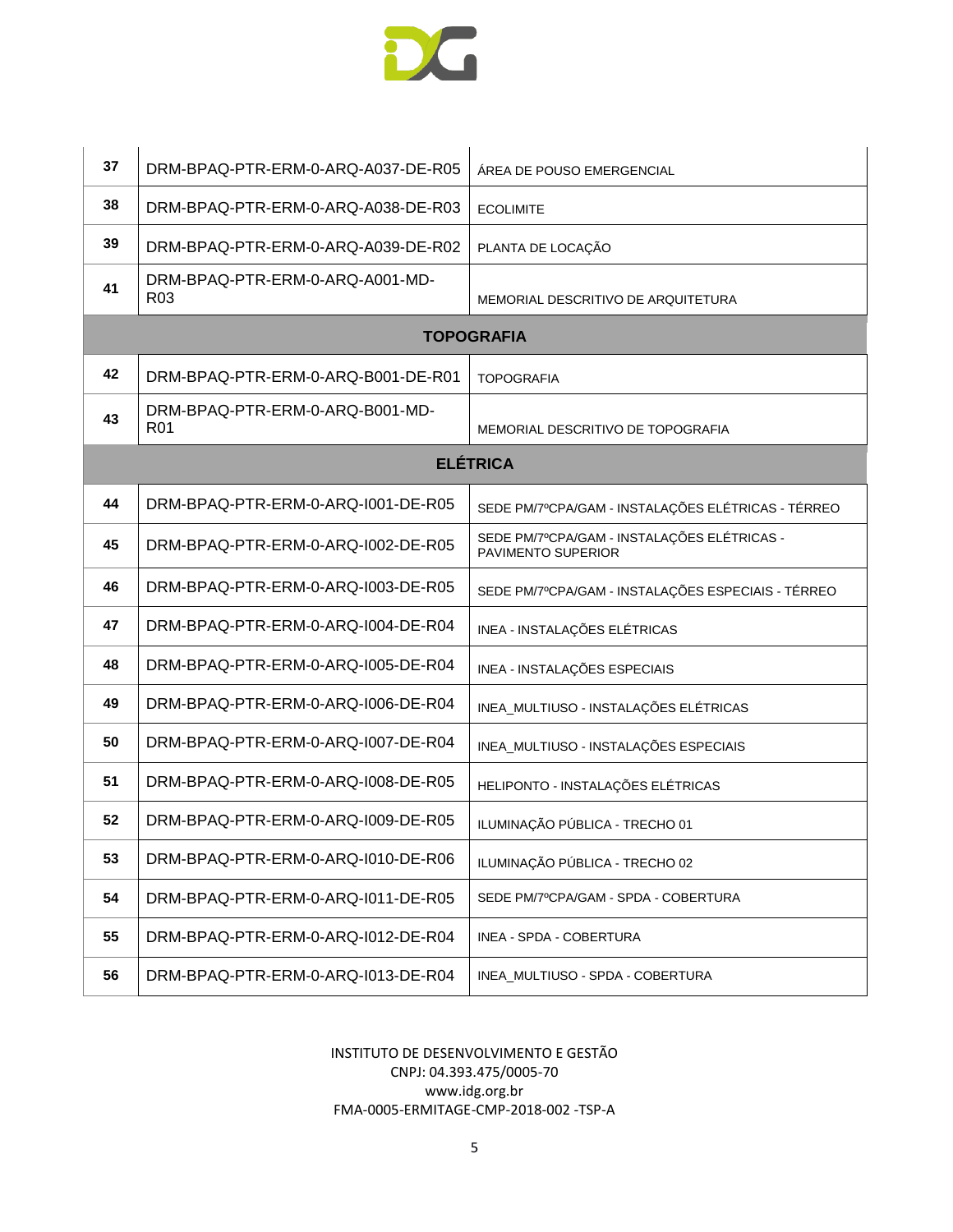

| 57 | DRM-BPAQ-PTR-ERM-0-ARQ-I014-DE-R05 | SEDE PM/7ºCPA/GAM - INSTALAÇÕES ESPECIAIS - PAVIMENTO<br><b>SUPERIOR</b>     |
|----|------------------------------------|------------------------------------------------------------------------------|
| 58 | DRM-BPAQ-PTR-ERM-0-ARQ-1015-DE-R03 | ALIMENTAÇÃO - PLANTA BAIXA - INSTALAÇÕES ELÉTRICAS -<br>TRECHO <sub>01</sub> |
| 59 | DRM-BPAQ-PTR-ERM-0-ARQ-I016-DE-R03 | ALIMENTAÇÃO - PLANTA BAIXA - INSTALAÇÕES ELÉTRICAS -<br>TRECHO <sub>02</sub> |
| 60 | DRM-BPAQ-PTR-ERM-0-ARQ-I001-LM-R05 | LISTA DE MATERIAIS                                                           |
| 61 | DRM-BPAQ-PTR-ERM-0-ARQ-I002-LM-R04 | LISTA DE MATERIAIS                                                           |
| 62 | DRM-BPAQ-PTR-ERM-0-ARQ-1003-LM-R04 | LISTA DE MATERIAIS                                                           |
| 63 | DRM-BPAQ-PTR-ERM-0-ARQ-1001-MC-R03 | MEMORIA DE CALCULO                                                           |
| 64 | DRM-BPAQ-PTR-ERM-0-ARQ-I001-MD-R03 | <b>MEMORIAL DESCRITIVO</b>                                                   |
|    |                                    | <b>HIDROSSANITARIO</b>                                                       |
| 65 | DRM-BPAQ-PTR-ERM-0-ARQ-H001-DE-R04 | SEDE PM/7ºCPA/GAM - ÁGUA POTÁVEL - PLANTA BAIXA                              |
| 66 | DRM-BPAQ-PTR-ERM-0-ARQ-H002-DE-R05 | SEDE PM/7ºCPA/GAM - ÁGUA POTÁVEL - ISOMÉTRICA                                |
| 67 | DRM-BPAQ-PTR-ERM-0-ARQ-H003-DE-R05 | SEDE PM/7ºCPA/GAM - ÁGUA POTÁVEL - RESERVATÓRIO<br><b>SUPERIOR</b>           |
| 68 | DRM-BPAQ-PTR-ERM-0-ARQ-H004-DE-R05 | INEA - ÁGUA POTÁVEL - PLANTA BAIXA                                           |
| 69 | DRM-BPAQ-PTR-ERM-0-ARQ-H005-DE-R04 | INEA - ÁGUA POTÁVEL - ISOMÉTRICA                                             |
| 70 | DRM-BPAQ-PTR-ERM-0-ARQ-H006-DE-R04 | INEA_MULTIUSO - ÁGUA POTÁVEL - PLANTA BAIXA                                  |
| 71 | DRM-BPAQ-PTR-ERM-0-ARQ-H007-DE-R04 | INEA_MULTIUSO - ÁGUA POTÁVEL - ISOMÉTRICA                                    |
| 72 | DRM-BPAQ-PTR-ERM-0-ARQ-H008-DE-R05 | SEDE PM/7ºCPA/GAM - ESGOTO SANITÁRIO - PLANTA BAIXA                          |
| 73 | DRM-BPAQ-PTR-ERM-0-ARQ-H009-DE-R04 | SEDE PM/7ºCPA/GAM - ESGOTO SANITARIO - ESQUEMA<br><b>VERTICAL</b>            |
| 74 | DRM-BPAQ-PTR-ERM-0-ARQ-H010-DE-R05 | INEA - ESGOTO SANITÁRIO - PLANTA BAIXA E ESQUEMA<br><b>VERTICAL</b>          |
| 75 | DRM-BPAQ-PTR-ERM-0-ARQ-H011-DE-R05 | REDE EXTERNA - ESGOTO SANITARIO                                              |
| 76 | DRM-BPAQ-PTR-ERM-0-ARQ-H013-DE-R05 | INEA_MULTIUSO - ESGOTO SANITÁRIO - PLANTA BAIXA E<br><b>ESQUEMA VERTICAL</b> |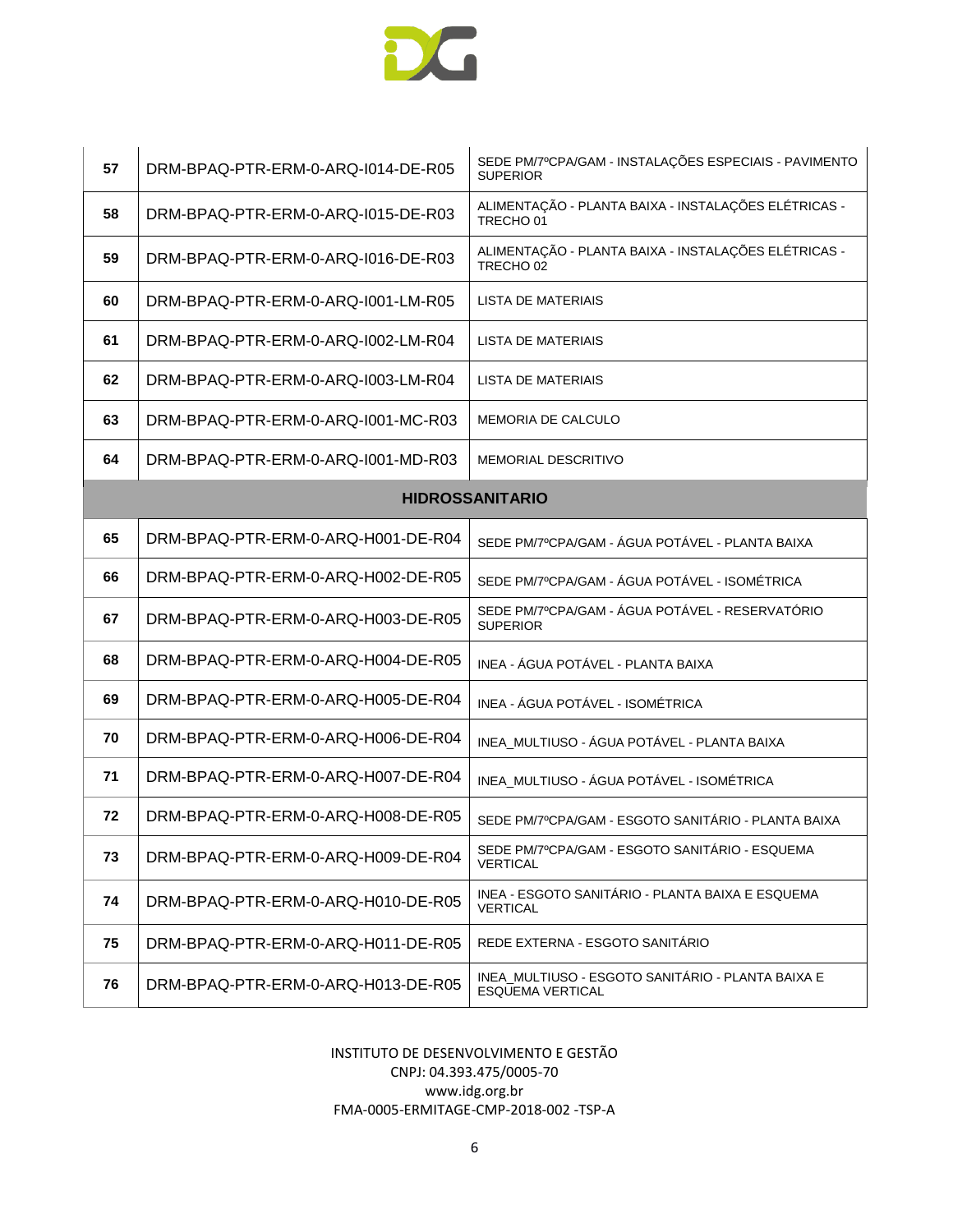

| 77 | DRM-BPAQ-PTR-ERM-0-ARQ-H014-DE-R01                 | REDE EXTERNA - ÁGUA POTÁVEL                                               |
|----|----------------------------------------------------|---------------------------------------------------------------------------|
| 78 | DRM-BPAQ-PTR-ERM-0-ARQ-H015-DE-R03                 | PLANTA RESERVATÓRIO DE ÁGUA                                               |
| 79 | DRM-BPAQ-PTR-ERM-0-ARQ-H001-LM-R05                 | LISTA DE MATERIAIS - HIDRÁULICA - INEA MULTIUSO                           |
| 80 | DRM-BPAQ-PTR-ERM-0-ARQ-H002-LM-R04                 | LISTA DE MATERIAIS - HIDRAULICA - SEDE INEA                               |
| 81 | DRM-BPAQ-PTR-ERM-0-ARQ-H003-LM-R04                 | LISTA DE MATERIAIS - HIDRAULICA - PM/7ºCPA/GAM                            |
| 82 | DRM-BPAQ-PTR-ERM-0-ARQ-H004-LM-R04                 | LISTA DE MATERIAIS - ESGOTO - PM/7ºCPA/GAM                                |
| 83 | DRM-BPAQ-PTR-ERM-0-ARQ-H005-LM-R03                 | LISTA DE MATERIAIS - ESGOTO - SEDE INEA                                   |
| 84 | DRM-BPAQ-PTR-ERM-0-ARQ-H006-LM-R03                 | LISTA DE MATERIAIS - ESGOTO - INEA MULTIUSO                               |
| 85 | DRM-BPAQ-PTR-ERM-0-ARQ-H007-LM-R02                 | LISTA DE MATERIAIS - ESGOTO - - REDE EXTERNA                              |
| 86 | DRM-BPAQ-PTR-ERM-0-ARQ-H008-LM-R01                 | LISTA DE MATERIAIS - HIDRÁULICA - - REDE EXTERNA                          |
| 87 | DRM-BPAQ-PTR-ERM-0-ARQ-H001-MC-<br>R <sub>02</sub> | MEMÓRIA DE CÁLCULO                                                        |
| 88 | DRM-BPAQ-PTR-ERM-0-ARQ-H002-MC-<br>R <sub>02</sub> | MEMÓRIA DE CÁLCULO                                                        |
| 89 | DRM-BPAQ-PTR-ERM-0-ARQ-H001-MD-<br>R <sub>03</sub> | <b>MEMORIAL DESCRITIVO</b>                                                |
|    |                                                    | <b>DRENAGEM</b>                                                           |
| 90 | DRM-BPAQ-PTR-ERM-0-ARQ-D001-DE-R04                 | SEDE PM/7ºCPA/GAM - PLANTA BAIXA - DRENAGEM PLUVIAL                       |
| 91 | DRM-BPAQ-PTR-ERM-0-ARQ-D002-DE-R04                 | SEDE PM/7ºCPA/GAM - PLANTA BAIXA - DRENAGEM PLUVIAL -<br>PLANTA DE BACIAS |
| 92 | DRM-BPAQ-PTR-ERM-0-ARQ-D003-DE-R05                 | SEDE PM/7ºCPA/GAM - PLANTA BAIXA - DRENAGEM PLUVIAL                       |
| 93 | DRM-BPAQ-PTR-ERM-0-ARQ-D004-DE-R04                 | SEDE PM/7ºCPA/GAM - PERFIS - DRENAGEM PLUVIAL                             |
| 94 | DRM-BPAQ-PTR-ERM-0-ARQ-D005-LM-R03                 | LISTA DE MATERIAIS                                                        |
| 95 | DRM-BPAQ-PTR-ERM-0-ARQ-D006-MC-<br>R <sub>04</sub> | MEMÓRIA DE CÁLCULO                                                        |
| 96 | DRM-BPAQ-PTR-ERM-0-ARQ-D007-PL-R04                 | PLANILHA DE DIMENSIONAMENTO                                               |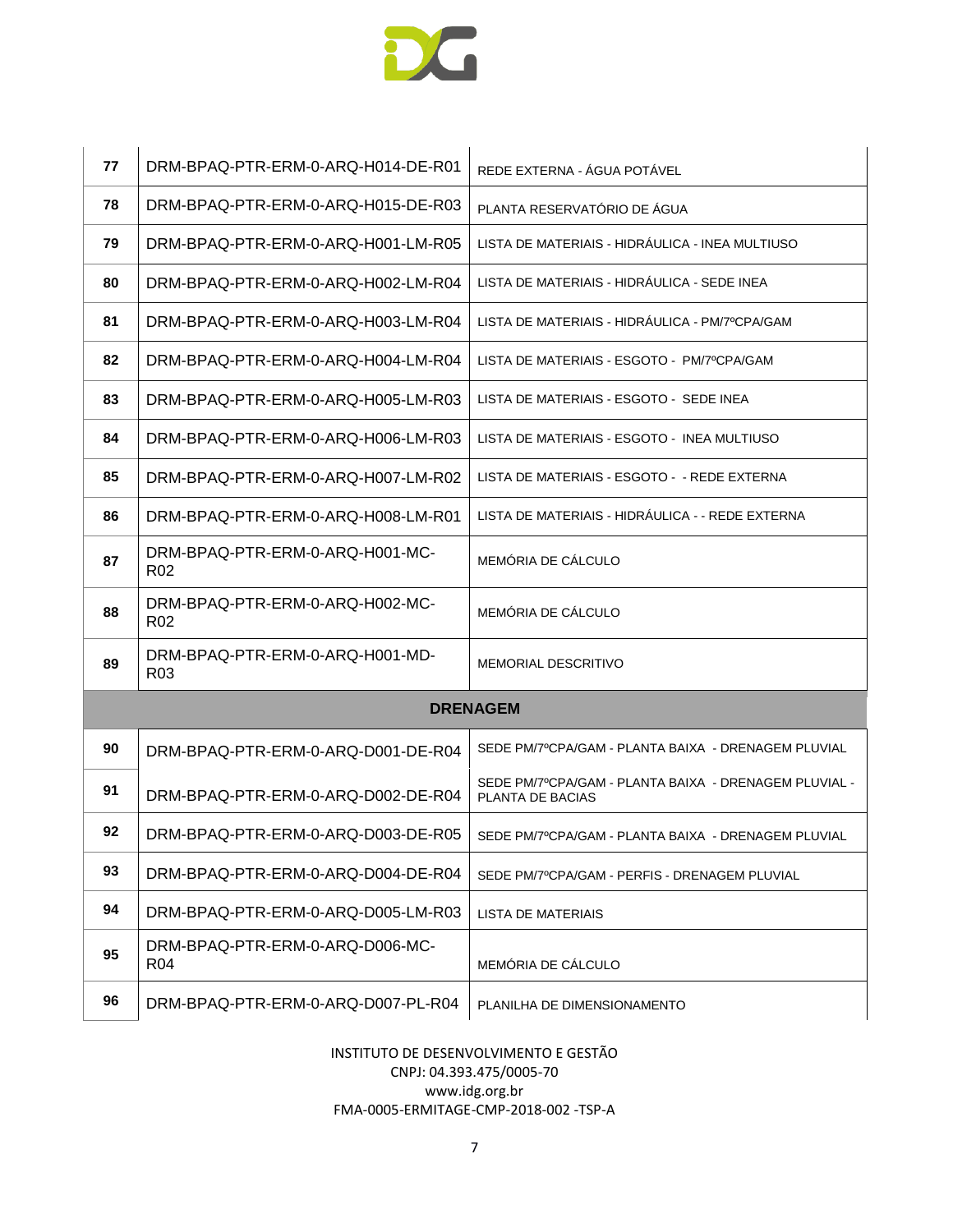

| <b>ESTRUTURA</b> |                                                    |                                                                          |  |
|------------------|----------------------------------------------------|--------------------------------------------------------------------------|--|
| 97               | DRM-BPAQ-PTR-ERM-0-ARQ-E001-DE-R02                 | INEA_MULTIUSO - PLANTAS LAJE INFERIOR, LAJE<br>INTERMEDIÁRIA E COBERTURA |  |
| 98               | DRM-BPAQ-PTR-ERM-0-ARQ-E002-DE-R01                 | INEA MULTIUSO - CORTES A-A, B-B, C-C e D-D                               |  |
| 99               | DRM-BPAQ-PTR-ERM-0-ARQ-E003-DE-R01                 | INEA MULTIUSO - ARMADURA LAJE INFERIOR                                   |  |
| 100              | DRM-BPAQ-PTR-ERM-0-ARQ-E004-DE-R01                 | INEA_MULTIUSO - ARMADURA VIGAS                                           |  |
| 101              | DRM-BPAQ-PTR-ERM-0-ARQ-E005-DE-R00                 | INEA MULTIUSO - ARMADURA PILARES E LAJE<br><b>INTERMEDIÁRIA</b>          |  |
| 102              | DRM-BPAQ-PTR-ERM-0-ARQ-E006-DE-R00                 | INEA_MULTIUSO - ELEVAÇÕES DAS TRELIÇAS E LISTA DE<br><b>MATERIAL</b>     |  |
| 103              | DRM-BPAQ-PTR-ERM-0-ARQ-E007-DE-R02                 | INEA MULTIUSO - DETALHES TÍPICOS                                         |  |
| 104              | DRM-BPAQ-PTR-ERM-0-ARQ-E001-MD-<br>R <sub>03</sub> | <b>MEMORIAL DESCRITIVO</b>                                               |  |
|                  |                                                    |                                                                          |  |
|                  | R180823                                            | PLANILHA ORÇAMENTÁRIA E CRONOGRAMA FÍSICO-<br><b>FINANCEIRO</b>          |  |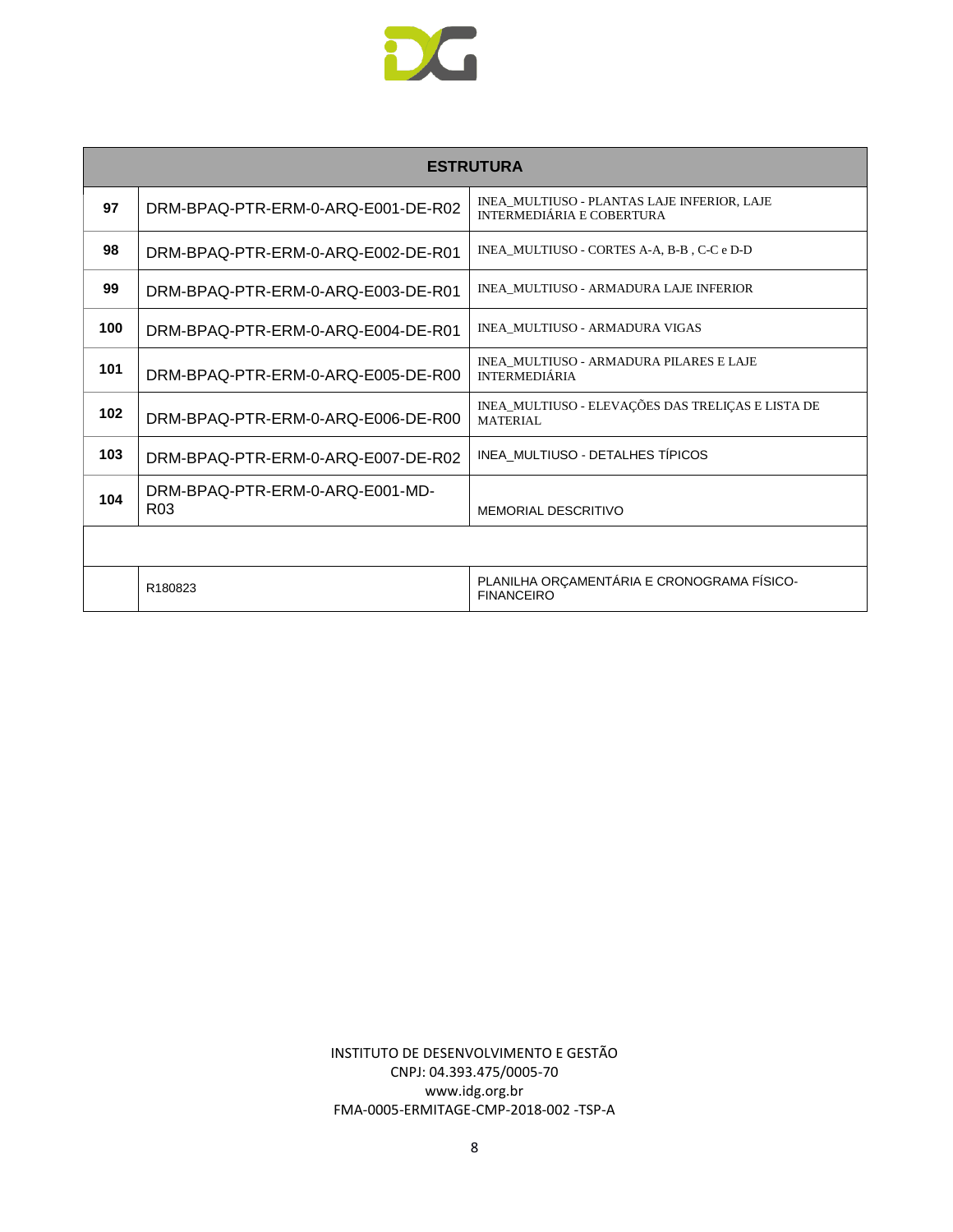

#### <span id="page-8-0"></span>**JUSTIFICATIVA PARA CONTRATAÇÃO DO SERVIÇO**

O Instituto de Desenvolvimento e Gestão – IDG, que é pessoa jurídica de direito privado, sem fins lucrativos ou de fins não econômicos, com personalidade jurídica de associação civil, de caráter cultural e ambiental, cujo objetivo, dentre outros é fomentar o desenvolvimento tecnológico, educacional, cultural, desportivo, ambiental e econômico da sociedade, desenvolver consultoria técnica para elaboração e gerência de projetos, bem como para pesquisas, atividades executivas.

A realização desta seleção é fruto do Acordo de Cooperação Técnica nº 01/17, celebrado entre o IDG e a Secretaria de Estado do Ambiente para operação, manutenção e controle do Mecanismo para Conservação da Biodiversidade do Estado do Rio de Janeiro – Fundo da Mata Atlântica (FMA), instrumento de gestão ambiental para gerir recursos de compensação ambiental, de restauração florestal, além de doações, recursos de Termos de Ajustamento de Conduta e captações de outras fontes, nos termos previstos na Lei Estadual nº 6.572, de 31 de outubro de 2013 com a alteração dada pela Lei Estadual nº 7.061, de 25 de setembro 2015.

O Fundo da Mata Atlântica é um importante mecanismo operacional e financeiro privado que permite uma execução mais ágil e eficiente dos projetos voltados às Unidades de Conservação, tais como parques, reservas biológicas, estações ecológicas e áreas protegidas do Estado do Rio de Janeiro através da aplicação de recursos provenientes de compensações ambientais e outras verbas não orçamentárias.

As Unidades de Conservação (UC's) se caracterizam como principal instrumento para conservação da fauna e flora, dos ecossistemas e das paisagens notáveis, sendo hoje as mais importantes ferramentas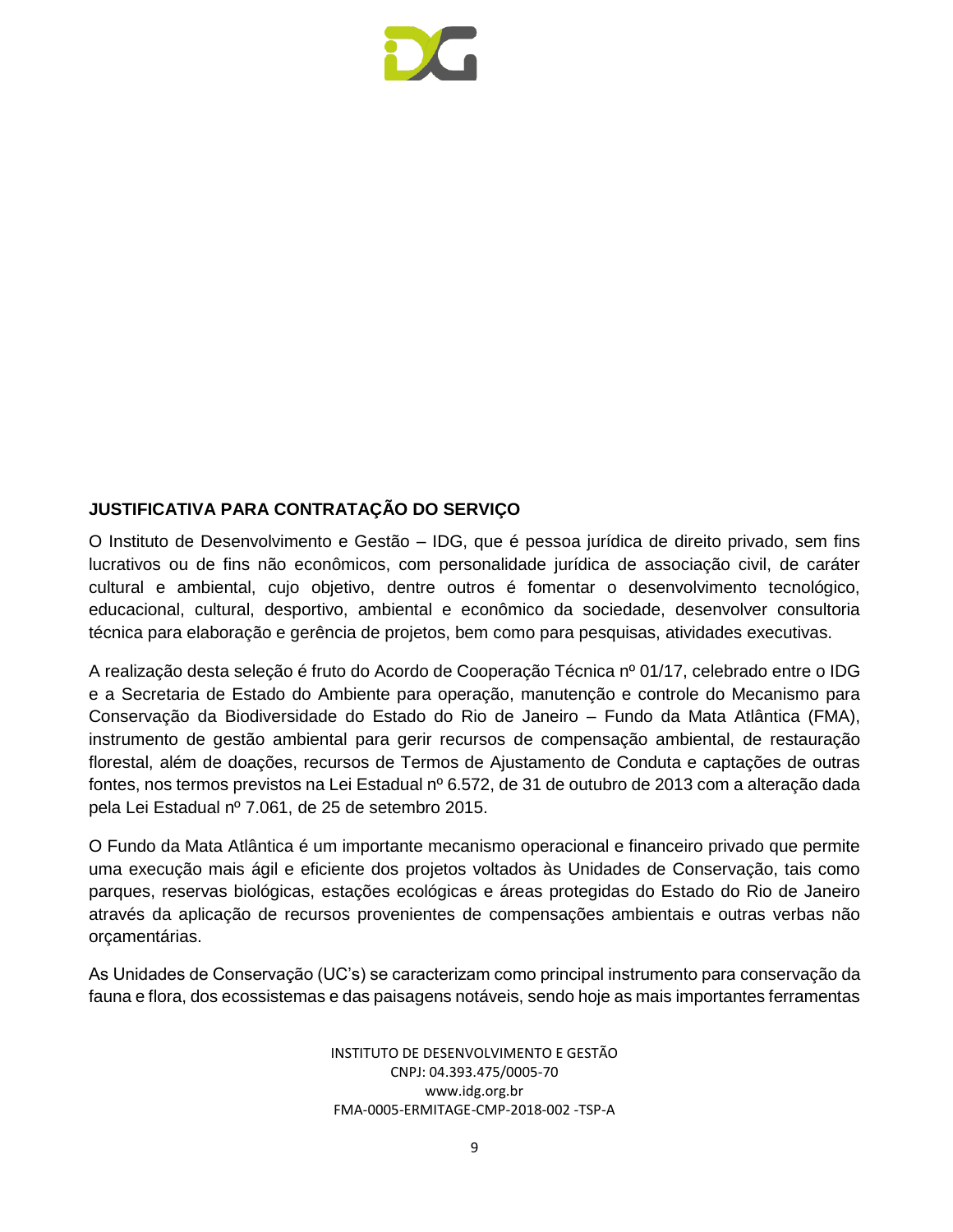

de preservação do bioma da Mata Atlântica, um dos mais ricos e ameaçados de todo o planeta.

A implantação da Subsede será em área estratégica a fim de facilitar o combate às queimadas florestais. O reservatório recuperado armazenará a água a ser utilizada no combate aos incêndios e a boa localização da unidade facilitará a mobilização e o deslocamento da equipe ao local de incêndio. O projeto abrange o Parque Estadual dos Três Picos na Fazenda Ermitage/Teresópolis, sob a administração do INEA e visa aperfeiçoar as prerrogativas operacionais, oferecer segurança para seus funcionários e demais usuários, possibilitar melhor gestão e conservação da área do PETP e proteger a UC do impacto da implantação do conjunto habitacional.

A presente contratação visa a realização de obras com o objetivo de servir de apoio tático e abrigar a Subsede do Parque Estadual dos Três Picos (núcleo Teresópolis), composto por sede administrativa, uma Unidade de Policiamento Ambiental (UPAm), uma base do 7º Comando de Policiamento e uma base de apoio emergencial à operação de aeronaves do Grupamento Aeromóvel (GAM).

#### <span id="page-9-0"></span>**1. DEFINIÇÕES**

- 1.1. Termos Definidos. Para os fins da Solicitação de Proposta, as palavras e termos a seguir relacionados, sempre que iniciados por letra maiúscula, terão os significados a eles atribuídos nesta Seção:
	- **IDG** Instituto de Desenvolvimento e Gestão
	- **INEA –** Instituto Estadual de Ambiente
	- **SEA –** Secretaria de Estado de Ambiente
	- **DIRAM –** Diretoria de Recuperação Ambiental
	- **CTAA** Comissão Técnica de Avaliação e Acompanhamento
	- **UC** Unidades de Conservação
	- **PETP**  Parque Estadual dos Três Picos
	- **CEPOM** Cadastro de Empresas Prestadoras de Outros Municípios
	- **EPI**  Equipamentos de Proteção Individual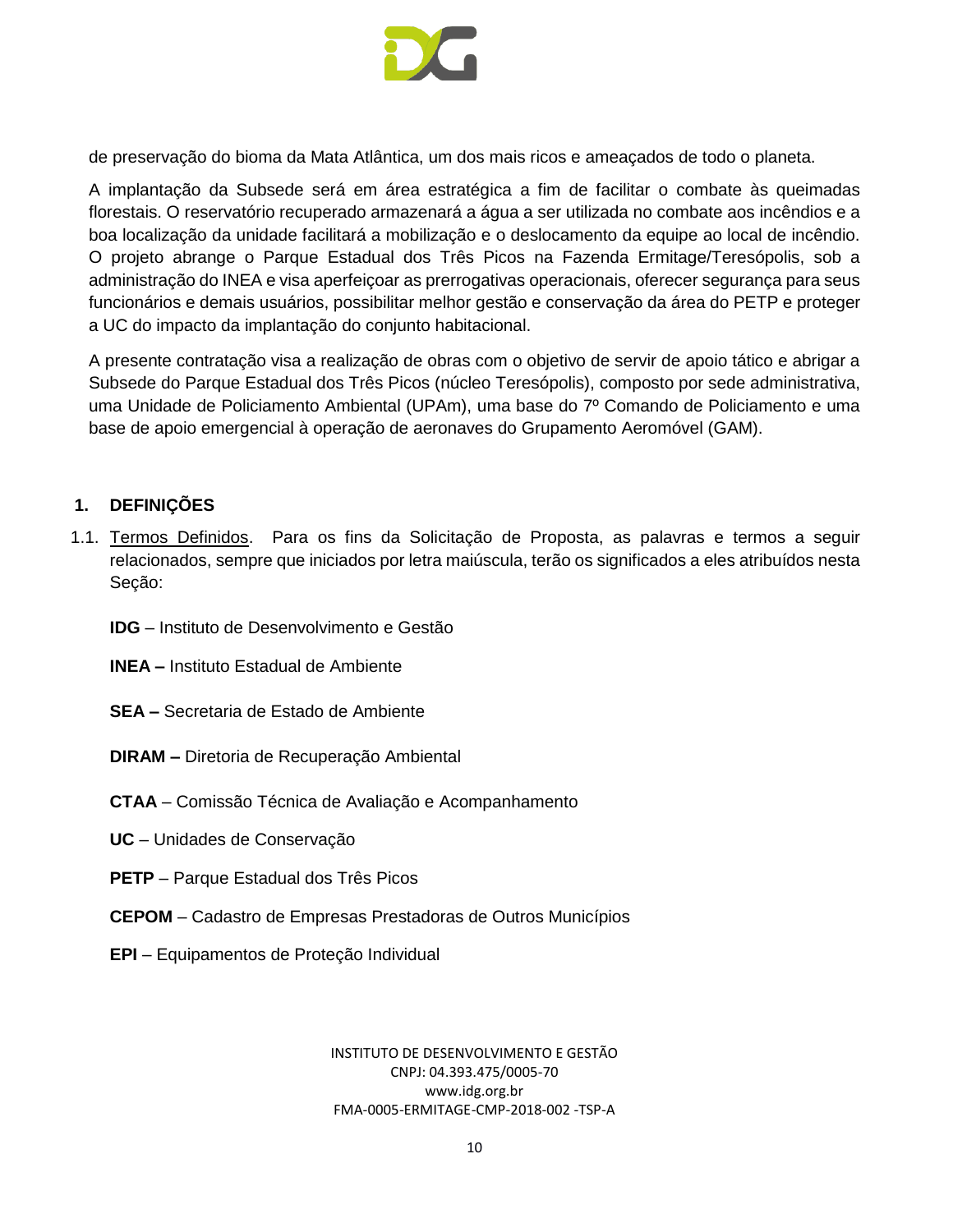

#### <span id="page-10-0"></span>**2. OBJETO**

O presente Termo de Solicitação de Proposta tem por objeto a contratação de empresa para execução de obras de reformas e obras civis, com tipo de contratação por técnica e preço para execução de serviços de obras e reformas na Subsede do núcleo Teresópolis do Parque Estadual dos Três Picos, Teresópolis – RJ.

#### <span id="page-10-1"></span>**3. DO PRAZO CONTRATUAL**

O prazo total para realização dos serviços e a duração do contrato será de até 05 (cinco) meses a partir da assinatura do "Termo de Autorização para Início de Serviços".

# <span id="page-10-2"></span>**4. DA MODALIDADE E TIPO DE SELEÇÃO**

- 4.1. Modalidade: Concorrência
- 4.2. Tipo: Técnica e Preço
	- 4.2.1. Para a avaliação baseada na qualidade da proposta técnica e no preço, serão atribuídos os seguintes pesos para os critérios técnicos e financeiros:

| Qualidade da proposta técnica | $peso = 70\%$ (setenta por cento); |
|-------------------------------|------------------------------------|
| Valor financeiro da proposta  | $peso = 30\%$ (trinta por cento).  |

4.2.2. Para avaliação da Nota Técnica, serão aplicados os seguintes critérios:

| <b>ITEM</b> | CRITÉRIOS DE AVALIAÇÃO DA QUALIDADE                         |    | de |
|-------------|-------------------------------------------------------------|----|----|
|             | Experiência específica do Proponente relacionada ao serviço | 50 |    |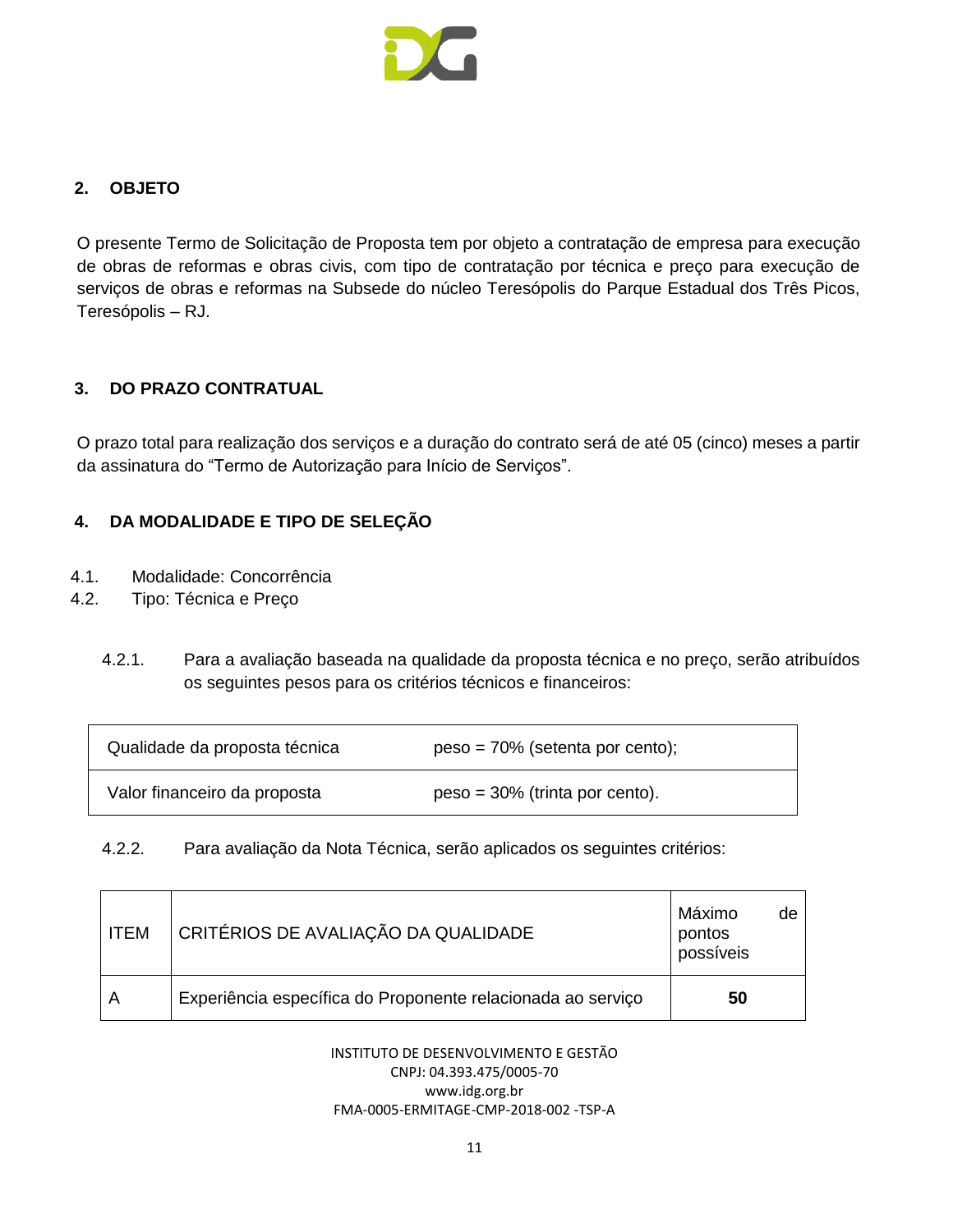

| В                 | Qualificação da Equipe Técnica para o Serviço | 50  |
|-------------------|-----------------------------------------------|-----|
| otal <sup>-</sup> |                                               | 100 |

#### 4.2.2.1. Parâmetros dos critérios acima:

# **A - Experiência específica do Proponente relacionada ao serviço: máximo de 50 pontos**

| <b>Item</b> | Critério de<br>Seleção  | <b>Requisitos Exigidos</b><br>(Classificatório e<br>eliminatório) | <b>Marcar</b><br>X   | Pontuação | <b>Máximo</b> |
|-------------|-------------------------|-------------------------------------------------------------------|----------------------|-----------|---------------|
|             | Por tempo de<br>empresa | De 1 mês até 3 anos                                               |                      | 5         |               |
|             |                         | (antiguidade)                                                     | De 3 anos até 5 anos |           | 15            |
|             |                         | Acima de 5 anos                                                   |                      | 30        |               |
|             | Total                   |                                                                   |                      |           |               |

#### **B - Qualificação e competência da equipe técnica para a prestação dos serviços: máximo de 50 pontos**

| <b>Item</b>  | Critério de Seleção                                                                                                                                                   | <b>Marcar</b><br>х | Pontuação | Máximo |
|--------------|-----------------------------------------------------------------------------------------------------------------------------------------------------------------------|--------------------|-----------|--------|
| $\mathbf{I}$ | Atestado técnico averbado pelo CREA<br>comprovando experiência em obras de<br>pavimentação, calçamento e iluminação<br>viária                                         |                    | 25        | 25     |
| Ш            | Atestado técnico averbado pelo CREA<br>comprovando experiência em execução de<br>redes de drenagem e galerias de águas<br>pluviais em vias de acesso, ruas e estradas |                    | 25        | 25     |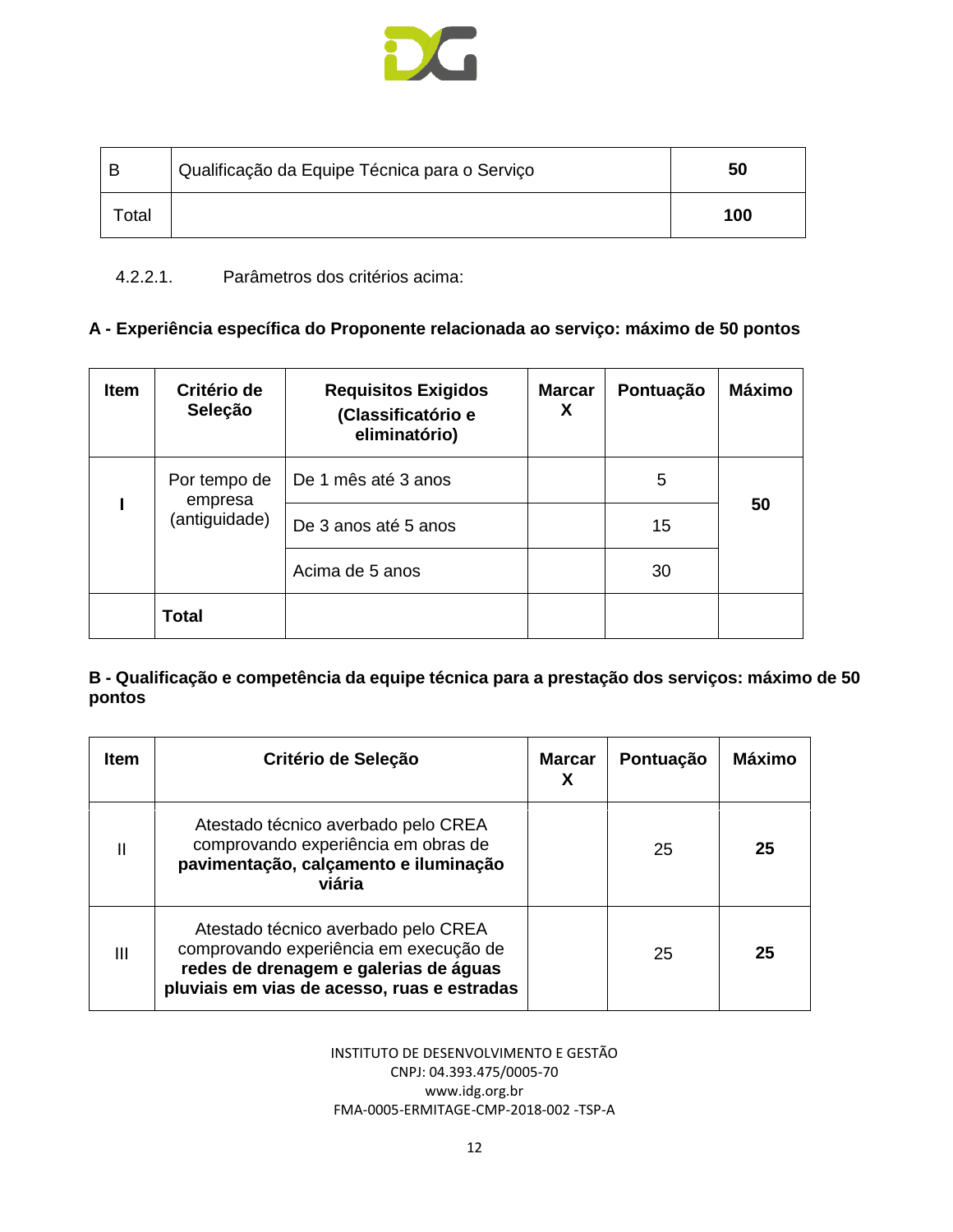

| <b>Total</b> | vu |  |
|--------------|----|--|
|--------------|----|--|

- 4.2.2.2. A pontuação da proposta técnica de cada projeto será o resultado da soma entre as pontuações das avaliações individuais dos profissionais e da empresa.
- 4.2.3. A proposta comercial que apresentar o menor valor receberá a Nota Comercial **(NC)**  equivalente a 100 pontos. As notas comerciais das outras propostas (NC) serão computadas da seguinte forma:

Fórmula para a determinação das demais notas comerciais (NC)  $NC = 100$  x (menor valor entre propostas apresentadas) Valor da proposta em análise

4.2.4. Da avaliação final: Determinação da nota de cada projeto

Fórmula para a determinação da nota final **(NF)**

**NF** = (NT x peso atribuído à proposta técnica 70%) + (NC x peso atribuído à proposta financeira 30%)

# <span id="page-12-0"></span>**5. DA DESCRIÇÃO E ESPECIFICAÇÃO DOS SERVIÇOS**

#### **5.1. Administração Local da Obra:**

Compreende, dentre outros, as despesas para atender às necessidades dos serviços com todo o corpo técnico e administrativo e de apoio dimensionado para a obra, bem como parte do custo da administração central da CONTRATADA.

# **5.2. Serviços Preliminares:**

# **5.2.1. Mobilização e Desmobilização**

Consiste na mobilização o preparo e a disponibilização, no local da obra, de todos os equipamentos, mão-de-obra, materiais e instalações necessárias à execução dos serviços contratados. A CONTRATADA deverá iniciar a mobilização imediatamente após a Autorização de Serviço de acordo com os prazos e necessidades estabelecidos no Cronograma de Obra e no planejamento executivo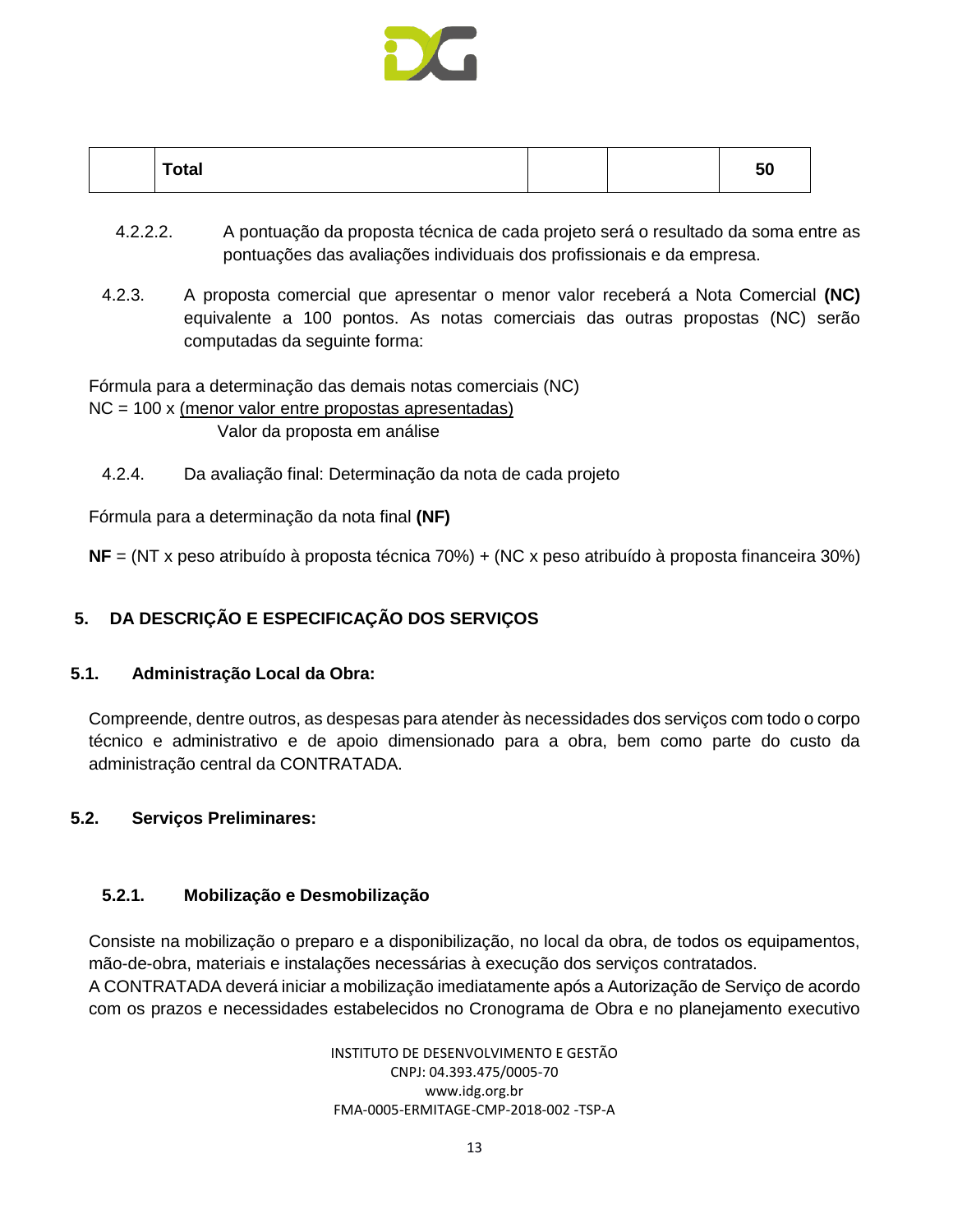

das instalações do canteiro de obras.

A desmobilização compreende-se na retirada de todas as estruturas do canteiro de obras, incluindo os equipamentos, a desmobilização do pessoal e a limpeza geral da área, a fim de reconstituí-la para a situação original.

#### **5.2.2. Instalações Provisórias**

Compreendem as construções de natureza provisória, indispensáveis ao funcionamento do canteiro de serviços, de maneira a dotá-lo de funcionalidade, organização, segurança e higiene, durante todo o período em que se desenvolverá a obra, em obediência à Norma NR 18 – Condições e Meio Ambiente de Trabalho na Indústria da Construção.

#### 5.2.3. **Canteiro de Obras**

As áreas de trabalho fixas e temporárias do canteiro de obras deverão seguir a NR18, NBR

12264/1991 e as normas técnicas brasileiras vigentes. Os canteiros de obras serão instalados próximos ao centro de gravidade das obras e de fácil acesso. A definição do local do canteiro de obras será de responsabilidade da CONTRATADA, com a interlocução da CTAA e deverá obedecer à legislação vigente.

No canteiro deverá ter escritório para o engenheiro residente, uma pequena sala para reuniões, refeitório, almoxarifado, vestiário/instalações sanitárias. As edificações dos canteiros de obras serão executadas conforme normas vigentes e atenderão as necessidades para a perfeita execução da obra. Durante todo o desenvolvimento da obra, serão mantidas nos canteiros equipes permanentes para os serviços de limpeza e remoção de entulhos resultantes dos serviços locais. Os entulhos deverão ser destinados de maneira correta e para locais apropriados obedecendo a Resolução CONAMA 307 de 5 de julho de 2002.

Estas equipes serão responsáveis pela manutenção, ordem e limpeza na área do canteiro, sendo responsáveis ainda pela manutenção dos acessos necessários ao transporte de materiais. As áreas externas dos canteiros de obras serão adequadamente iluminadas sendo dada especial atenção aos locais de acesso e circulação de pessoal e/ou carga, assim como as áreas de embarque e desembarque de pessoal.

Serão solicitadas, sob a responsabilidade da CONTRATADA, aos órgãos competentes e concessionários as ligações provisórias de água, esgoto, luz e força, necessárias ao andamento da obra.

A CONTRATADA será responsável, durante todo o prazo de execução das obras, por implantar um Plano de Qualidade e um Programa para Controle de Desperdício e Gestão dos Resíduos gerados através de treinamento e conscientização da equipe de trabalho, obedecendo às normas de padrão de qualidade exigidas pela legislação em vigor, inclusive em atendimento à Resolução 216 da Secretaria Estadual do Ambiente.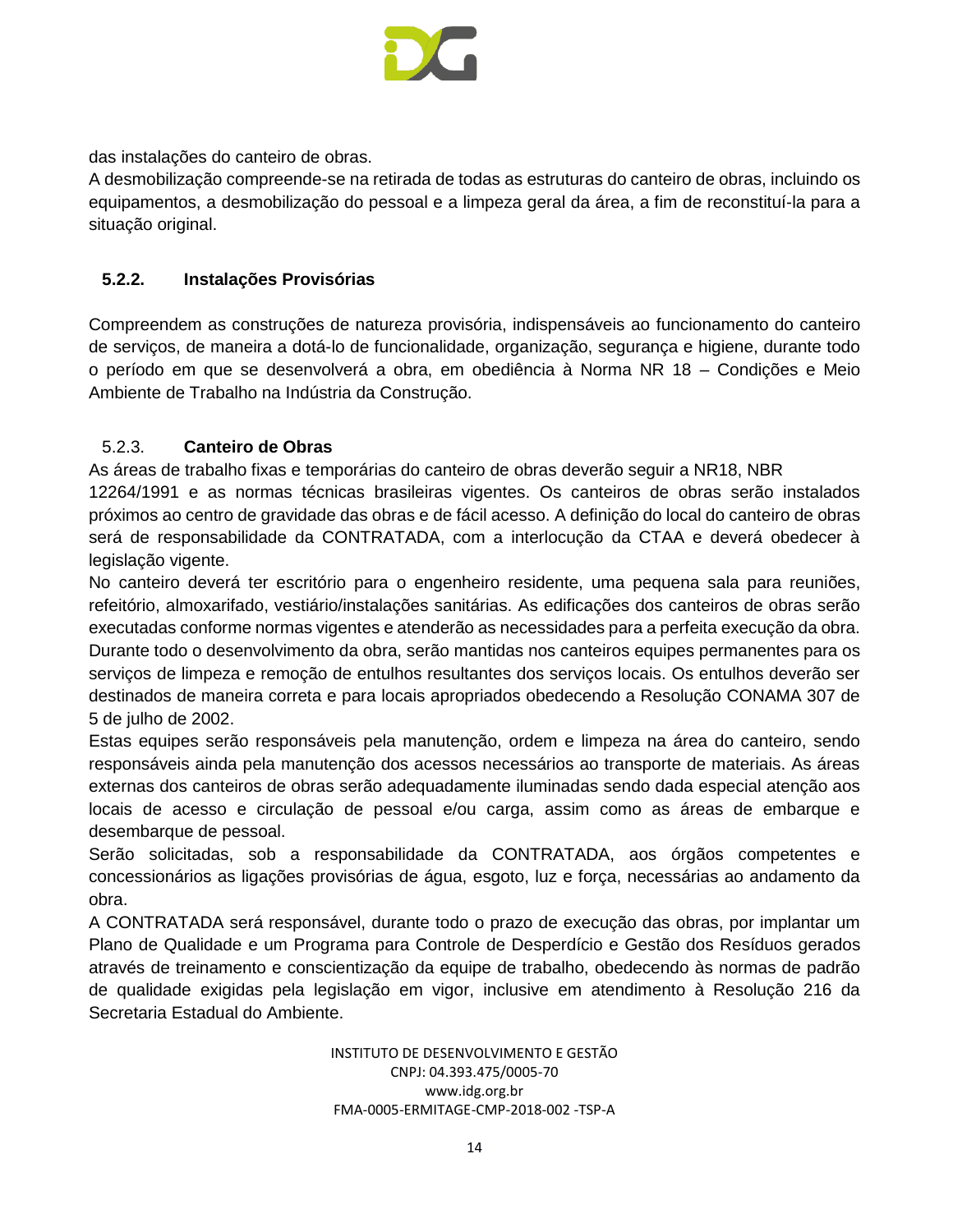

Serão obedecidos os procedimentos referentes à segurança e higiene do trabalho, trânsito de pedestre e veículos, ligações de água e luz, esgoto, telefone e outros procedimentos necessários ao bom desempenho das obras.

A CONTRATADA deverá dispor de salas no canteiro para a CTAA/IDG.

#### 5.2.4. **Placa da Obra**

A CONTRATADA será responsável por fornecer e instalar placas da obra em locais previamente autorizados pela CTAA, adotando o modelo recomendado.

As placas deverão ser confeccionadas de acordo com cores, medidas, proporções e demais orientações fornecidas pela CONTRATANTE. Deverão ser confeccionadas em chapas planas, metálicas, galvanizadas ou de madeira compensada impermeabilizada, em material resistente às intempéries. As informações deverão estar em material plástico (poliestireno), para fixação ou adesivação nas placas. Quando isso não for possível, as informações deverão ser pintadas com pintura a óleo ou esmalte. Dá-se preferência ao material plástico pela sua durabilidade e qualidade.

As placas serão afixadas pela CONTRATADA, em locais visíveis, preferencialmente no acesso principal do empreendimento ou voltadas para a via que favoreça a melhor visualização. A CONTRATADA será responsável por manter as placas em bom estado de conservação, inclusive quanto à integridade do padrão das cores, durante todo o período de execução das obras.

# 5.2.5. **Trânsito e Sinalização**

A CONTRATADA será responsável por fornecer e instalar faixas de segurança para o livre trânsito de pedestres, especialmente nos polos de concentração, em perfeitas condições de segurança durante o dia e à noite.

Proteção das vias de acesso fechadas ao trânsito com barreiras, com a devida sinalização e indicação de desvio, devendo, durante a noite, serem iluminadas e, em casos especiais, deverão ser postados vigias ou sinaleiros, devidamente equipados.

Toda a área do canteiro deverá ser sinalizada, através de placas, quanto à movimentação de veículos (externamente à obra), indicações de perigo, instalações e prevenção de acidentes.

Deverá ser previsto mecanismo de segurança interna para controle e vigia das instalações, almoxarifados, portaria e disciplina interna, cabendo à CONTRATADA toda a responsabilidade por quaisquer desvios ou danos, furtos, decorrentes da negligência durante a execução das obras até a sua entrega definitiva. Deverá ser implantada a sinalização horizontal e vertical, visando à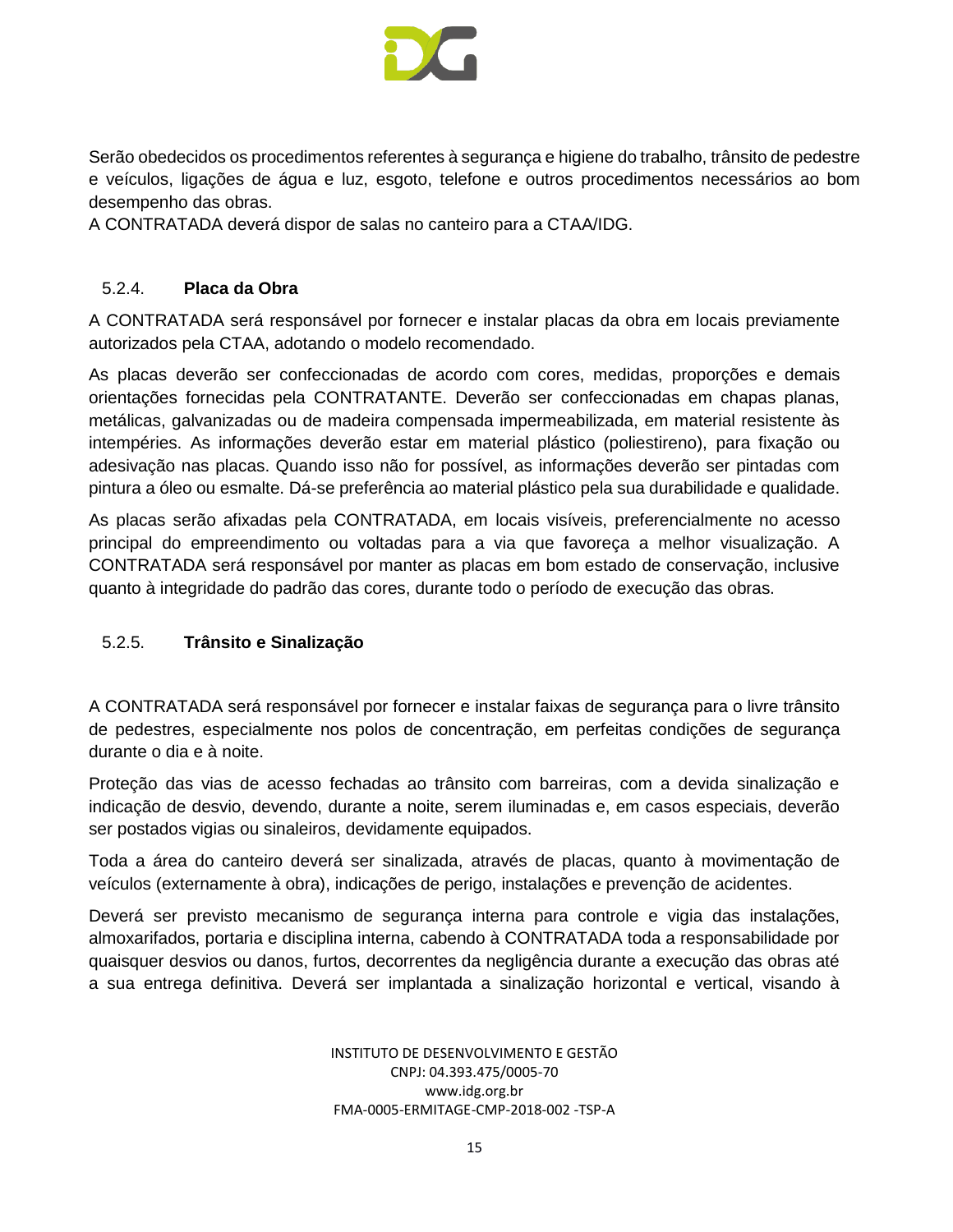

segurança dos usuários, a ordenação e orientação do tráfego de veículos e pedestres na área das obras.

#### **5.2.6. Tapumes**

Os tapumes e outros meios de proteção e segurança serão executados conforme o Projeto e as recomendações da norma NBR-5682 da ABNT. Devem ser utilizados, quando necessário, conforme aprovação da FISCALIZAÇÃO.

Podem ser empregadas, sem solução de continuidade, dispostas de prumo e encostadas no solo, chapas de madeira compensada, tábuas ou chapas de metal.

A vedação lateral deve ser feita de maneira a impedir completamente a passagem de terra ou detritos. A sustentação vertical das chapas ou placas e a estabilidade do conjunto devem ser feitas por elementos de madeira ou metal.

# **5.2.7. Locação das Obras:**

A CONTRATADA deverá obedecer às referências topográficas para amarração da obra no que se refere aos alinhamentos e níveis a serem adotados. Será de única e exclusiva responsabilidade da CONTRATADA a proteção e conservação dos marcos topográficos destinados ao perfeito controle de execução da obra, assim como toda topografia necessária aos serviços.

A CONTRATADA também deverá seguir os métodos construtivos estabelecidos no Plano de Trabalho apresentado no início das intervenções, entretanto havendo necessidade de readequação, deverão ser apresentadas novas soluções, desde que não contrariem o Termo de Referência e sejam previamente aprovados pela CTAA/IDG.

Quaisquer divergências encontradas entre os elementos fornecidos e as condições locais deverão ser imediatamente comunicadas à CTAA. Aquelas que impliquem em modificações de Projeto devem ser aprovadas pela CTAA/IDG de modo a não provocar diminuições indesejáveis no ritmo das obras. Os serviços de topografia serão executados com a precisão exigida em obra dessa natureza. As cadernetas de campo das turmas de topografia da CONTRATADA estarão sempre à disposição da CTAA.

Qualquer erro de locação cometido pela CONTRATADA, que possam ocasionar desvios e irregularidades na obra executada, obrigará a CONTRATADA a demolir e refazer a parte afetada da obra, sem qualquer ônus para o CONTRATANTE.

# **5.3. Execução das Obras**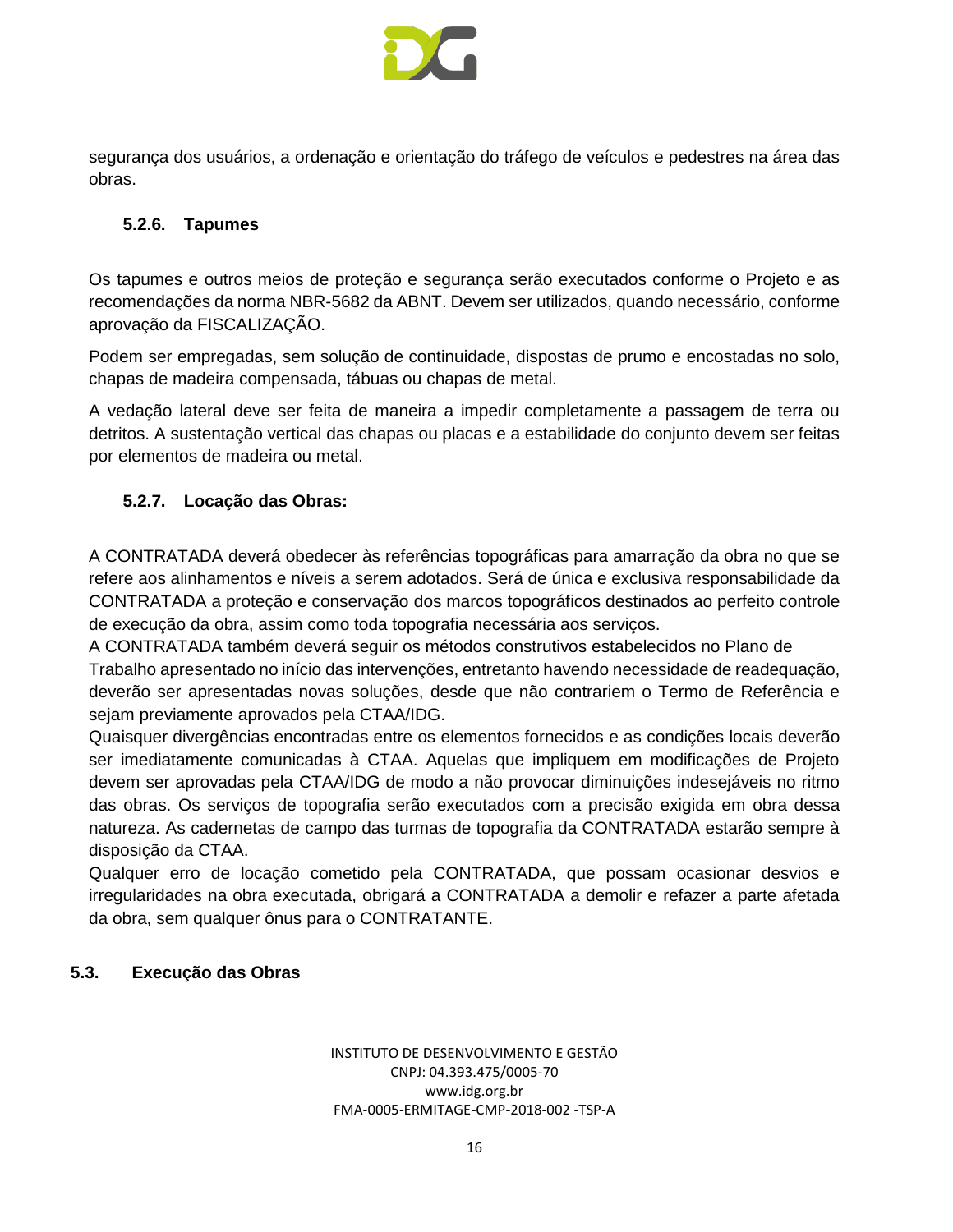

#### **5.3.1. Urbanização e Paisagismo**

Execução de pavimentação, calçamento e iluminação nas vias internas da área de intervenção, assim como a pavimentação do estacionamento projetado (próximo a Casa Principal).

Execução de cercamento de aproximadamente 700 metros, delimitando o PETP nos trechos indicados no projeto executivo.

Execução de rede de drenagem nas áreas impermeáveis (vias de acesso, áreas construídas,

etc.), onde serão realizadas galerias de águas pluviais dotadas de ralos ou grelhas.

Implantação de forração com grama nas áreas do terreno que apresentam solo exposto ou que estejam em condições vulneráveis, incluindo as áreas intramuros e as áreas no entorno do terreno da Subsede do PETP que estão dentro dos limites do Conjunto Habitacional Fazenda Ermitage. Limpeza da área gramada existente e o plantio de grama na área de pouso emergencial sobre solo compactado a ser importado para o local.

# **5.3.2. Reforma da Subsede do Parque Estadual dos Três Picos (Núcleo Teresópolis)**

Execução de Reforma da Subsede do Parque Estadual dos Três Picos (núcleo Teresópolis). Serão realizados os serviços de troca de esquadrias; demolição de alvenaria; revestimentos de pisos, paredes e tetos; construção de parede de alvenaria; impermeabilização e consertos na cobertura, reparos nas instalações, elétricas, hidráulicas e sanitárias; instalação de aparelhos sanitários, elétricos, hidráulicos e mecânicos; pintura geral do prédio e recuperação de fachada.

Ressaltamos que durante a Visita Técnica deverá ser avaliada, **criteriosamente**, os consertos na cobertura considerando: reposição e troca de telhas, tratamento e troca do madeiramento que apresentar sinal de infestação por cupim e demais serviços que se fizerem necessários.

# **5.3.3. Reforma da Casa Principal (Casarão) da Fazenda para a implantação de Alojamento**

Reforma da Casa Principal da fazenda (casarão) para a implantação de alojamentos, refeitórios e banheiros, assim como toda a adequação da infraestrutura para abrigar as unidades de policiamento.

Nesse edifício serão realizados os serviços de troca de esquadrias; demolição de alvenaria; revestimentos de pisos, paredes e tetos; construção de parede de alvenaria; impermeabilização e consertos na cobertura; reparos nas instalações, elétricas, hidráulicas e sanitárias; instalação de aparelhos sanitários, elétricos, hidráulicos e mecânicos; pintura geral do prédio e recuperação de fachada. Além disso, haverá a ampliação de um dos sanitários localizado no pavimento superior resultando em dois banheiros.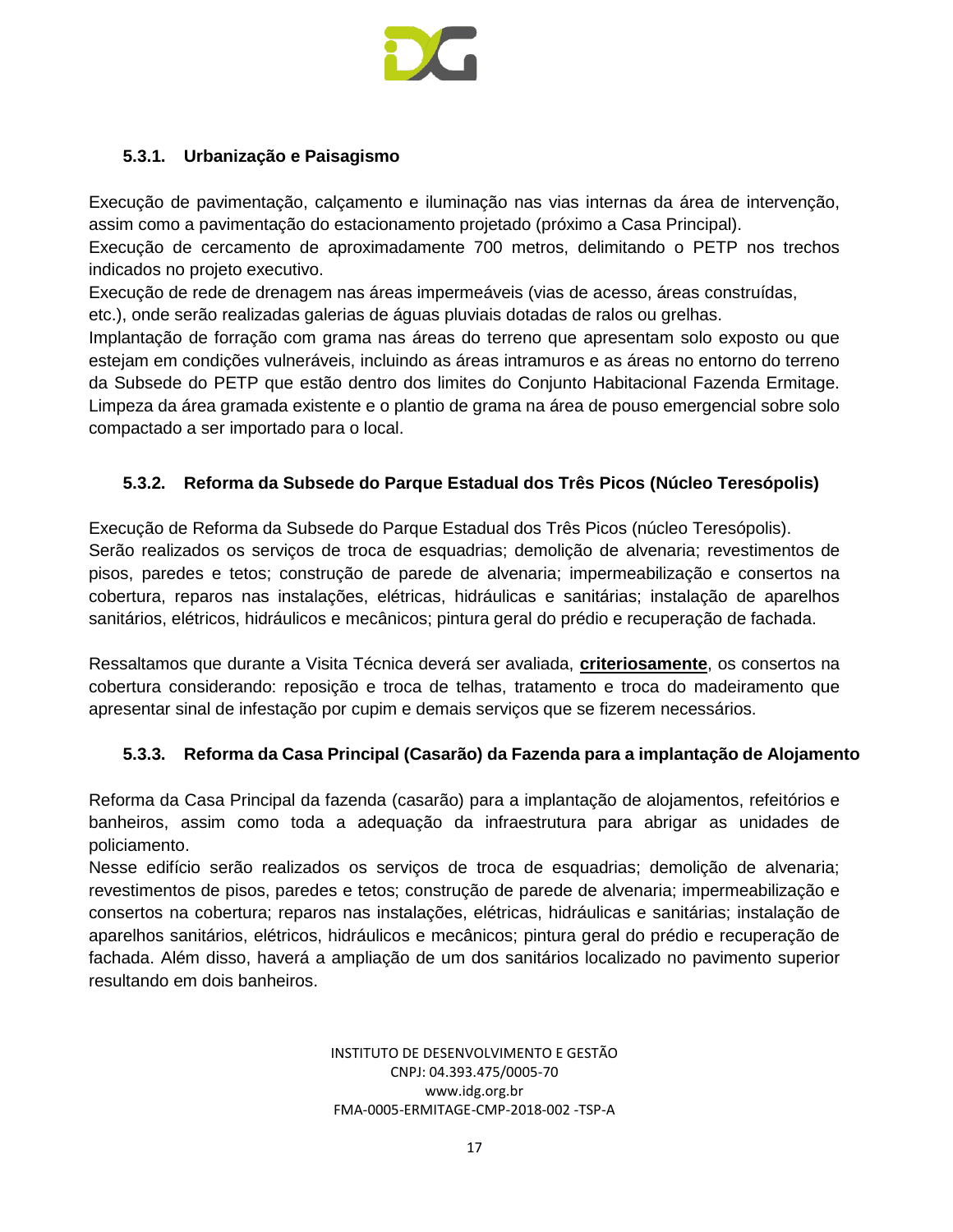

Ressaltamos que durante a Visita Técnica deverá ser avaliada, **criteriosamente**, os consertos na cobertura considerando: reposição e troca de telhas, tratamento e troca do madeiramento que apresentar sinal de infestação por cupim e demais serviços que se fizerem necessários.

# **5.3.4. Recuperação do Reservatório**

Impermeabilização e revitalização do Reservatório já existente, próximo a Casa Principal, para receber as águas do Córrego Ermitage, sendo necessária a construção de uma nova laje, o recobrimento e a impermeabilização das paredes.

Além disso, serão realizados os serviços de interligação do extravasor do reservatório com a rede de drenagem a ser implantada conforme Projeto.

# **5.3.5. Construção de espaço multiuso, anexo à Subsede do PETP, com capacidade para 100 pessoas**

Construção de edifício térreo de 227m² caracterizado como espaço multiuso, anexo à sede do INEA, com capacidade para 100 pessoas, para realização de atividades de educação ambiental. Os serviços compreendem execução de estrutura, alvenaria, pintura, revestimentos cerâmicos e instalações elétricas, hidráulicas e sanitárias e mecânicas.

# **5.4. Diretrizes e Normas construtivas**

O presente Termo de Referência normatiza e estabelece as condições básicas a serem observadas pela CONTRATADA na execução das obras e serviços, sendo parte integrante do Contrato, devendo ser observado, também, por terceiros quando da execução de serviços especializados.

As obras deverão ser executadas em conformidade com a legislação brasileira, Normas Técnicas da ABNT - Associação Brasileira de Normas Técnicas, e, na falta, Resolução SEA nº 216 diretrizes estabelecidas pelo INEA e demais diretrizes instituídas pela respectiva Legislação Municipal. Quando essas forem omissas será permitida a utilização de normas estrangeiras ou métodos consagrados pelo uso, após devidamente aprovados pelo INEA.

As obras, além disso, deverão atender às seguintes diretrizes básicas: Para o acompanhamento dos trabalhos serão realizadas reuniões sistemáticas entre a CTAA e a CONTRATADA;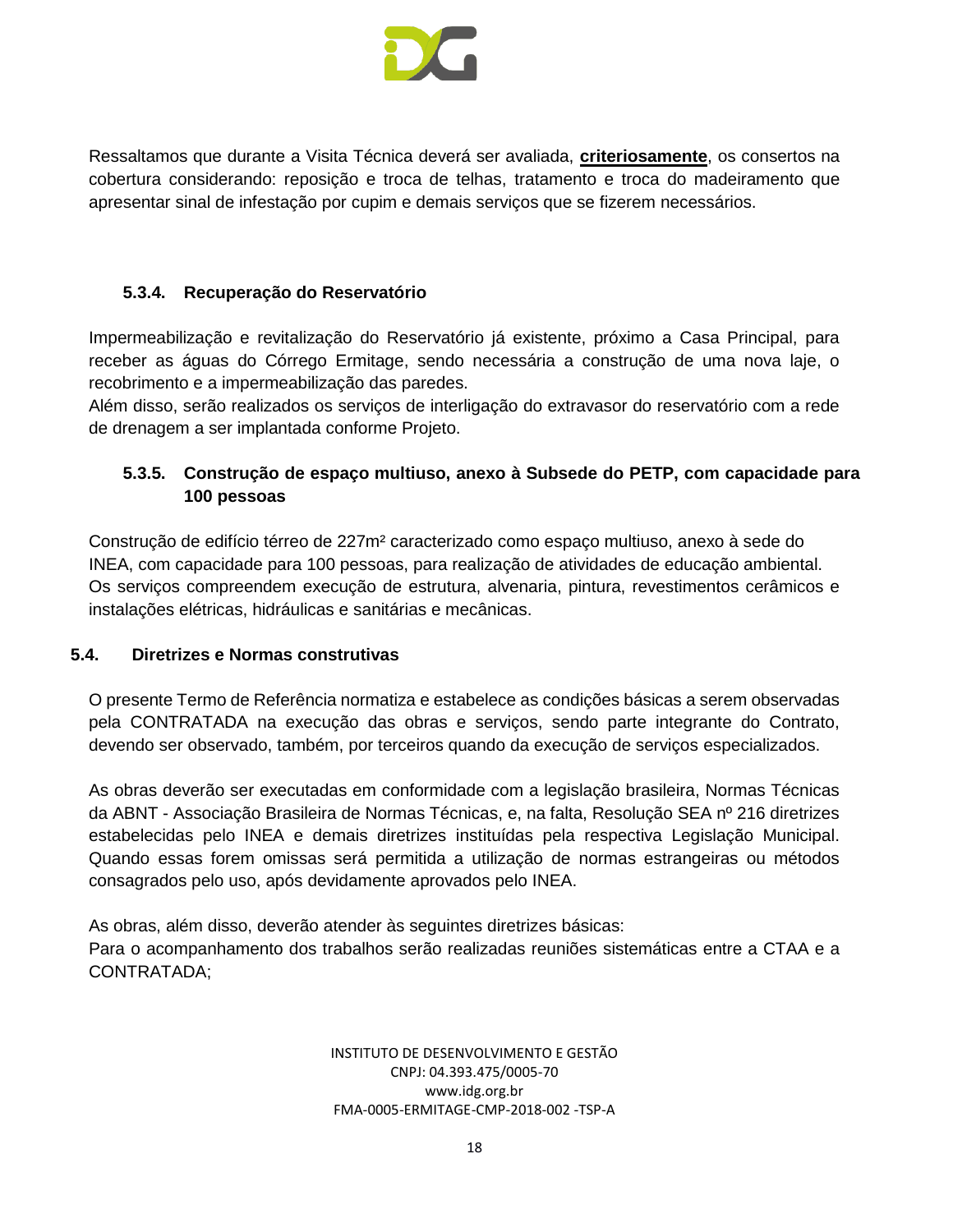

Ao final de cada etapa a CTAA fará uma avaliação dos resultados do trabalho. A avaliação será encaminhada para a CONTRATADA que, quando for o caso, deverá proceder aos ajustes, alterações ou complementações solicitadas pela CTAA;

A CONTRATADA deverá valer-se basicamente dos dados constantes de trabalhos existentes ou de outras fontes dignas de crédito. Todo dado utilizado deverá ter sua fonte perfeitamente identificada. Caso encontre lacunas, a CONTRATADA deverá prever a maneira de preenchê-las, seja buscando outras fontes, seja adotando hipóteses simplificadoras. No segundo caso, a CONTRATADA deverá propor uma forma de se obter esses dados no futuro e aferir as hipóteses adotadas;

Os procedimentos metodológicos adotados deverão ser claramente indicados e sempre justificados. Quando diferentes resultados se destinarem à comparação, a obtenção dos mesmos deverá ter homogeneidade metodológica;

No caso de ser necessária a adoção de hipóteses e considerações simplificadas, as mesmas deverão ser convenientemente explicitadas e justificadas;

É indispensável para elaboração dos serviços contratados, o conhecimento de todos os trabalhos, existentes ou em execução, que tenham correlação com os objetivos desse estudo;

A CONTRATADA deverá sempre observar as restrições de ordem técnica, legal e políticoadministrativa existentes, tais como os limites municipais, as áreas de preservação ambiental, a jurisdição de cada órgão e a competência das demais entidades que tenham relação com o problema.

Fica reservado à CONTRATANTE o direito e a autoridade para resolver todo e qualquer caso singular que porventura esteja omisso neste Termo de Referência e que não seja definido em outros documentos contratuais, como o próprio Contrato ou documentos de projeto.

Durante a execução das obras a CONTRATADA deverá apresentar o RDO, a Curva S, o cronograma de andamento da obra, conforme as Especificações Técnicas e a Metodologia Construtiva para a plena execução das soluções propostas.

As especificações técnicas devem caracterizar os materiais, equipamentos e serviços a serem utilizados na obra, visando a desempenho técnico determinado. Deverão ser elaboradas em conformidade com normas técnicas e práticas específicas, de modo a abranger todos os materiais, equipamentos e serviços previstos no Projeto.

Caberá à CONTRATADA, ainda, explicitar as Metodologias Construtivas previstas para a implantação de todas as soluções propostas no Projeto Executivo, assegurando a exequibilidade e possibilitando a avaliação do custo da obra.

Essas definições devem garantir ao empreendimento efetividade na relação custo/benefício e evitar alterações de especificações técnicas, a utilização de materiais inadequados e alterações exorbitantes do custo previsto.

Todos os documentos são complementares entre si, constituindo juntamente com os Projetos e detalhes uma peça única. Assim, qualquer menção formulada em um documento e omitida nos outros, será considerada como especificada e válida.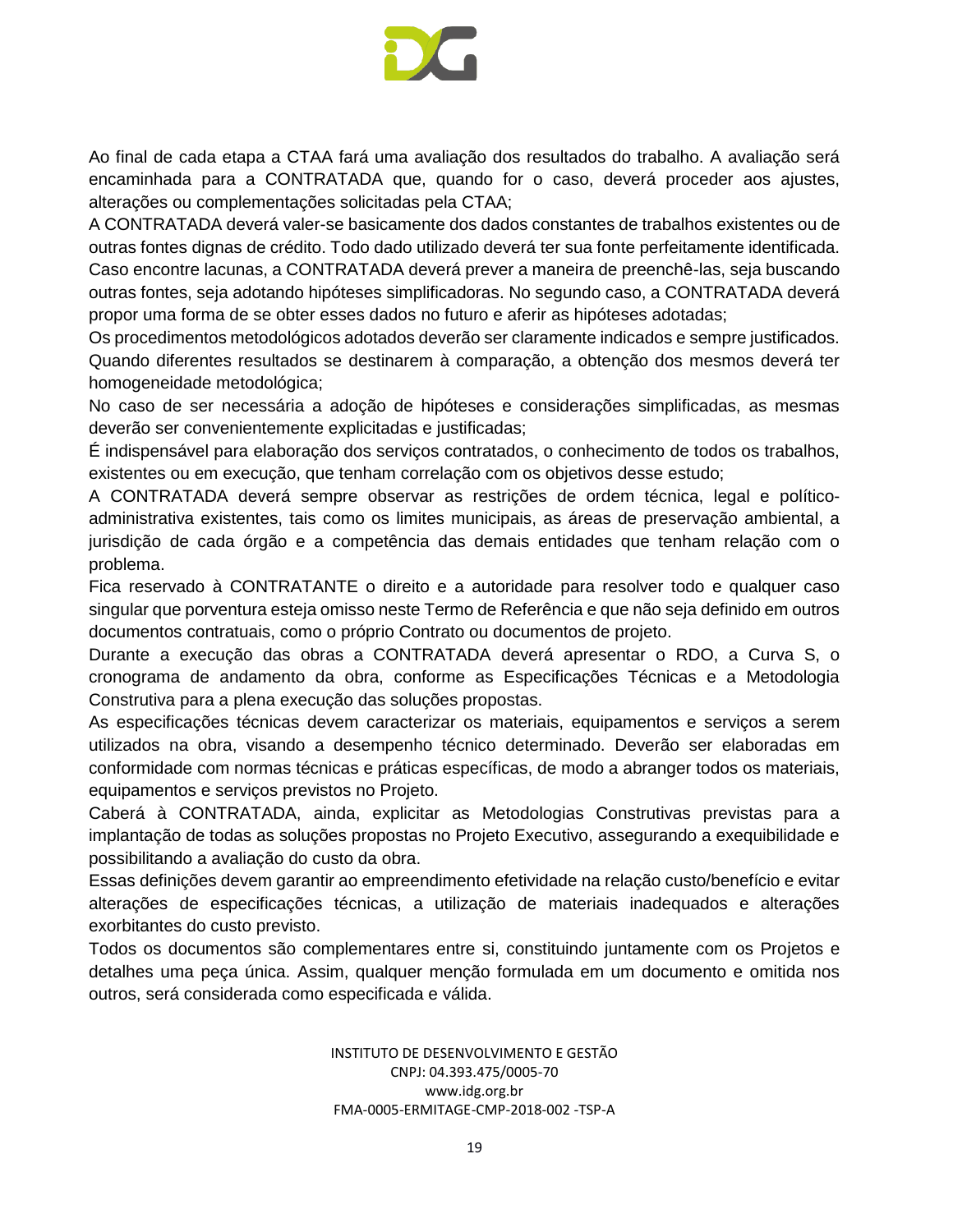

A CONTRATADA deverá obter nos órgãos competentes e na forma exigida em normas legais vigentes, todas as licenças, aprovações e franquias necessárias aos serviços que contratar, pagando os respectivos emolumentos e as taxas e obedecendo às leis, aos regulamentos e às posturas referentes aos serviços e à segurança pública. É obrigada, também, a cumprir quaisquer formalidades e a pagar, à sua custa, as multas porventura impostas por esses órgãos, atender as exigências da Legislação Trabalhista e Social, no que diz respeito ao pessoal que lhe prestar serviços, estando ainda implícitas as determinações do Conselho Regional de Engenharia e Agronomia (CREA) e do Conselho de Arquitetura e Urbanismo (CAU) especialmente no que se relaciona com a colocação das placas no local da obra, contendo nomes e números de inscrição dos responsáveis pela construção, bem como o recolhimento da ART/RRT da obra.

Dentre outras, as seguintes normas deverão ser observadas:

- ABNT NBR 5410:2004 Instalações Elétricas de Baixa Tensão;
- ABNT NBR 5626: 2007 Instalação Predial de Água Fria;
- ABNT NBR 5648 Sistemas prediais de água fria Tubos e conexões de PVC 6,3, PN 750 kPa, com junta soldável – Requisitos
- ABNT NBR 8160:1999 Sistemas prediais de esgoto sanitário Projeto e execução;
- ABNT NBR-9050:2004 Acessibilidade a edificações, mobiliário, espaços e equipamentos urbanos;
- ABNT NBR 16280:2014 Reforma em Edificação;
- ABNT NBR 16416:2015 Pavimentos permeáveis de concreto;
- ABNT NBR 14037:1998 Manual de Operação, uso e manutenção das edificações.

#### **5.5. Fornecimento de Mão de obra, Equipamentos e Serviços**

A CONTRATADA deverá fornecer toda a mão-de-obra, equipamentos, e serviços especializados necessários para executar totalmente às atividades relacionadas com os serviços especificados.

Estas providências serão estendidas também às atividades complementares a execução da obra, não indicadas neste Termo de Referência e que poderão ser autorizadas pela CTAA.

A empresa CONTRATADA deverá fornecer todos os materiais, EPIs (equipamentos de proteção individual), equipamentos em geral, ferramentas, máquinas, mão-de-obra e tudo o mais necessário à perfeita execução da obra. As leis sociais são de inteira responsabilidade da empresa CONTRATADA, assim como alimentação e transporte dos seus funcionários. Deverá a empresa CONTRATADA atender a legislação de segurança no trabalho vigente.

Para que a implantação das obras seja efetuada com eficácia, é indispensável que todos os serviços sejam realizados por profissionais habilitados, obedecendo fielmente às determinações do Projeto Executivo e da CONTRATANTE. Todos os serviços de caráter especial deverão ser realizados com mão-de-obra especializada, para que a obra se apresente dentro do padrão de qualidade requerido.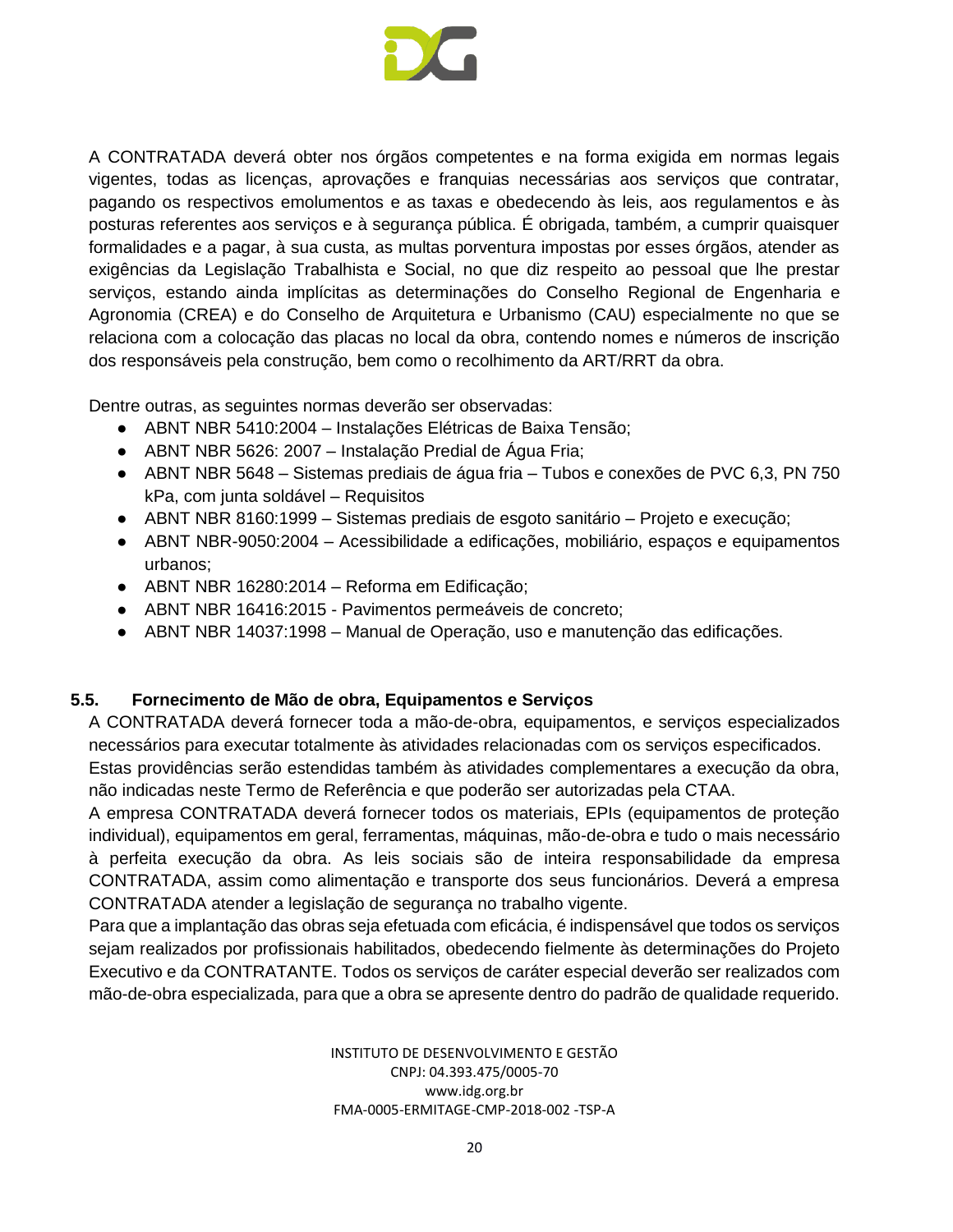

Durante a execução dos serviços, a contratada deverá manter contato com a CTAA para troca de informações e orientações técnicas, definição de tarefas, prazos e critérios para aprovação e adequação de estudos à execução.

Todo o equipamento deverá sofrer manutenção constante a fim de garantir o bom funcionamento e segurança do mesmo. A quantidade de equipamentos empregados na construção da obra deverá ser compatível com a especificidade e quantidade de serviços, de tal forma que permita a manutenção de um ritmo de trabalho constante mesmo durante os serviços de manutenção ou eventuais quebras dos mesmos.

#### **5.6. Fornecimento de Materiais**

Todos os materiais necessários à completa execução da obra serão fornecidos pela CONTRATADA e às suas expensas. Os materiais a serem empregados serão novos e deverão ser submetidos a exame e aprovação antes da sua aplicação, por parte da CTAA, a qual caberá impugnar seu emprego se não atendidas às condições exigidas nas presentes especificações.

Os materiais rejeitados pela CTAA deverão ser retirados do canteiro pela CONTRATADA no prazo máximo de 48 horas. A CONTRATADA não poderá manter no local da obra quaisquer materiais ou equipamentos estranhos à obra.

Todos os materiais a serem utilizados deverão obedecer às Normas Técnicas da ABNT e em caso de inexistência destas, ficará a critério da CTAA a indicação das Normas ou Especificações a serem cumpridas.

A CONTRATADA deverá entregar à CTAA e manter, permanentemente atualizada, lista dos fornecedores de materiais e equipamentos empregados na obra.

A CONTRATADA será inteira e exclusivamente responsável pelo uso ou emprego de material, equipamento, dispositivo, método ou processo eventualmente patenteado a empregar-se e incorporar-se na obra, cabendo-lhe, pois, pagar os royalties devidos e obter previamente as permissões ou licença de utilização.

# **5.7. Reparos, Retoques, Limpeza e Entrega das Obras**

Todos os danos causados a serviços adjacentes, durante o andamento dos serviços especificados, deverão ser reparados sob total responsabilidade da CONTRATADA.

Após a conclusão de cada serviço, e antes do início da limpeza deverão ser efetuados os retoques necessários e executada a respectiva proteção. Imediatamente após a conclusão de cada serviço, e antes da sua apresentação à gerência para a vistoria e aprovação finais, a CONTRATADA deverá executar a sua limpeza.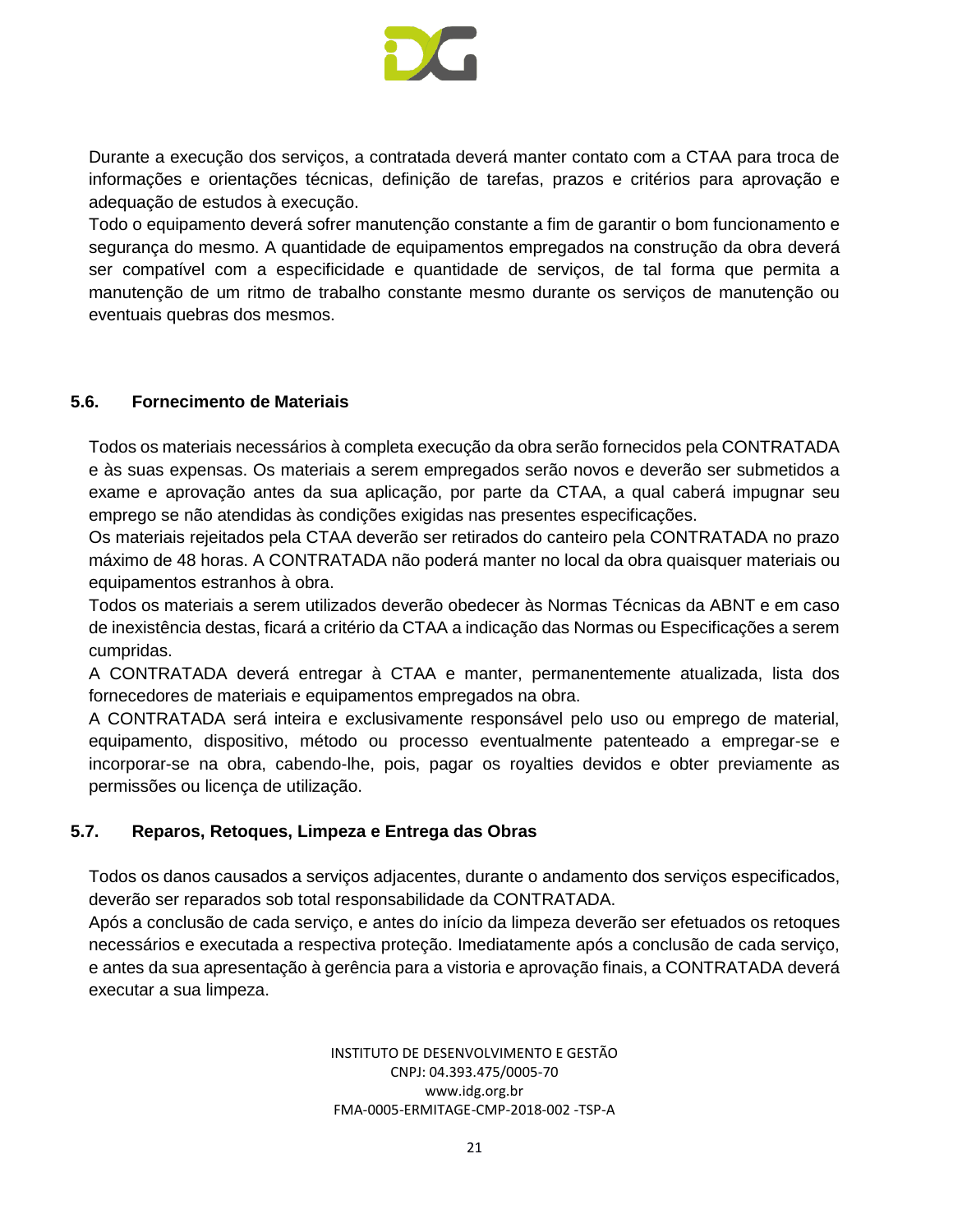

Após a conclusão total da obra a CONTRATADA deverá efetuar sua limpeza geral, colocando-a em condições de uso, devendo os detritos, equipamentos, ferramentas e instalações auxiliares serem removidas.

# **5.8. Condições de Execução, Fornecimento e Recebimento da Obra**

A CONTRATADA assume, por força desta Contratação, a responsabilidade objetiva pela segurança, solidez e perfeita execução da empreitada, nos termos dos artigos 12 e 13 da Lei 8078 de 11/09/90, garantindo-a até 5 (cinco) anos após a data do recebimento definitivo, sem prejuízo do prazo prescricional estabelecido no art. 205 do Código Civil.

A CONTRATADA será responsável por todas as obrigações concernentes às legislações tributária, trabalhista e previdenciária, os quais correrão por sua exclusiva conta. É encargo da CONTRATADA e a sua custa, quanto à obtenção junto às concessionárias de serviços, das aprovações dos projetos, pagamento de taxas e as respectivas licenças e autorizações para execução dos serviços. A CONTRATADA deverá providenciar, antes do início da obra, o recolhimento da ART – Anotação de Responsabilidade Técnica – conforme determina a Lei Federal nº 6.496 de 07/12/77, relativo à execução da obra, definindo o responsável técnico da mesma.

A CONTRATADA, a sua custa, adotará uniformes padrão, viaturas, equipamentos e etc., que estejam empregados nas obras, deverão estar adesivado com logos aprovadas pela CTAA.

É obrigação da CONTRATADA, também a sua custa, efetuar todas as vistorias amigáveis a imóveis ou a áreas que possam ser alvo de futuras reclamações, por terceiros, de ressarcimento motivado pelas obras.

A CONTRATADA se obriga a cumprir as determinações da Lei Federal nº 6514, de 22 de dezembro de 1977 e da Portaria nº 3214, de 08 de junho de 1978, que aprovam as Normas Regulamentadoras do Capítulo V, título II, da CLT, relativas à Engenharia de Segurança e Medicina do Trabalho. Sendo dever da CONTRATADA informar à CTAA todos os incidentes e acidentes que ocorram durante a execução das obras de implantação.

A CONTRATADA e demais envolvidos com a execução das obras, se obrigam a manter posturas de total respeito às normas ambientais, bem como promover ações que visem evitar riscos ambientais. Em caso de acidentes ambientais, a CONTRATADA, a sua custa, deverá atuar imediatamente para sanar o fato ocorrido, informar o ocorrido à autoridade ambiental competente, bem como reparar as áreas atingidas no menor espaço de tempo.

Todos os empregados da CONTRATADA deverão trabalhar com Uniforme e Equipamentos de Proteção Individual (EPI), tais como capacetes, botas, capas, óculos e demais equipamentos adequados para cada tipo de serviço que estiver sendo desenvolvido.

A CTAA poderá paralisar os serviços que estejam em condições inseguras aos empregados. Os ônus das paralisações correrão por conta da CONTRATADA mantendo-se inalterado o prazo de execução da obra.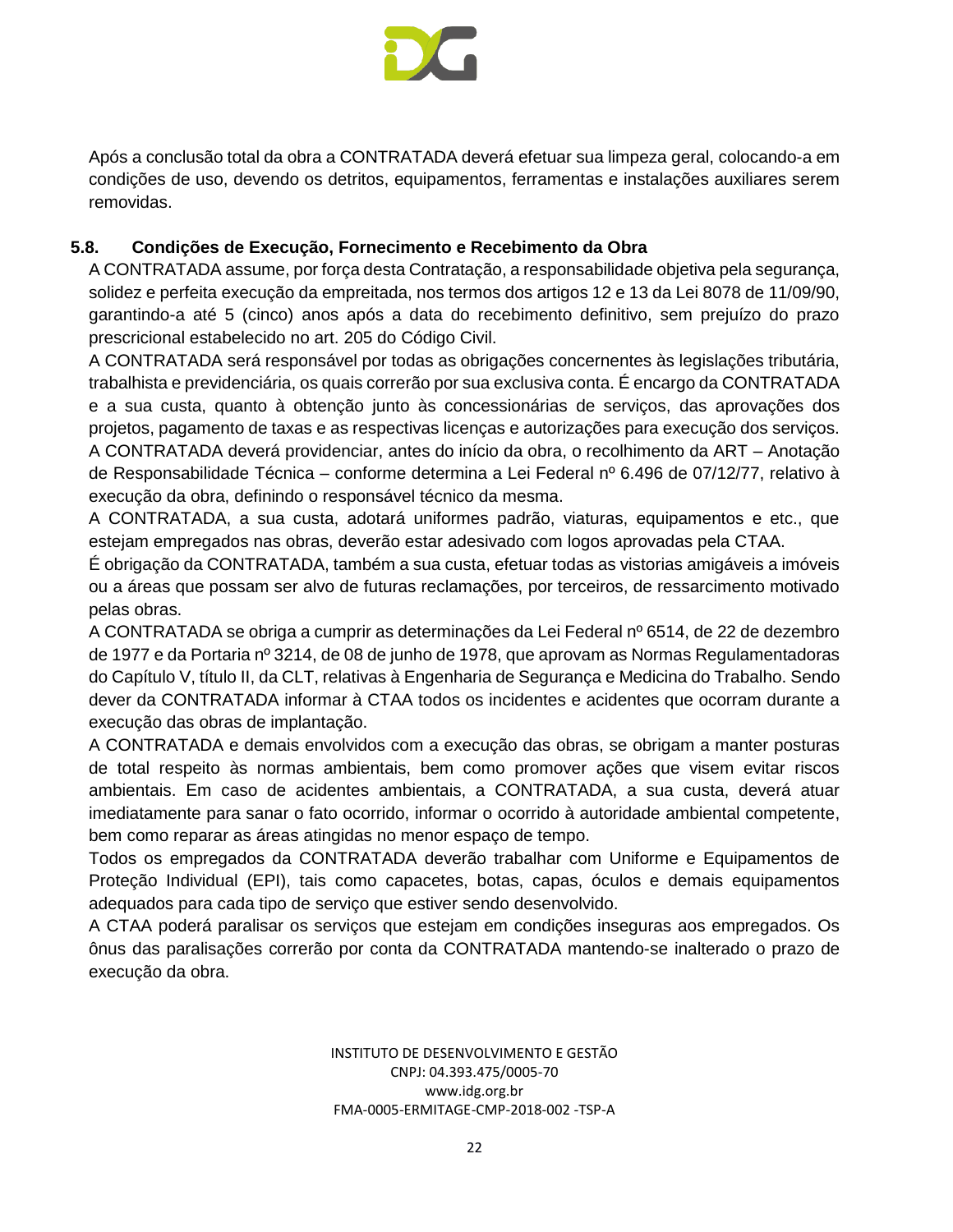

A CONTRATADA, a sua custa, efetuará todos os levantamentos, estudos e identificação de riscos que sejam necessários, e que sirvam de base, para o pleno planejamento para execução dos serviços, e que estejam direta ou indiretamente, ligados ao objeto do TdR.

Prover, a sua custa, cópias de qualquer documentação, bem como os insumos necessários ao pleno atendimento às solicitações.

Não executar, sem autorização formal do CONTRATANTE e da CTAA, qualquer serviço, ou mesmo empregar materiais, que estejam em desacordo com os projetos aprovados e/ou itens da planilha orçamentária.

Qualquer solicitação à CONTRATANTE e CTAA, para alteração (inclusão ou redução) dos projetos aprovados e/ou itens da planilha orçamentária, encaminhar NOTA TÉCNICA demonstrando:

- Motivos pela solicitação de alteração;
- Estudos técnicos que validem a solicitação;
- Estudos de economicidade.

Manter atualizado diário de obra (RDO) referente a todas as frentes de trabalho e apresenta-lo à CTAA/IDG.

Sempre encaminhar as medições acompanhadas de croqui, memória de cálculo, relatório fotográfico, manifesto de resíduo, RDO, e quaisquer informações adicionais solicitadas pela CTAA para devida comprovação da execução dos serviços;

Afastar e substituir no prazo de 24 (vinte e quatro) horas após notificação, todo o empregado que, a critério da CTAA, tiver conduta inconveniente.

Retirar, ao término das obras, todo seu pessoal de trabalho.

Manter a guarda da obra até o seu recebimento definitivo, pela CONTRATANTE.

Enviar à CTAA, em 24 (vinte e quatro) horas, quaisquer atos de infração contra a CONTRATANTE, juntamente com um relato com os motivos que determinaram tal infração.

Atender a todas as exigências da CTAA que estejam ligadas ao objeto do contrato. Manter durante toda a execução do contrato, em compatibilidade com as obrigações assumidas, as condições que culminaram em sua habilitação e qualificação na fase da contratação.

# **5.9. Licenciamento e Taxas:**

Será de inteira responsabilidade da CONTRATADA a obtenção das licenças e autorizações, que porventura sejam necessárias para a execução das obras e o pagamento de taxas diversas junto às autoridades municipais, estaduais e federais.

# **5.10. Cadastro "As Built":**

A CONTRATADA será responsável por elaborar os desenhos que registrem com precisão todas as características das obras, como por exemplo, as dimensões e locações das obras, como efetivamente foram executadas, as etapas de construção, as eventuais substituições de materiais, equipamentos e quaisquer outras modificações significativas.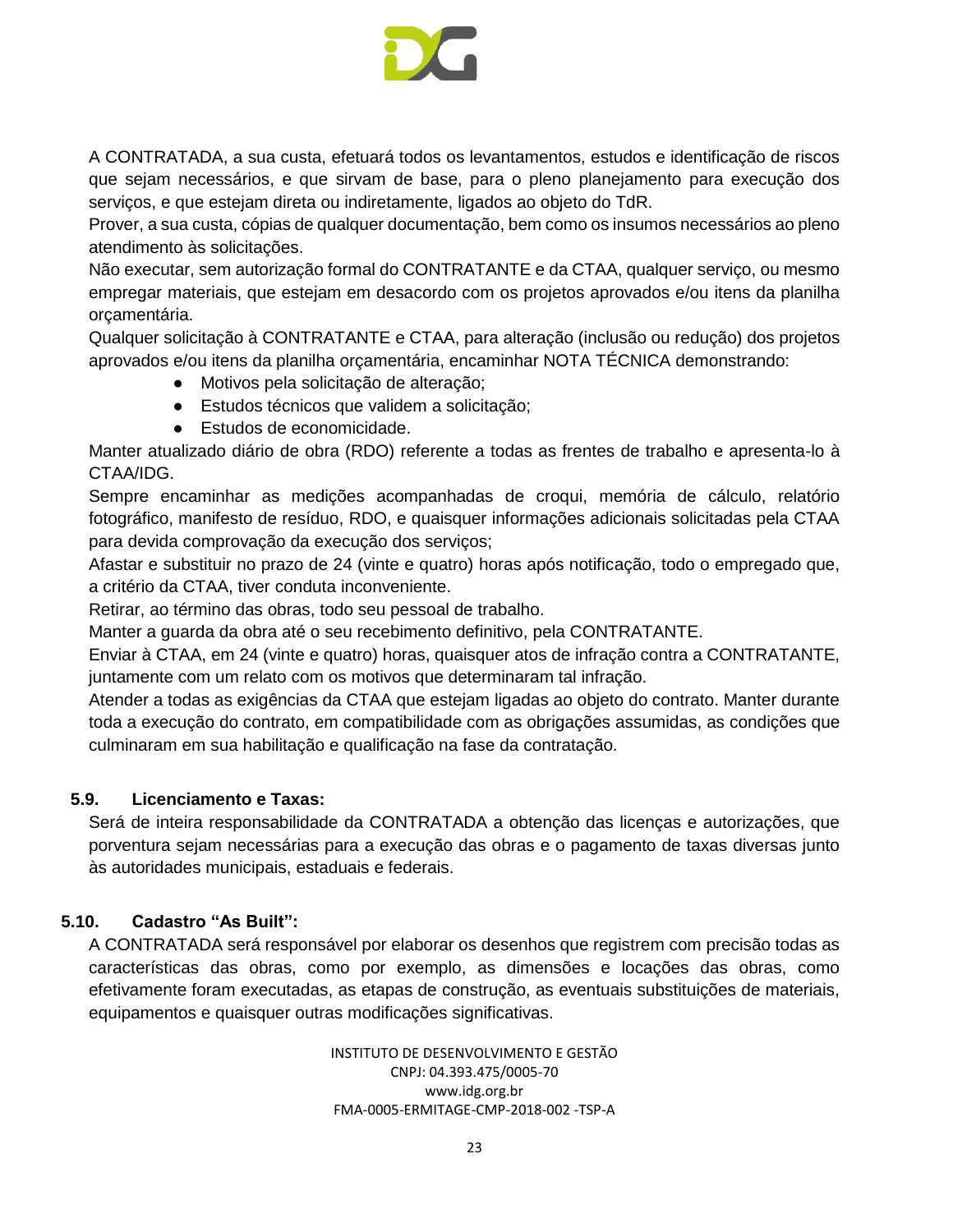

Este documento, AS BUILT, é importante para municiar a eventual necessidade de futuros reparos, manutenções e reformas, facilitando localização das redes, conhecimento da estrutura existente, etc.

É importante assinalar que as modificações no Projeto deverão ser introduzidas ao longo do desenvolvimento dos serviços, que ao término das obras passarão a ser os próprios desenhos "AS BUILT", nos padrões aprovados pela CTAA do INEA.

A CONTRATADA deverá fornecer ao término da prestação dos serviços o projeto de As-Built em meio digital e duas cópias físicas.

# **5.11. Considerações Gerais do Escopo:**

O presente Termo normatiza e estabelece as condições básicas a serem observadas pela

CONTRATADA na execução das obras e serviços, sendo parte integrante do Contrato, devendo ser observado, também, por terceiros subcontratados quando da execução de serviços especializados. Será de inteira responsabilidade da CONTRATADA a execução de todas as atividades necessárias à completa realização dos serviços contratados, em consonância com as prescrições contidas no Contrato, nas Especificações Técnicas e no Cronograma de execução das obras.

Fica reservado à CONTRATANTE o direito e a autoridade para resolver todo e qualquer caso singular que porventura esteja omisso neste Termo de Referência e que não seja definido em outros documentos contratuais, como o próprio Contrato ou documentos de projeto.

Na existência de serviços não especificados, a CONTRATADA somente poderá executá-los após a aprovação prévia da CONTRATANTE (CTAA).

A CONTRATADA deverá apresentar o Plano de Execução das Obras em até 10 (dez) dias úteis após a assinatura do contrato e site de acompanhamento das obras apresentando um resumo do projeto e avanço físico e financeiro.

Deverá ser entregue pela CONTRATADA o Plano de Manutenção em prazo máximo de 30 (trinta) dias corridos após a execução das obras.

A CONTRATADA, caso seja necessário, deverá prover às suas custas acomodações e alimentação durante o período de pernoite para sua equipe.

# <span id="page-23-0"></span>**6. DA HABILITAÇÃO**

# **6.1. Técnica**:

6.1.1. Compreende a comprovação da experiência anterior da empresa e/ou do responsável técnico, constante na Certidão de Registro da empresa proponente no CREA/CAU ou a comprovação de experiência do sócio da empresa declarado no ato constitutivo, relativo a execução de obras prediais mediante apresentação de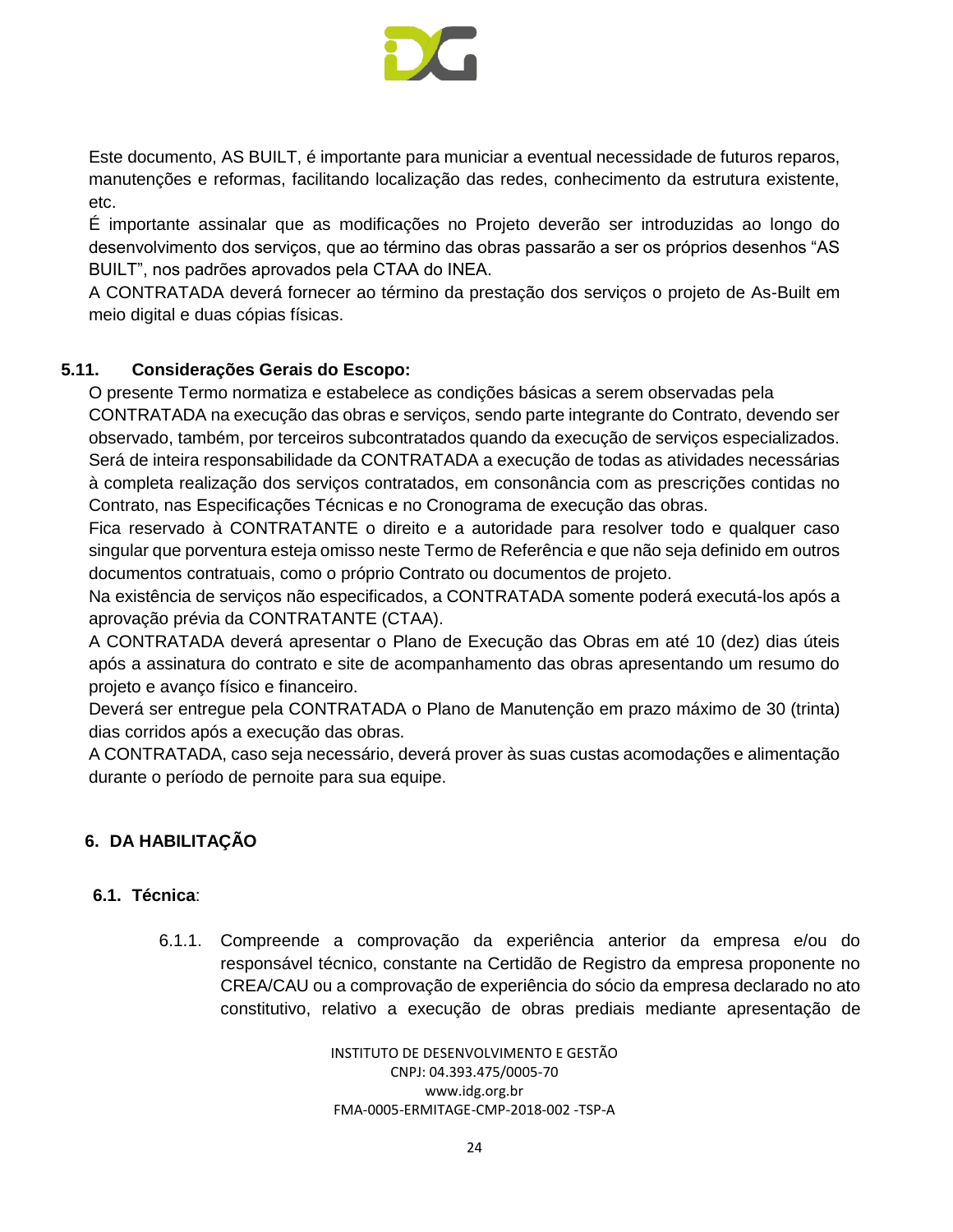

atestados técnicos, averbados pelo respectivo conselho competente, fornecidos por pessoas jurídicas de direito público ou privado em nome da empresa proponente.

● Apresentação de 03 (três) Atestados Técnicos em execução de reformas prediais e obras similares;

Com o objetivo de agilizar a leitura dos Atestados Técnicos por parte da Comissão, solicita-se o destaque, utilizando caneta marca texto, dos itens que servirão para comprovação de qualificação técnica.

6.1.2. A empresa proponente deverá possuir e comprovar que em seu quadro de mão-deobra permanente, na data da entrega da documentação de habilitação e proposta de preço, profissionais de nível superior relacionados abaixo, e detentores de atestado (s) de responsabilidade técnica na execução de obras de características semelhantes, averbado (s) pelo CREA e/ou CAU, e acompanhados das respectivas certidões de Acervo Técnico – CAT, expedidas pelos Conselhos competentes.

Entende-se por quadro de mão-de-obra permanente, profissional que seja o responsável técnico, constante na Certidão de Registro da empresa proponente no CREA/CAU, ou contrato particular de prestação de serviço, cuja duração seja no mínimo tempo suficiente para execução do objeto desta concorrência e pelo período de mínimo de 6 horas/dia, ou o sócio da empresa declarado no ato constitutivo.

- Engenheiro Civil ou Arquiteto, com experiência em Coordenação de execução de reformas prediais e obras similares, com característica semelhantes, portes e prazos compatíveis com o objeto do projeto, devidamente comprovado através de 03 (três) (três) Atestados Técnicos.
- 6.1.3. A empresa proponente deverá apresentar a Certidão de Registro e habilitação no respectivo CREA e/ou CAU como comprovante e que estejam em situação regular.
- 6.1.4. As empresas proponentes poderão realizar visita ao local das obras no dia **08 de outubro de 2018**, acompanhado de engenheiro do PETP, às suas próprias expensas e recursos. As empresas interessadas em realizar a visita deverão contatar o IDG até o dia **05 de outubro de 2018** para agendamento do horário.
- 6.1.5. As empresas proponentes deverão encaminhar antecipadamente, em formato eletrônico, no e-mail cristiane.mello@idg.org.br, o Atestado de Visita Técnica devidamente assinado pelo engenheiro do PETP até às 18h do dia 09 de outubro de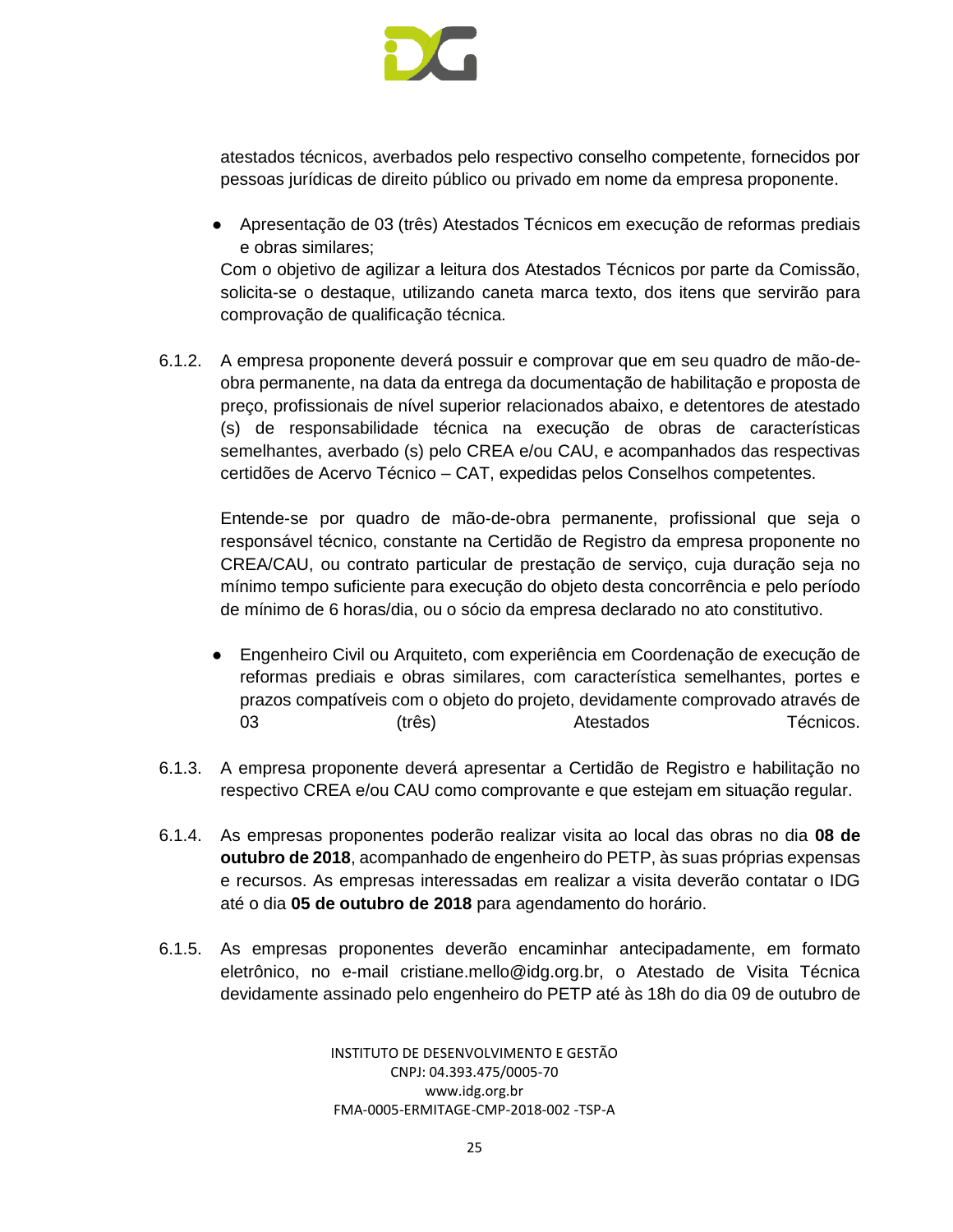

2018. E ainda, fazer constar o original do documento no ENVELOPE 1 - DOCUMENTAÇÃO PARA HABILITAÇÃO.

#### **6.2. Jurídica, Fiscal e Trabalhista:**

- 6.2.1. Apresentar Ato Constitutivo de Pessoa Jurídica e caso haja, última alteração contratual;
- 6.2.2. Apresentar Comprovante de Inscrição e Situação Cadastral CNPJ;
- 6.2.3. Apresentar alvará ou prova de Inscrição Estadual e/ou Municipal;
- 6.2.4. Apresentar Certidão Negativa, ou positiva com efeito negativo, de Débitos Fazendários, e/ou da Dívida Ativa do Estado;
- 6.2.5. Apresentar Certidão Negativa de Impostos sobre serviços de qualquer natureza, ou, se for o caso, Certidão Comprobatória de que a empresa, pelo respectivo objeto, está isenta de inscrição municipal.
- 6.2.6. Apresentar Certidão Negativa de Débitos Relativos aos Tributos Federais e à Dívida Ativa da União;
- 6.2.7. Apresentar Certificado de Regularidade do FGTS;
- 6.2.8. Apresentar Certidão Negativa de Débitos Trabalhistas.
- 6.2.9. Comprovação de Titularidade de Conta Corrente, emitido pela Instituição Bancária.
- 6.2.10. No caso de apresentação de declaração fornecida pelo banco, deverá ser em papel timbrado da instituição bancária, conter todos os dados relacionados anteriormente e estar assinada pelo funcionário da instituição bancária com seu respectivo carimbo de identificação.
- 6.2.11. No caso de cadastramento de Filial, cuja conta corrente seja centralizadora (Matriz-Filial), apresentar também Declaração da empresa, em papel timbrado, assinada pelo representante legal, com respectivo reconhecimento de firma, atestando este fato.
- 6.2.12. Estará habilitada a participar deste procedimento de seleção toda e qualquer sociedade empresária do ramo, conforme CNAE (Classificação Nacional de Atividades Econômicas).

#### **6.3. Qualificação Econômico-Financeira**

6.3.1. Apresentar Demonstrativo, juntamente com o Sistema Público de Escrituração Digital (SPED) e/ou registro do contador e certificado profissional, com dados dos últimos dois anos de balanço de que possui Disponibilidade Financeira Líquida (DFL), igual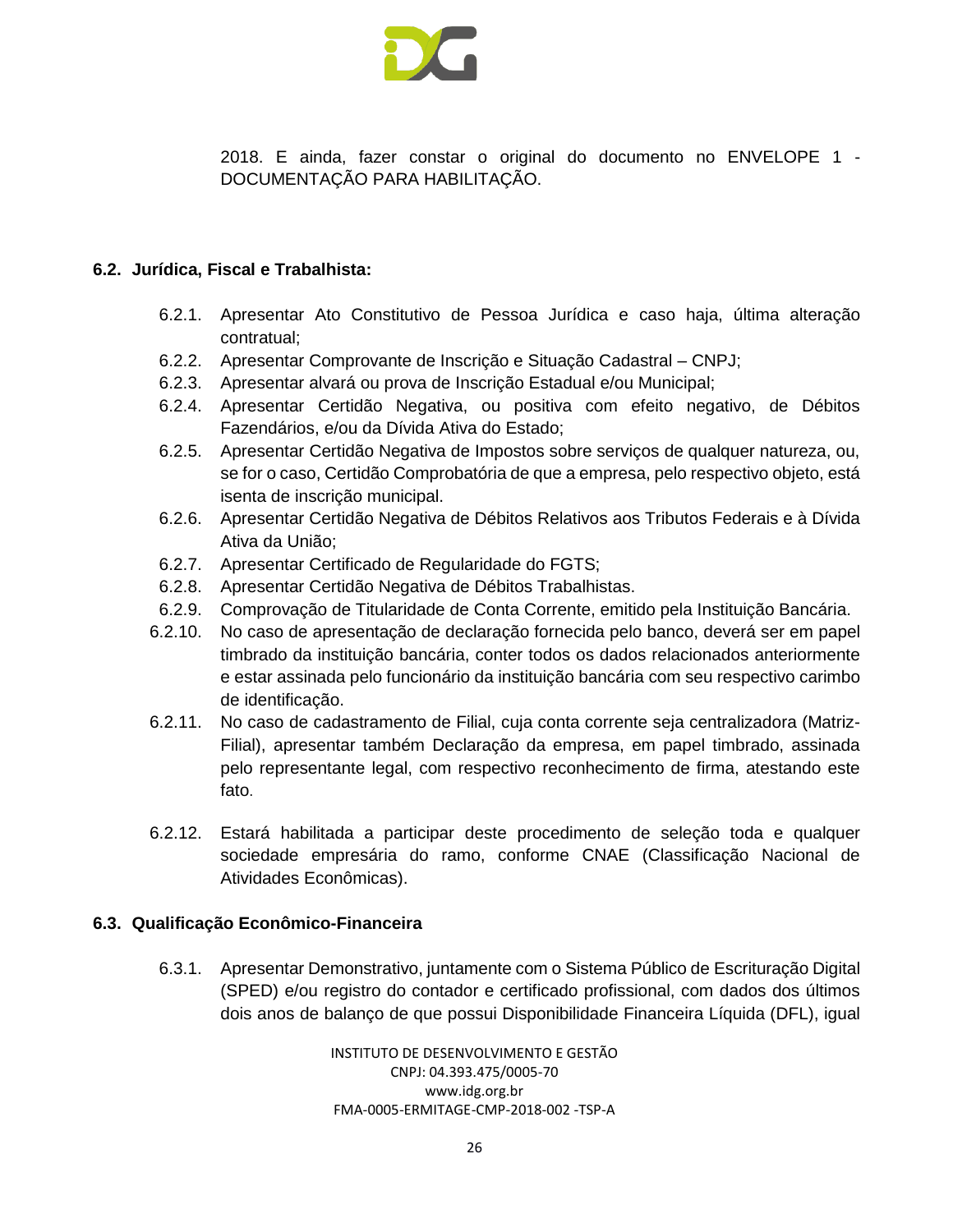

ou superior ao orçamento do serviço (DFL ≥ orçamento do serviço), a qual mede a capacidade que a empresa possui de contratar, obtida através da fórmula  $DFL = (n$ x CFA) /12 - VA, que estabelece que o limite mínimo exigido do estimado para a contratação. Caso a data de abertura da empresa seja inferior há 02 (anos), deverá ser encaminhado o último balanço.

Onde:

DFL = Disponibilidade Financeira Líquida;

 $CFA = Capacidade Financeira Anual, cuja a fórmula a ser aplicada será 10 x ((AC+RLP+IT))$  $- (PC+ELP+IF)$ ;

VA = Somatório dos saldos contratuais das obras e serviços em andamento ou a iniciar, devidamente comprovados mediante balancete analítico;

AC – Ativo Circulante;

RLP – Realizável a longo prazo;

IT – Imobilizado Total;

PC – Passivo Circulante;

ELP – Exigível a longo prazo;

IF – Imobilizado financeiro.

- 6.3.2. Apresentar Índice de Liquidez Geral igual ou superior 1,3 Índice de Liquidez Corrente igual ou superior 1,3.
- 6.3.3. Será realizada a aferição da qualificação econômico-financeira do vencedor para prosseguimento da contratação, sobre o qual se constatado a existência de impedimento, deverá ser excluído, sendo convocado o segundo classificado no processo de compras e contratações.

# <span id="page-26-0"></span>**7. DO VALOR DO OBJETO E MEDIÇÕES**

- 7.1. O limite estabelecido para o valor global da obra é de **R\$ 3.791.231,17** (três milhões, setecentos e noventa e um, duzentos e trinta e um reais e dezessete centavos).
- 7.2. As medições referentes ao contrato firmado deverão ser acompanhadas de croqui, memória de cálculo, relatório fotográfico, manifesto de resíduo, cronograma previsto *versus* realizado e quaisquer informações adicionais solicitadas pela CTAA e/ou IDG para devida comprovação da execução dos serviços;
- 7.3. A empresa Contratada poderá a seu critério, em até 30 (trinta) dias após a Ordem de Início de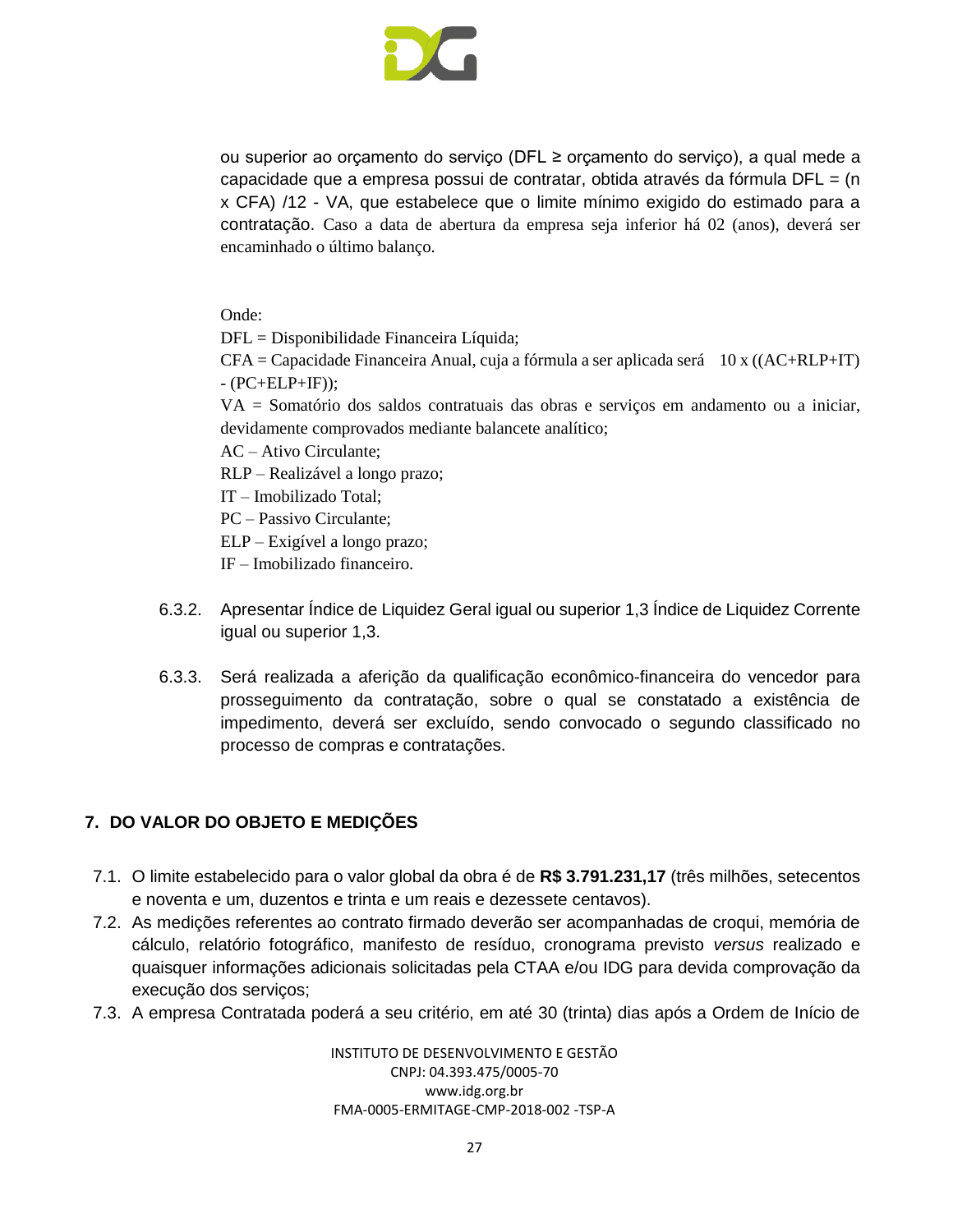

Serviços, apresentar nova proposta de cronograma físico–financeiro desde que o percentual mensal não ultrapasse 20% (Vinte), e, não seja alterado o prazo total de execução das obras previsto no Termo de Solicitação de Proposta, devendo ser avaliado e aprovado pela CTAA e/ou IDG.

- 7.4. A planilha quantitativa apresentada no Termo de Solicitação de Proposta é apenas referencial, podendo a empresa proponente listar os itens que considere pertinentes para maior consistência da proposta a ser apresentada. A apresentação da Planilha orçamentária é um item obrigatório da proposta e servirá de apoio para medição dos serviços prestados, sendo o valor do contrato à preço global.
- 7.5. Em caso fortuito justificado, e devidamente aprovado pela CTAA e IDG, em que o contrato ultrapasse o período de 12 meses, poderá o contratado fazer jus ao reajuste do valor contratual, conforme o índice INCC sobre as parcelas restantes a serem executadas.
- 7.6. A CONTRATADA autoriza a retenção de 5% (cinco por cento) de todas as faturas/medições pelo CONTRATANTE a título de caução, para devolução apenas após o envio do Termo de Aceite Final que deverá ser emitido em até 90 dias após o término da prestação dos serviços e o CONTRATANTE desde já autorizado a descontar os valores, para ressarcimento de eventuais despesas decorrentes de danos e/ou negligência da CONTRATADA durante a execução das obras até a sua entrega definitiva.

# <span id="page-27-0"></span>**8. DA FISCALIZAÇÃO E CONTROLE DA EXECUÇÃO DOS SERVIÇOS**

O desenvolvimento dos trabalhos será acompanhado por um funcionário designado pelo Instituto Estadual do Ambiente (INEA). A CONTRATANTE indicará o gestor do contrato que deverá acompanhar, fiscalizar e atestar a realização dos serviços, e que será detentor de autonomia e competência para dirimir as dúvidas técnicas que surgirem no curso da execução dos serviços.

# <span id="page-27-1"></span>**9. DO ACORDO DE NÍVEL DE SERVIÇO (ANS)**

- 9.1. O Acordo de Nível de Serviço (ANS) define os aspectos do tipo de serviço que será prestado, assim como os prazos contratuais, a qualidade do serviço e o preço a ser pago pelo trabalho.
- 9.2. Caso não seja atingido o nível esperado de qualidade e prazos na prestação dos serviços, o valor mensal a ser pago à empresa contratada será desonerado, conforme os índices de desconto abaixo:
- 9.3. A empresa contratada deverá entregar, no prazo de até 10 (dez) dias úteis do mês subsequente ao mês ao qual se refere a medição, o relatório correspondente a respectiva medição dos serviços prestados, em consonância com os prazos apresentados no Cronograma físico-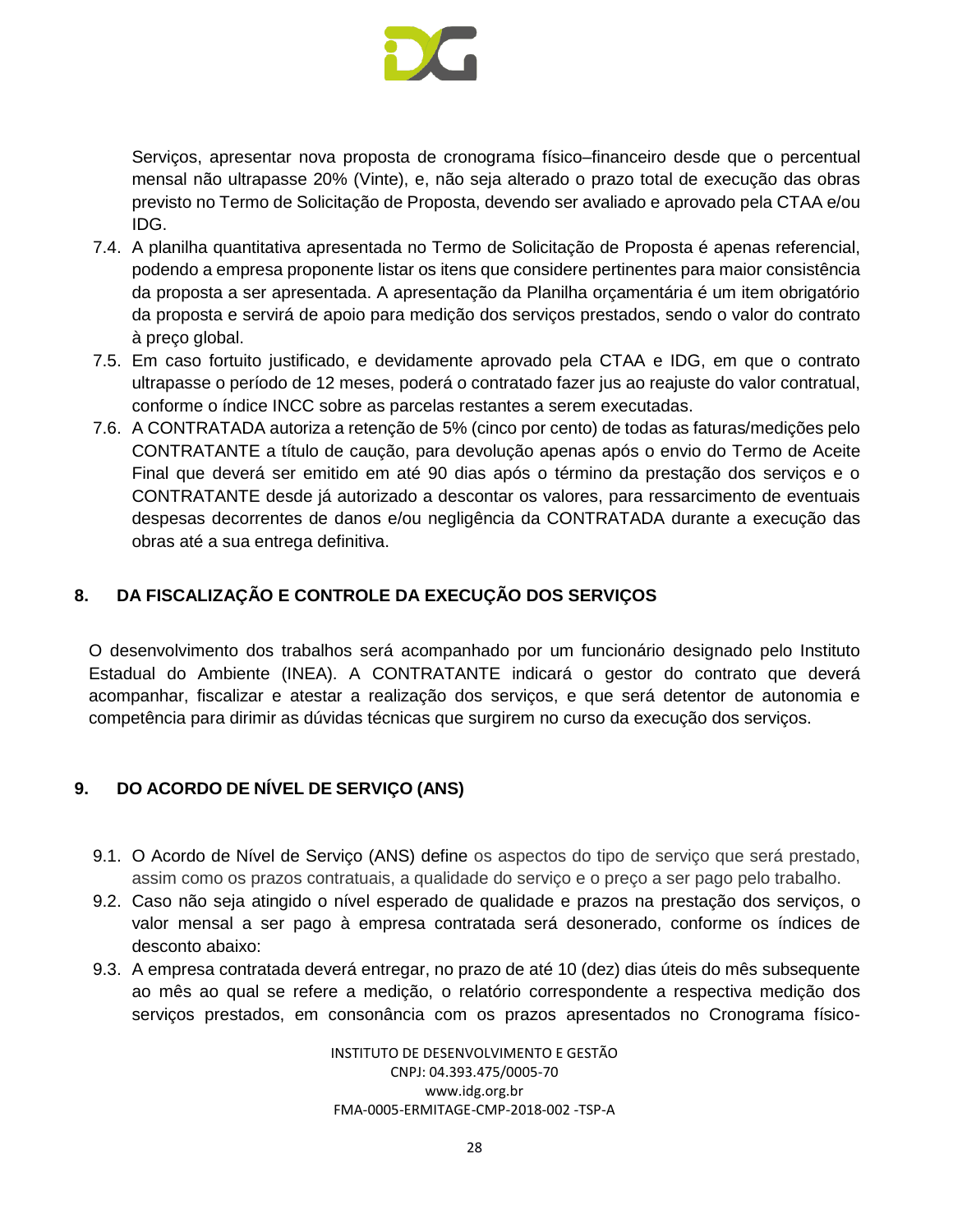

financeiro exigido neste Termo de Solicitação de Proposta.

9.4. O não cumprimento da execução dos serviços conforme os prazos apresentados no Cronograma físico-financeiro resultará na aplicação de penalidades sobre as medições, desde que não haja justificativa prévia avaliada e aprovada pela CTAA, conforme quadro abaixo:

| Penalid<br>ades | Percentual não executado<br>dentro do prazo | Desconto na medição mensal<br>(PDP)                      |
|-----------------|---------------------------------------------|----------------------------------------------------------|
|                 | de 0,00% a 10,00%                           | Não há desconto                                          |
| 2               | 10,01% a 20,00%                             | 15%                                                      |
| 3               | 20,01% ou mais                              | Será aplicado multa de 0,25%,<br>conforme fórmula abaixo |

Cálculo da multa de 0,25% mencionada no item 3 de penalidades:

 $DFM = PDP + 0,25\% \times TPA$ 

DFM = Desconto na fatura mensal

- PDP = Percentual de desconto primário
- TPA = Total de percentual atendidos fora do prazo

# <span id="page-28-0"></span>**10. DO PAGAMENTO**

- 10.1. O Pagamento deverá ser efetuado à contratada em até 30 (trinta) dias do mês subsequente à emissão do Termo de Recebimento e Aceite (TRA) devidamente atestado pelo INEA/SEA, e entrega do Relatório de Medição dos serviços prestados, conforme cronograma físico-financeiro, mediante apresentação da Nota Fiscal e demais documentos acessórios conforme item 10.2;
- 10.2. Para comprovação da regularidade do pagamento de salários e dos encargos trabalhistas e previdenciários exigidos, a contratada deverá apresentar cópia dos documentos relacionados a seguir:

No primeiro mês da prestação dos serviços, a CONTRATADA deverá apresentar a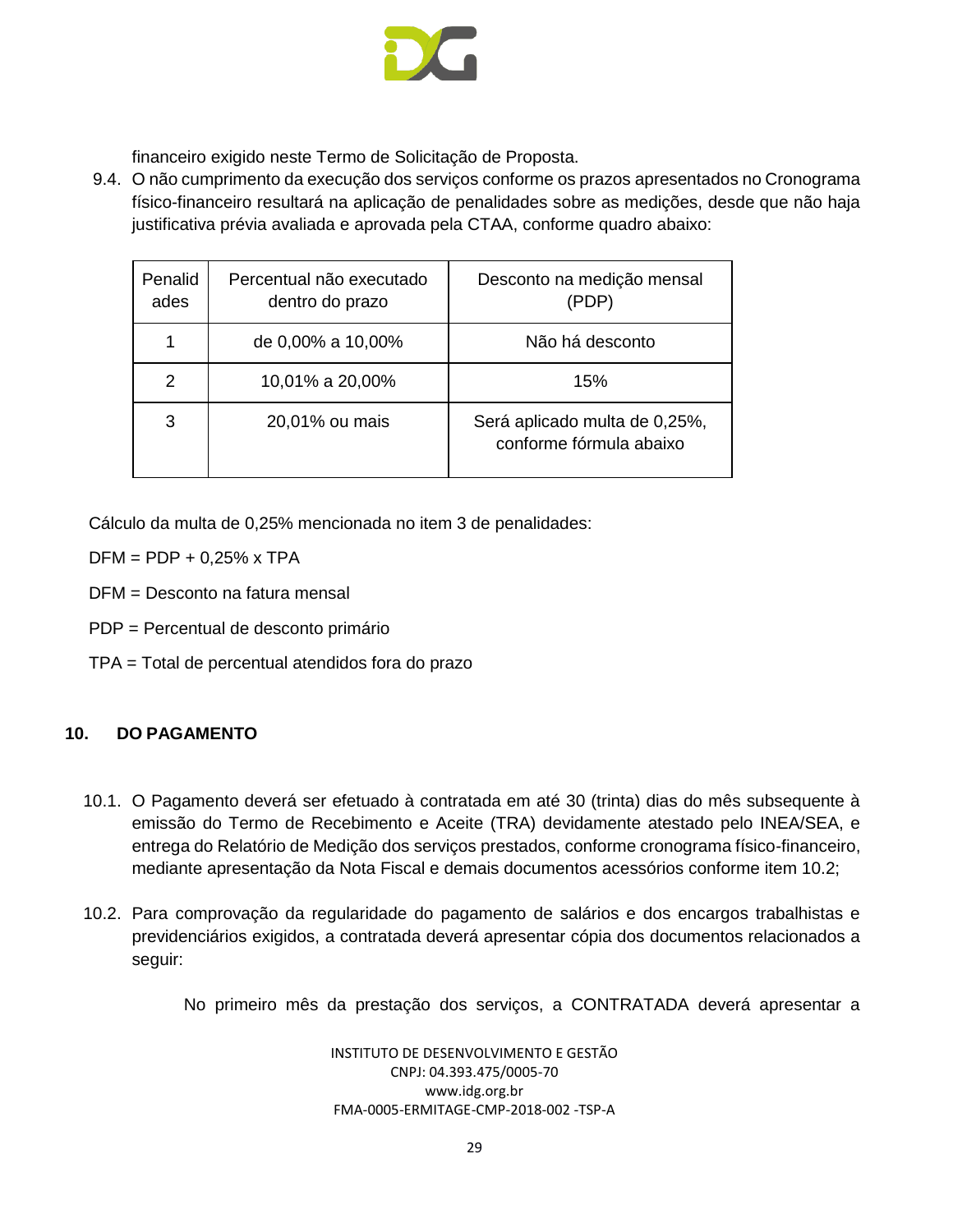

seguinte documentação:

- 10.2.1. Relação de empregados, contendo o nome completo, cargo ou função, horário do posto de trabalho, número da carteira de identidade (RG) e da inscrição no Cadastro de Pessoas Físicas (CPF);
- 10.2.2. Cópia da Carteira de Trabalho e Previdência Social (CTPS) dos empregados admitidos, com a página da foto, qualificação civil e página de assinatura do contrato e dos responsáveis técnicos pela execução dos serviços, quando for o caso, devidamente assinada pela CONTRATADA, com os exames médicos admissionais dos empregados da CONTRATADA que prestarão os serviços;
- 10.2.3. Convenção ou Acordo Coletivo de Trabalho do Sindicato da Classe (encaminhar anualmente);

Entregas mensais dos documentos relacionados abaixo:

- 10.2.4. Folha de pagamento analítica (com resumo geral) e Cópia do comprovante de pagamento (contracheque assinado ou recibo de pagamento), férias e décimo terceiro salário de cada trabalhador contratado referente ao mês do serviço prestado;
- 10.2.5. Relatório analítico e Cópia da Guia de recolhimento do Fundo de Garantia do Tempo de Serviço com o comprovante de pagamento;
- 10.2.6. Relatório Analítico e Cópia da Guia de recolhimento da Previdência Social (GPS) e comprovante de pagamento;
- 10.2.7. Comprovante de entrega do vale-transporte referente ao mês do serviço prestado;
- 10.2.8. Comprovante de entrega de vale-alimentação referente ao mês do serviço prestado, se for o caso;
- 10.2.9. Guia de recolhimento do INSS;
- 10.2.10. Relação dos Trabalhadores (RE);
- 10.2.11. Relação do Tomador de Serviço/ Obra (RET);
- 10.2.12. Comprovante de declaração das contribuições a recolher à Previdência Social e protocolo de conectividade social;
- 10.2.13. Recibo do CAGED;
- 10.2.14. Comprovante do seguro de vida, quando aplicável;
- 10.2.15. Comprovante de entrega de EPI, quando aplicável.

Entrega de cópia da documentação abaixo relacionada, quando da extinção ou rescisão do contrato de trabalho, após o último mês de prestação dos serviços, no prazo definido do contrato: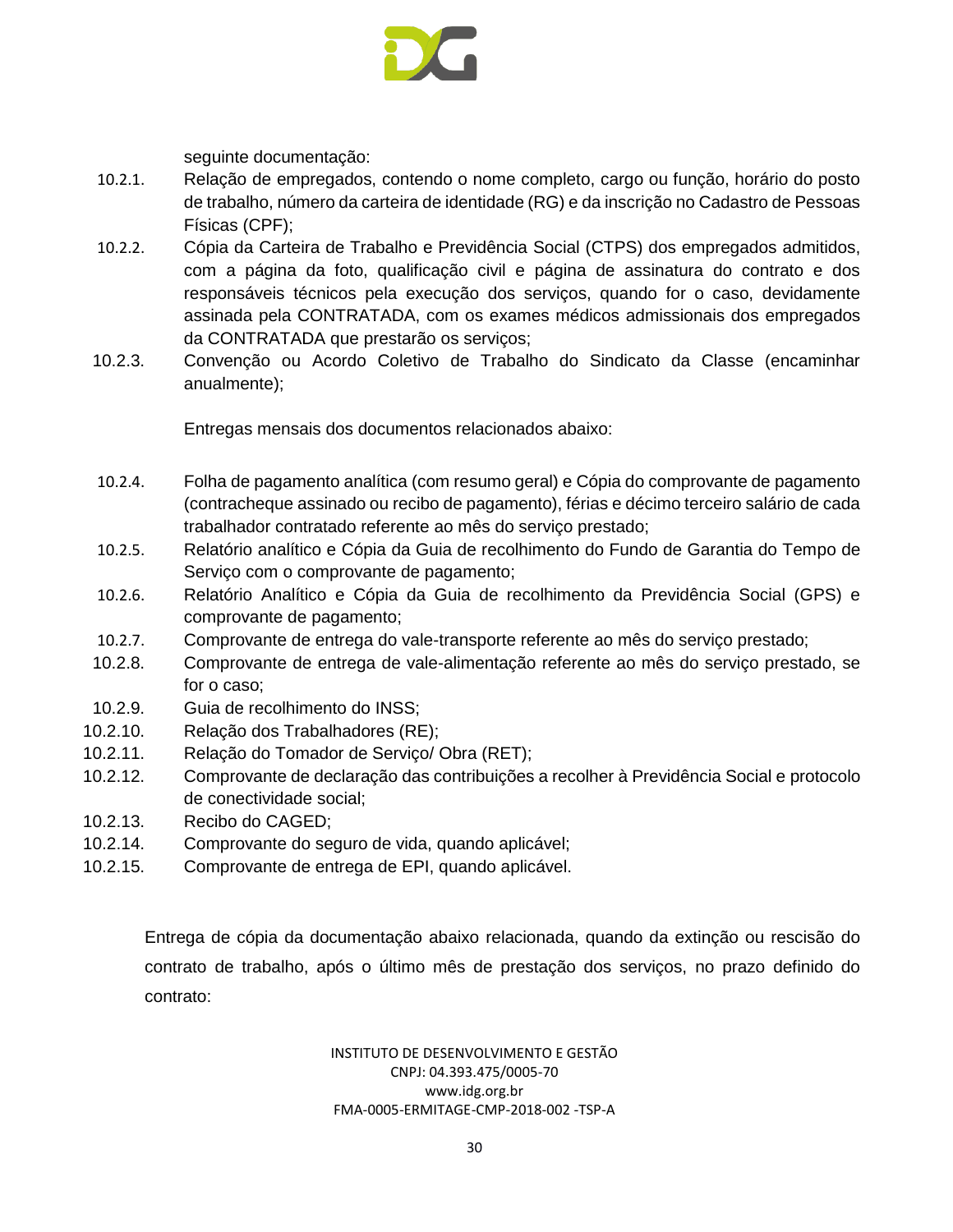

- 10.2.16. Termos de rescisão dos contratos de trabalho dos empregados prestadores de serviço e respectivos comprovantes de pagamento;
- 10.2.17. Guias de recolhimento da contribuição previdenciária e do FGTS, referentes às rescisões contratuais e comprovante de pagamento;
- 10.2.18. Extratos dos depósitos efetuados nas contas vinculadas individuais do FGTS de cada empregado dispensado;
- 10.2.19. Exames médicos demissionais dos empregados dispensados.
- 10.3. A Nota Fiscal/ Fatura e respectivos documentos acessórios deverão ser entregues ao Instituto de Desenvolvimento e Gestão do Rio de Janeiro (IDG-RJ) na Rua da Candelária, nº 09, 10º andar, sala 1005, Centro – Rio de Janeiro, CEP: 20091-020, em dias úteis até às 17:00.
- 10.4. Qualquer ocorrência de atraso na entrega da Nota Fiscal/ Fatura e documentos acessórios mencionados no item 10.1. e 10.2., por parte da empresa contratada, implicará em dilação automática do prazo de vencimento da obrigação de pagamento pelo IDG, passando o prazo a contar a partir da entrega de todos os comprovantes exigidos.

# <span id="page-30-0"></span>**11. DAS OBRIGAÇÕES E RESPONSABILIDADES DA CONTRATADA**

- 11.1. Respeitar as legislações vigentes, as características do terreno e a minimização dos impactos ambientais; ser apto a exercer as atividades perante o CAU e/ou CREA e apresentar RRT e ou ART de todos os serviços que forem executados;
- 11.2. Seguir e obedecer na íntegra a Decreto nº 43629 de 05/06/2012 que "Dispõe sobre os critérios de sustentabilidade ambiental na aquisição de bens, contratação de serviços e obras pela administração pública estadual direta e indireta e dá outras providências";
- 11.3. Seguir e obedecer a Lei 9.985/2000 art. 36 3o que "Regulamenta o art. 225, § 1o, incisos I, II, III e VII da Constituição Federal, institui o Sistema Nacional de Unidades de Conservação da Natureza e dá outras providências" quando o empreendimento afetar unidade de conservação específica ou sua zona de amortecimento, o licenciamento a que se refere o caput deste artigo só poderá ser concedido mediante autorização do órgão responsável por sua administração, e a unidade afetada, mesmo que não pertencente ao Grupo de Proteção Integral, deverá ser uma das beneficiárias da compensação definida neste artigo;
- 11.4. Seguir e obedecer ao Decreto 4.340/2002 que regulamenta artigos da Lei no 9.985, de 18 de julho de 2000, que dispõe sobre o Sistema Nacional de Unidades de Conservação da Natureza - SNUC, e dá outras providências;
- 11.5. Estar presente às reuniões sistemáticas com a CTAA para o acompanhamento dos trabalhos
- 11.6. Aplicar ajustes, alterações ou complementações solicitadas pela CTAA como consequência do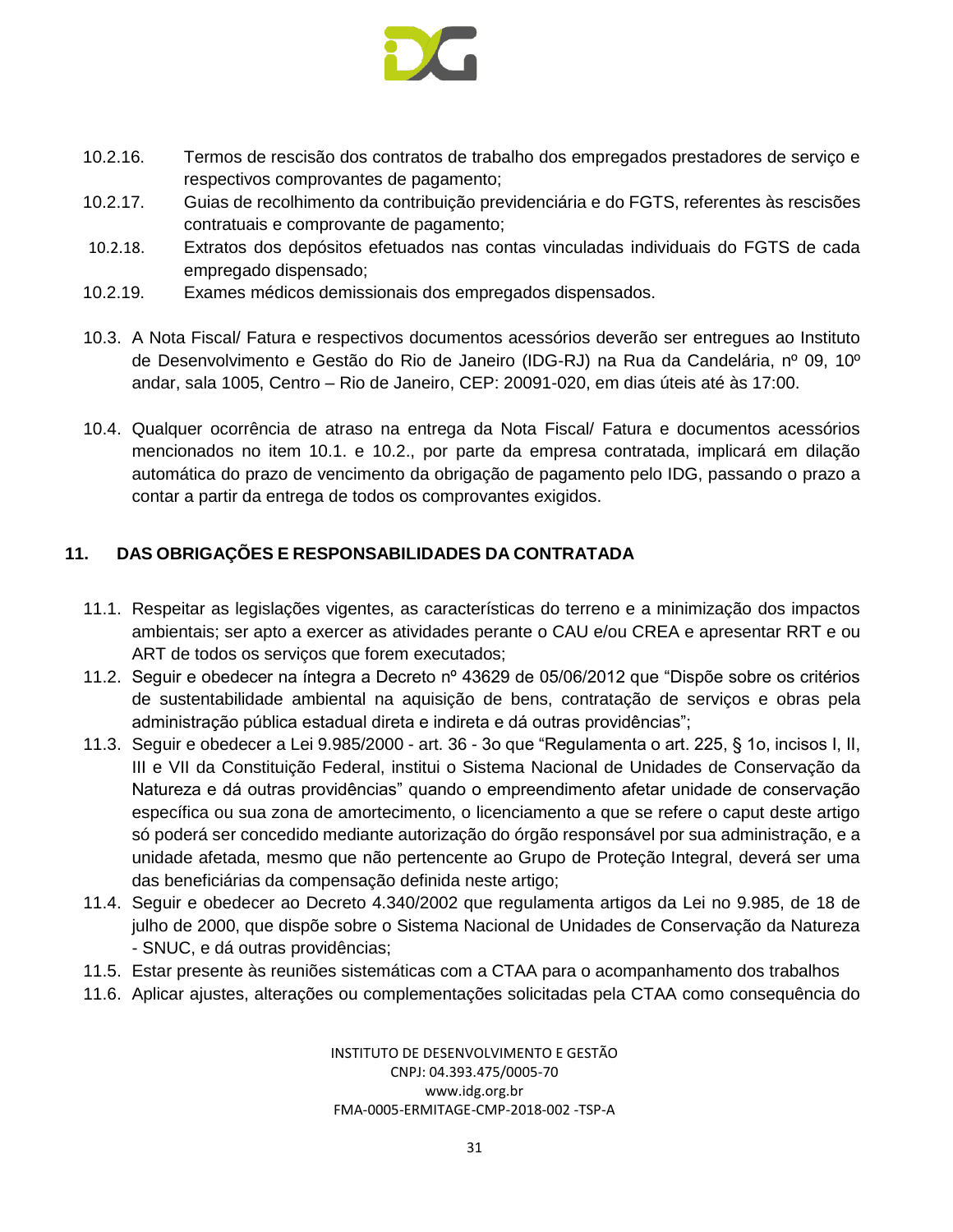

encaminhamento da avaliação dos resultados do trabalho emitida pela CTAA, para cada fase.

- 11.7. Os procedimentos metodológicos adotados deverão ser claramente indicados e sempre justificados. Quando diferentes resultados se destinarem à comparação, a obtenção dos mesmos deverá ter homogeneidade metodológica. No caso de ser necessária a adoção de hipóteses e considerações simplificadas, as mesmas deverão ser convenientemente explicitadas e justificadas;
- 11.8. Ter conhecimento pleno de todos os trabalhos, existentes ou em execução, que tenham correlação com os objetivos definidos por este documento;
- 11.9. Ter sempre aplicadas as restrições de ordem técnica, legal e político administrativa existentes, tais como os limites municipais, as áreas de preservação ambiental, a jurisdição de cada órgão e a competência das demais entidades que tenham relação com o problema;
- 11.10. Disponibilizar os insumos necessários para a execução dos serviços, objeto deste TdR, arcando com todos os seus custos;
- 11.11. Apresentar o Registro de Responsabilidade Técnica RRT dos projetos junto aos Conselhos de Classe elaborados por arquitetos e urbanistas, e Anotação de Responsabilidade Técnica – ART dos projetos junto ao CREA/RJ. As RRTs e ARTs deverão estar assinados e devidamente assinados e quitados em até 30 (trinta) dias a partir da assinatura do contrato.
- 11.12. Assumir a responsabilidade pela segurança, solidez, durabilidade e qualidade dos Serviços pelo prazo de 5 (cinco) anos a partir do Termo de Aceite de Obras, sem prejuízo a outros prazos legais que porventura sejam mais benéficos à Contratante.
- 11.13. Apresentar cadastro da(s) empresa(s) no CEPOM (Cadastro de Empresas Prestadores de Outros Municípios), para as empresas sediadas em município distinto do rio de Janeiro, no caso de serem executoras dos serviços elencados no Anexo I do Decreto Municipal do Rio de Janeiro nº 28.248/2007 (site: [https://dief.rio.rj.gov.br/dief/asp/cepom/decreto.asp\)](https://dief.rio.rj.gov.br/dief/asp/cepom/decreto.asp).
- 11.14. Considerar e prever os tributos incidentes sobre serviços contratados previstos nos preços propostos.
- 11.15. Em eventual aditivo contratual solicitado pelo Contratante, caso os serviços adicionais não estejam previstos na proposta comercial da Contratada, apresentar a composição de preços unitários de acordo com os catálogos e índices de referência EMOP, SCO-RJ ou SINAPI, bem como manter o desconto inicialmente ofertado no processo de seleção, com vistas a garantir o equilíbrio econômico-financeiro do contrato.
- 11.16. Na inexistência de índices de referência ou previsão na proposta comercial, a Contratada deverá apresentar os custos, quantificando os insumos e o Contratante irá realizar pesquisa de mercado.

# <span id="page-31-0"></span>**12. DAS OBRIGAÇÕES E RESPONSABILIDADES DO CONTRATANTE**

- 12.1. Efetuar os pagamentos nas condições e preços pactuados no contrato;
- 12.2. Rejeitar no todo ou em parte, os serviços executados em desacordo com as exigências desta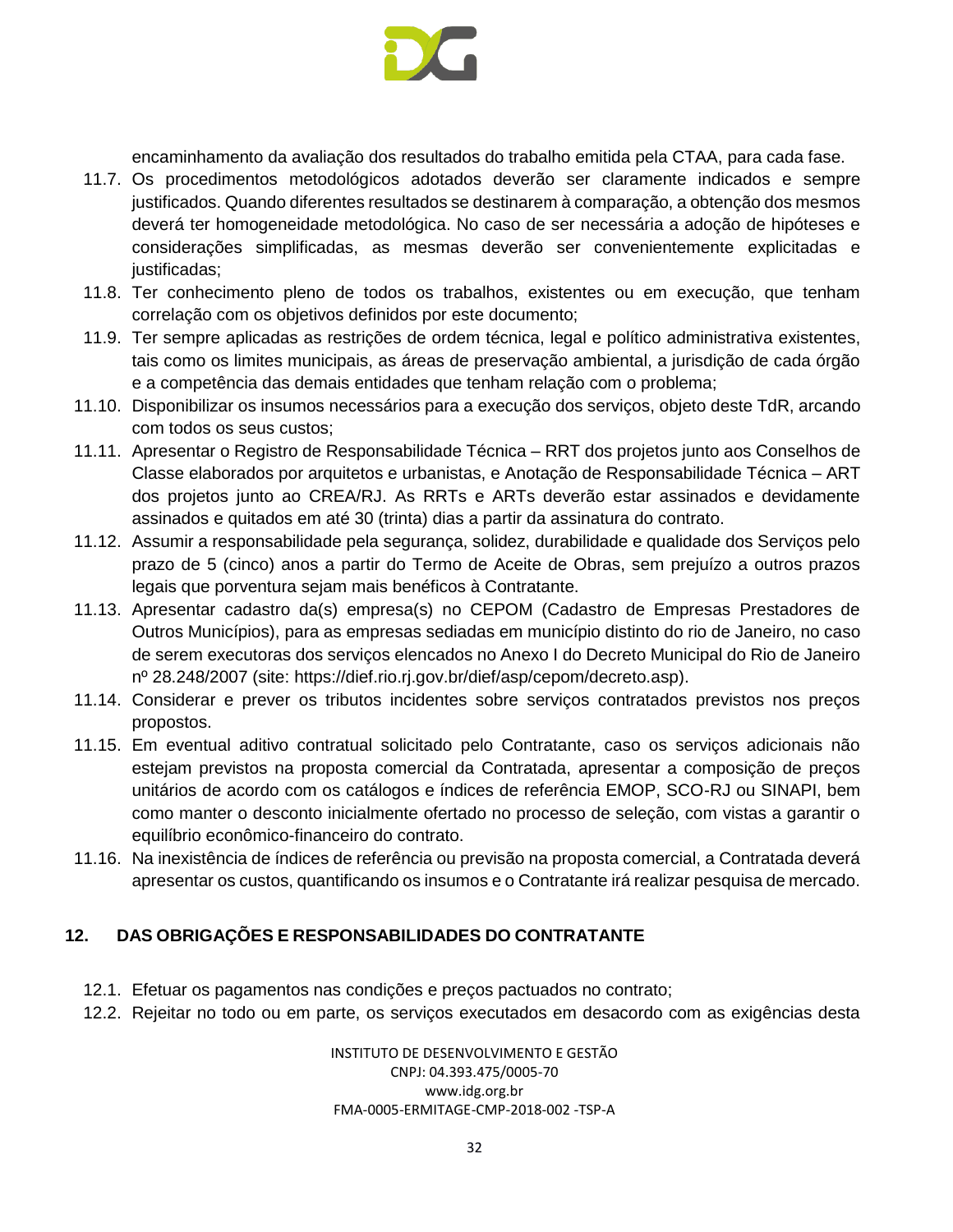

Solicitação de Proposta e do contrato.

12.3. Informar à CONTRATADA os profissionais designados da CTAA para fiscalização dos serviços.

# <span id="page-32-0"></span>**13. DAS OBRIGAÇÕES DA CTAA**

Para que sejam atingidos os objetivos do presente Termo, a Comissão Técnica de Acompanhamento e Avaliação se obriga a:

- 13.1. Prestar as informações e os esclarecimentos que venham a ser solicitados, bem como disponibilizar recursos humanos para reuniões;
- 13.2. Acompanhar tecnicamente o desempenho dos projetos e obras e suas etapas complementares, assim como convocar a qualquer momento o executor do projeto para prestar esclarecimentos ou sanar dúvidas;
- 13.3. Avaliar produtos de cada etapa em até 10 (dez) dias, no máximo, a partir da entrega da medição;

#### <span id="page-32-1"></span>**14. DOS SEGUROS**

- 14.1. A Contratada deverá apresentar ao Contratante, no prazo máximo de 15 (quinze) dias a partir da assinatura deste Contrato, apólice do seguro garantia na ordem de 5% (cinco por cento) do valor global do contrato, garantindo toda e qualquer atividade que componha os Serviços, incluindose cobertura para fins trabalhistas e previdenciários a partir do início da assinatura do contrato, até o prazo de 2 (dois) anos após o encerramento de sua vigência, a fim de cobrir eventuais condenações judiciais, multas, honorários advocatícios e custas judiciais.
- 14.2. A CONTRATADA deverá apresentar em até 30 (trinta) dias contados a partir da data de assinatura do contrato Seguro de Vida de todos os colaboradores referente ao contrato.

#### <span id="page-32-2"></span>**15. DAS PENALIDADES**

- 15.1. A inexecução total ou parcial do contrato sujeitará a CONTRATADA às seguintes penalidades, asseguradas a apresentação de esclarecimentos para eventual contraditório:
	- 15.2. Notificação;
	- 15.3. Advertência;
	- 15.4. Multa de até 10% (dez por cento) sobre o valor total da contratação, devendo ser recolhida no prazo máximo de 05 (cinco) dias úteis a contar da notificação;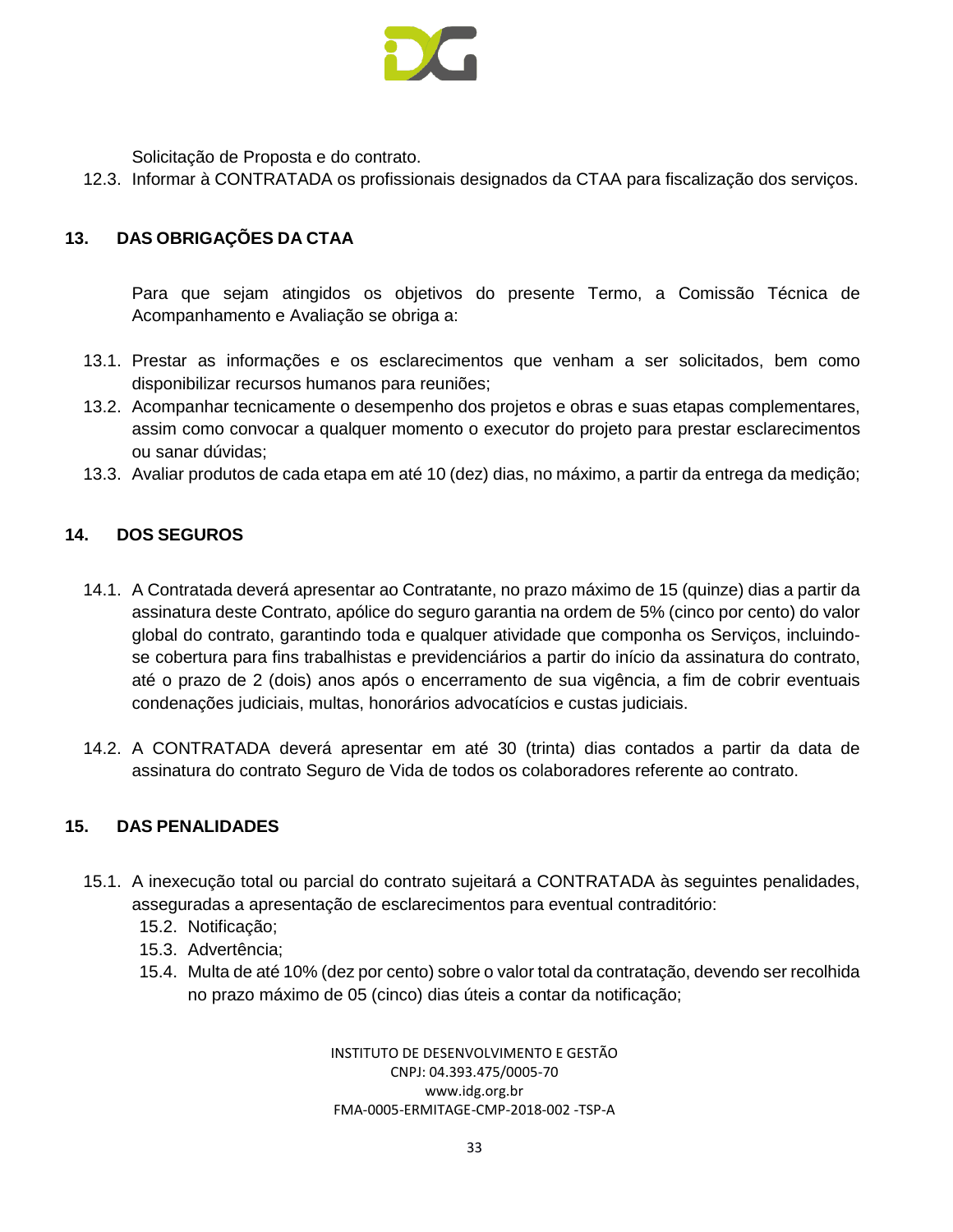

- 15.5. Rescisão do contrato.
- 15.6. Penalidades sobre as medições conforme item 9 Acordo de Nível de Serviço (ANS).
- 15.7. Suspensão temporária de participação de processo de seleção e impedimento de contratar com o IDG, por prazo não superior a 2 (dois) anos.

#### <span id="page-33-0"></span>**16. DAS CONDIÇÕES DE PARTICIPAÇÃO**

- 16.1. Estará habilitada a participar deste procedimento de seleção toda e qualquer pessoa jurídica de direito privado, conforme CNAE (Classificação Nacional de Atividades Econômicas), que atendam às exigências mínimas contidas na presente Solicitação de Proposta.
- 16.2. Poderão participar deste procedimento de seleção os interessados que atenderem a todas as exigências desta Concorrência.
- 16.3. Não poderão participar deste procedimento, empresa, isoladamente ou em consórcio, responsável pela elaboração do projeto básico ou executivo ou da qual o autor do projeto seja dirigente, gerente, acionista ou detentor do capital com direito a voto ou controlador, responsável técnico ou subcontratado.

# <span id="page-33-1"></span>**17. DO RECEBIMENTO DE DOCUMENTAÇÃO E PROPOSTAS**

- 17.1. Os envelopes contendo as propostas e a documentação deverão ser entregues e protocoladas no Setor de Compras do IDG, localizado na Rua da Candelária, 09, sala 1005 Centro, Rio de Janeiro/RJ, Cep: 20091-020, lacrados, impreterivelmente **até o dia 22 de outubro de 2018 às 18h00min**. Não serão considerados envelopes entregues posteriormente à data e horário mencionado neste item.
- 17.2. Não serão aceitos comprovantes de envio por correio ou outra modalidade como substituição de entrega física dos envelopes no prazo estipulado no item 17.1.
- 17.3. A Documentação para Habilitação e a Proposta de Preço devem ser apresentadas em envelopes distintos, fechados e indevassáveis, formando um conjunto único, a saber:
	- ENVELOPE 1 DOCUMENTAÇÃO PARA HABILITAÇÃO.
	- ENVELOPE 2 DOCUMENTAÇÃO TÉCNICA.
	- ENVELOPE 3 PROPOSTA DE PREÇO.
- 17.4. No verso de cada envelope deverá constar nome e endereço da empresa, Objeto da Solicitação de Proposta, nº e título do envelope.
- 17.5. Do Conteúdo da Documentação para habilitação (Envelope 1):
- 17.5.1. Apresentação das documentações relacionados no item 6;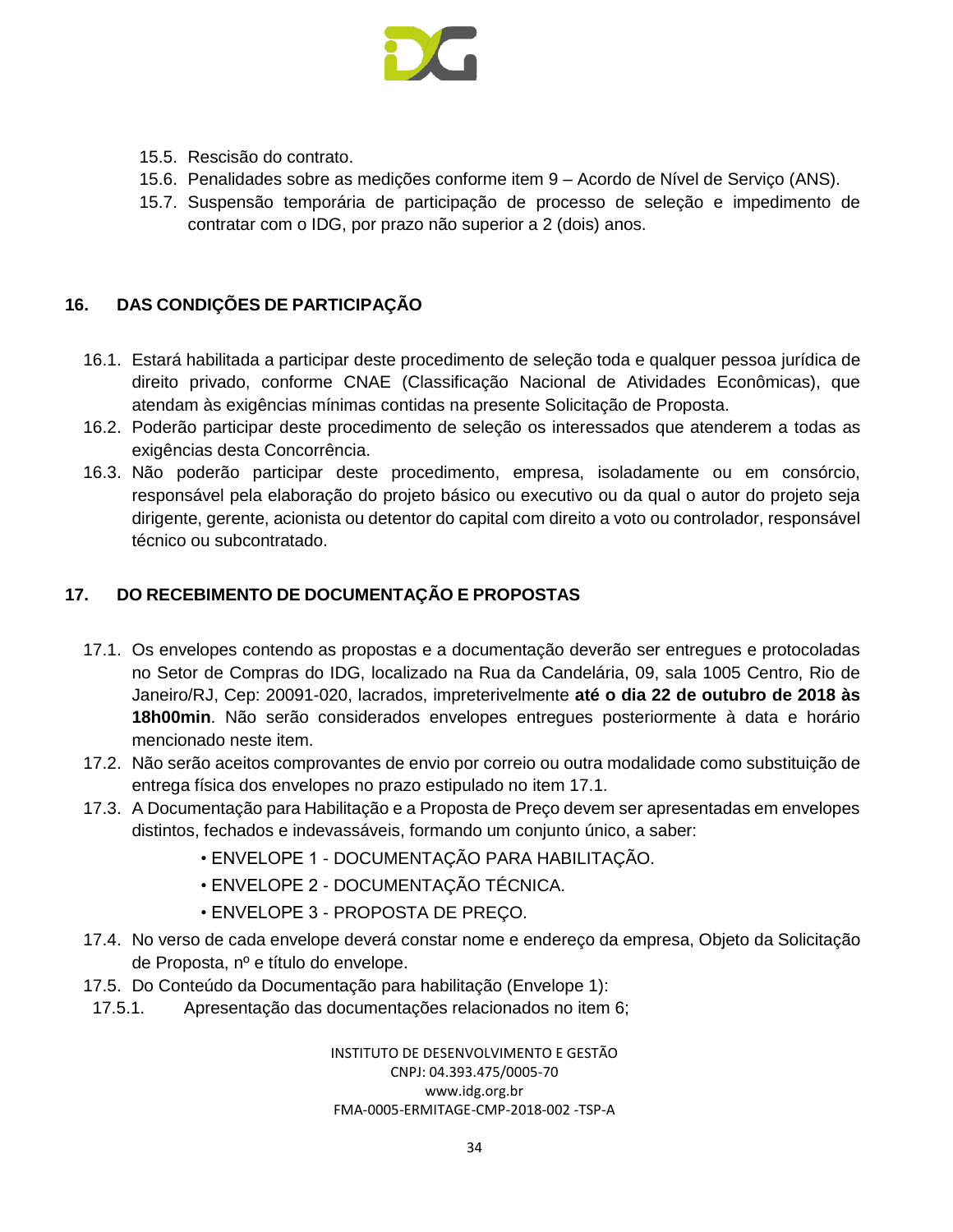

- 17.6. Do Conteúdo da Documentação para habilitação (Envelope 2):
- 17.6.1. Apresentação das documentações relacionados no item 4;
- 17.7. Do Conteúdo da Proposta de Preço (Envelope 3):
	- 17.7.1. Apresentação dos seguintes dados da Empresa: Razão Social, endereço, telefone, número do CNPJ/MF, e-mail, banco, agência, número da conta corrente e praça de pagamento;
	- 17.7.2. Preço total em moeda nacional (Reais), com duas casas decimais e por extenso, compatíveis com os preços vigentes no mercado;
	- 17.7.3. Valores unitário de cada item, e valor total da proposta, em moeda nacional, em algarismo e por extenso;
	- 17.7.4. Havendo divergência entre o valor unitário e total prevalecerá o unitário e entre o expresso em algarismo e por extenso, o último;
	- 17.7.5. As propostas terão prazo de validade, de no mínimo 90 (noventa) dias corridos;
	- 17.7.6. Nome e assinatura do representante legal da empresa ao final da proposta, assim como todas as páginas devidamente rubricadas, pelo mesmo;
	- 17.7.7. Declaração de conhecimento de todos os dados dos serviços e dos equipamentos para a execução do objeto a ser contratado;
	- 17.7.8. Cronograma físico-financeiro;
	- 17.7.9. Planilha orçamentária detalhada, também em formato eletrônico, preferencialmente em extensão "xls".:
	- 17.7.10. Planilha de composição de custo relacionando todos os equipamentos e serviços.
- 17.8. Será inabilitada a proposta que esteja em desacordo com este Termo de Solicitação de Proposta, a que se oponha a qualquer dispositivo legal vigente, ou a que consigne valores excessivos ou manifestamente inexequíveis.
	- 17.8.1. A proposta deverá apresentar preços vigentes de mercado, sem quaisquer acréscimos em virtude de expectativa inflacionária ou custo financeiro, devendo incluir todas as despesas, tais como tributos, seguros e demais custos incidentes sobre o objeto a ser contratado, sendo considerados como inclusos esses preços independentemente de declaração da Empresa Proponente;
	- 17.8.2. Apresentar proposta contendo no preço final todos os componentes do custo para elaboração e execução dos serviços propostos, bem como quaisquer gastos oriundos de obrigações e encargos fiscais, tributários, trabalhistas e previdenciários.

# <span id="page-34-0"></span>**18. DO RECURSO**

18.1. Caberá pedido de recurso ao IDG das decisões da Comissão de Seleção e Avaliação, sempre por escrito, entregue no prazo de até 05 (cinco) dias úteis contados a partir da publicação dos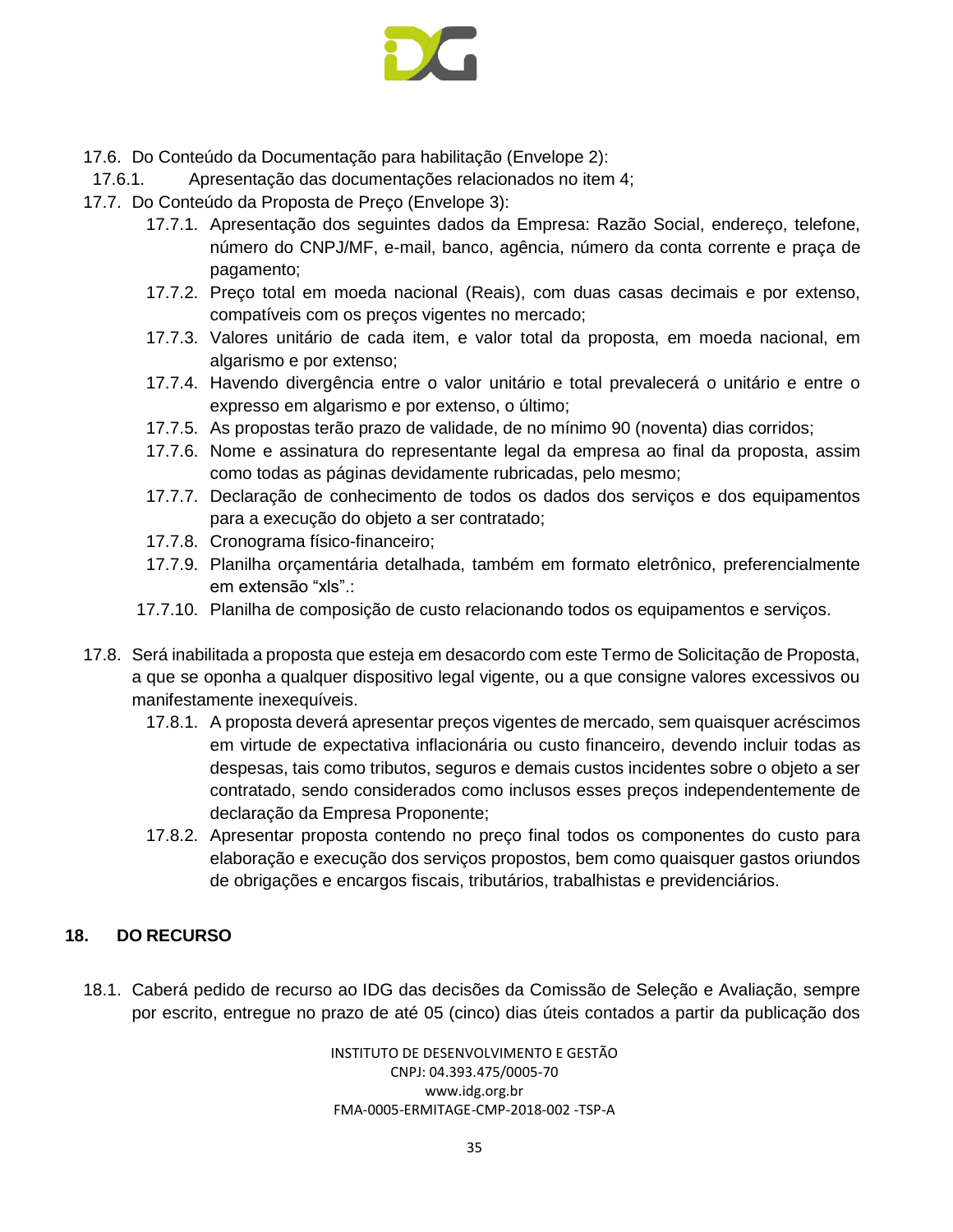

resultados da presente seleção;

- 18.2. O recurso deverá ser protocolado na área de Compras do IDG, de segunda-feira a sexta-feira, exceto feriados, das 10h às 17h, no mesmo endereço indicado para recebimento das propostas.
- 18.3. Havendo recurso, caberá à Comissão de Avaliação verificar a tempestividade e a existência de motivação da intenção de recorrer, para decidir se admite ou não o recurso, fundamentadamente.
- 18.4. O recurso deverá estar fundamentado, acompanhado de documentos comprobatórios das alegações da recorrente.
- 18.5. Os recursos serão recebidos sem efeito suspensivo, salvo quando, por sua relevância, a Diretoria Estatutária entender conveniente a suspensão dos efeitos da decisão recorrida, de forma justificada.

#### <span id="page-35-0"></span>**19. DO TERMO DE CONTRATO**

- 19.1. Após convidado a celebrar o contrato, o vencedor terá o prazo de 10 (dez) dias, contados a partir da data de sua convocação, para assinar o Contrato, nos termos da Minuta anexa ao presente Termo de Referência.
- 19.2. A entrega dos envelopes para a participação do processo de seleção pressupõe a plena aceitação das cláusulas contratuais estabelecidas na Minuta do Contrato de Prestação de Serviços acoplada ao presente instrumento.

# <span id="page-35-1"></span>**20. DAS ORIENTAÇÕES E ESCLARECIMENTO**

- 20.1. Para orientações ou esclarecimento de dúvidas, os representantes das empresas poderão contatar o IDG através de e-mail direcionado a Sra. Cristiane Mello (cristiane.mell[o@idg.org.br\)](mailto:cristiane.mello@idg.org.br) até o dia 10 de outubro de 2018 às 18:00.
- 20.2. Não poderão participar desta seleção os interessados:
	- 20.2.1. Que não atenderem a todas as exigências do presente Termo de Referência, inclusive quanto à documentação;
	- 20.2.2. Proibidos de participar de licitações e concorrências e celebrar contratos administrativos, na forma da legislação vigente;
	- 20.2.3. Estrangeiros que não tenham representação legal no Brasil com poderes expressos para receber citação e responder administrativa ou judicialmente;
	- 20.2.4. Que se enquadrem nas vedações previstas no Política de Compras e Contratações Sustentáveis do IDG;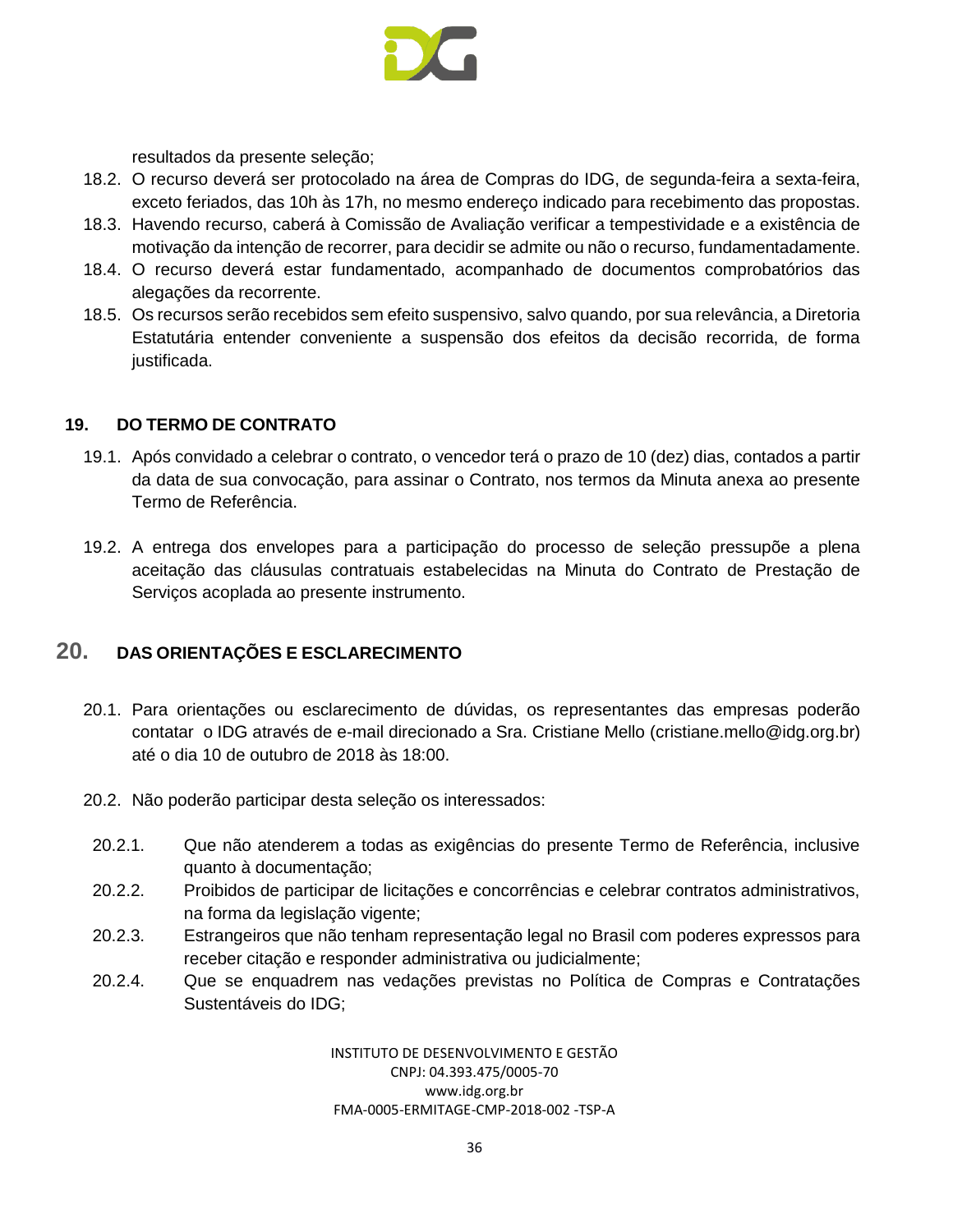

- 20.2.5. Que estejam sob falência, recuperação judicial, concurso de credores, em processo de dissolução ou liquidação.
- 20.3. A Comissão de Compras e Contratações poderá negociar com a empresa vencedora para que seja obtido preço melhor.
- 20.4. Quando o participante apresentar preço final inferior a 30% (trinta por cento) da média dos preços ofertados para o mesmo item, e a inexequibilidade da proposta não for flagrante e evidente pela análise da planilha de custos, não sendo possível a sua imediata desclassificação, será obrigatória a realização de diligências para aferir a legalidade e exequibilidade da proposta.
- 20.5. A Comissão de Avaliação abrirá o envelope de preço de todos os proponentes e os envelopes de habilitação dos 3 (três) menores preços, caso um dos 3 (três) proponentes sejam desclassificados ou desabilitados, passa-se para a proposta seguinte e assim por diante.
- 20.6. A Comissão de Avaliação registrará em ata a avaliação da habilitação e preço e, se for o caso, a desclassificação do participante.
- 20.7. Serão desclassificadas as propostas que não atenderem às exigências desta Solicitação de Proposta ou contiverem preços manifestamente inexequíveis ou acima do valor estimado.
- 20.8. O Contrato somente poderá ser aditivado, em relação ao seu escopo, mediante avaliação técnica do fiscalizador e concordância expressa da Contratante, na forma de aditivo.
- 20.9. O Proponente ao participar desta seleção declara conhecer as normas de prevenção à corrupção previstas na legislação brasileira, dentre elas o Código Penal Brasileiro, a Lei de Improbidade Administrativa (Lei nº 8.429/1992) e a Lei nº 12.846/2013 (em conjunto, "Leis Anticorrupção") e, se contratados se comprometem a cumpri-las fielmente, por si e por seus sócios, administradores e colaboradores, bem como exigir o seu cumprimento pelos terceiros por ela contratados. No exercício dos direitos e obrigações previstos nesta seleção e no cumprimento de qualquer uma de suas disposições, ou ainda em relação a quaisquer outros negócios envolvendo o CONTRATANTE, a contratada se obriga a: (i) não dar, oferecer ou prometer qualquer bem de valor ou vantagem de qualquer natureza a agentes públicos ou a pessoas a eles relacionadas ou ainda quaisquer pessoas, empresas e/ou entidades privadas, com o objetivo de obter vantagem indevida, influenciar ato ou decisão ou direcionar negócios ilicitamente e (ii) adotar as melhores práticas de monitoramento e verificação do cumprimento das Leis Anticorrupção, com o objetivo de prevenir atos de corrupção, fraude, práticas ilícitas ou lavagem de dinheiro por seus sócios, administradores e colaboradores ou terceiros por ela contratados. A violação das Leis